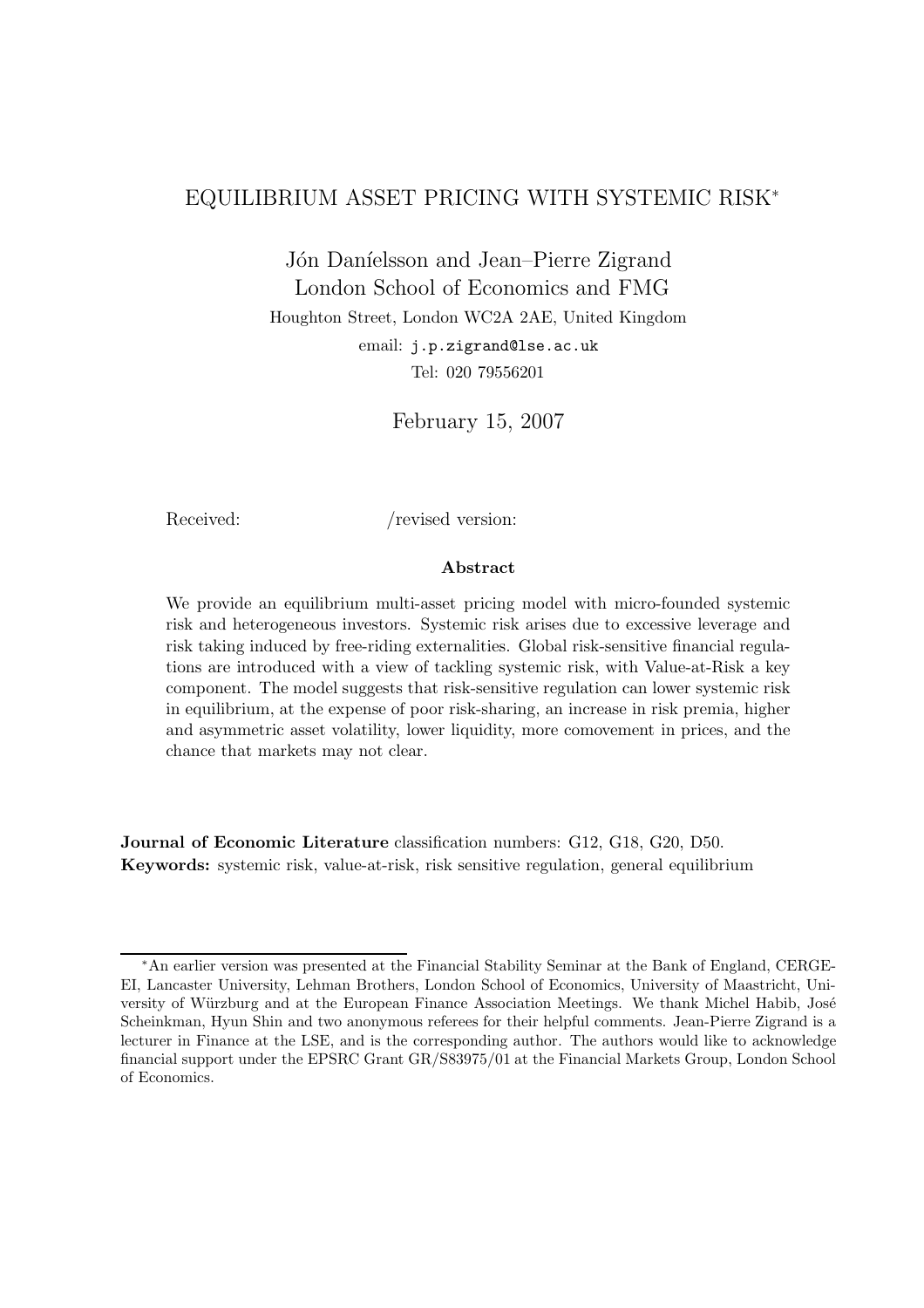## 1 Introduction

There is still a sizable gap between the literature on equilibrium asset pricing models and the real world. We would like to point out two major contributing factors for this lack of realism. First, markets are neither complete nor frictionless. A large body of literature has studied asset pricing under incomplete markets as well as under various frictions, such as portfolio constraints. Much less work has been done when financial institutions are subjected to risk-sensitive constraints. Risk sensitive regulation, where statistical risk models are used to determine allowable levels of risk and of bank capital, has recently become the cornerstone of international financial regulations. Given the compulsory nature of the Basel-II prescriptions, asset prices, allocations and welfare will all be strongly affected by risk sensitive regulation. As a result, standard frictionless asset pricing methodologies may no longer be appropriate.

Second, very few, if any, equilibrium models provide micro-foundations for the risk underlying said risk-sensitive regulation. While some papers, for instance see Basak and Shapiro  $(2001)^1$  and Cuoco and Liu  $(2005)$ , model asset pricing in a risk-regulated world, that world is by assumption first-best and would therefore not warrant any regulation in the first place. The rationale for regulating risk must lie in the fear of what has been called a systemic event. Empirically, such an event seems to be priced in the markets. For instance, the implied distribution of post-'87 out-of-the money put options is substantially negatively skewed (consult Bates (2000), Pan (2002) and Carr and Wu (2003) who argue that this is due to the fear of substantial negative return jumps). While modelling a systemic crash as an exogenous shock may be useful in practice, in the absence of any market failure it is nevertheless not clear why this would require regulation. It is also not clear what a systemic event is in the first place (see De Bandt and Hartmann, 2000, for a survey). For concreteness we provide a formal definition of a systemic event.

Our task in this simple model with a continuum of agents (with varying coefficients of risk aversion and heterogeneous in their regulatory status: while some are regulated others may not be) is to formalize our intuition about systemic events that are due to an externalityinduced free-riding market failure. Investors face random asset endowments. Being individually negligible they disregard the effects of their actions on aggregate outcomes. As a result in equilibrium an excessive fraction of total risk is concentrated on a small but significant number of highly leveraged investors, that is investors who borrow large sums by shorting the riskless asset and investing those sums in the risky assets. In turn, it suffices that an unanticipated event transforms this imbalance between those agents who own the

<sup>1</sup>Basak and Shapiro are foremost interested in modelling the optimal dynamic portfolio process of a regulated investor in complete Brownian markets and under various forms of constraints. They find for instance that in the worst states, regulated investors may take on more risk than non-regulated investors and consequently increase the stock market volatility in an economy with two log-utility agents, one of which is regulated. We find a similar result driven by agent heterogeneity.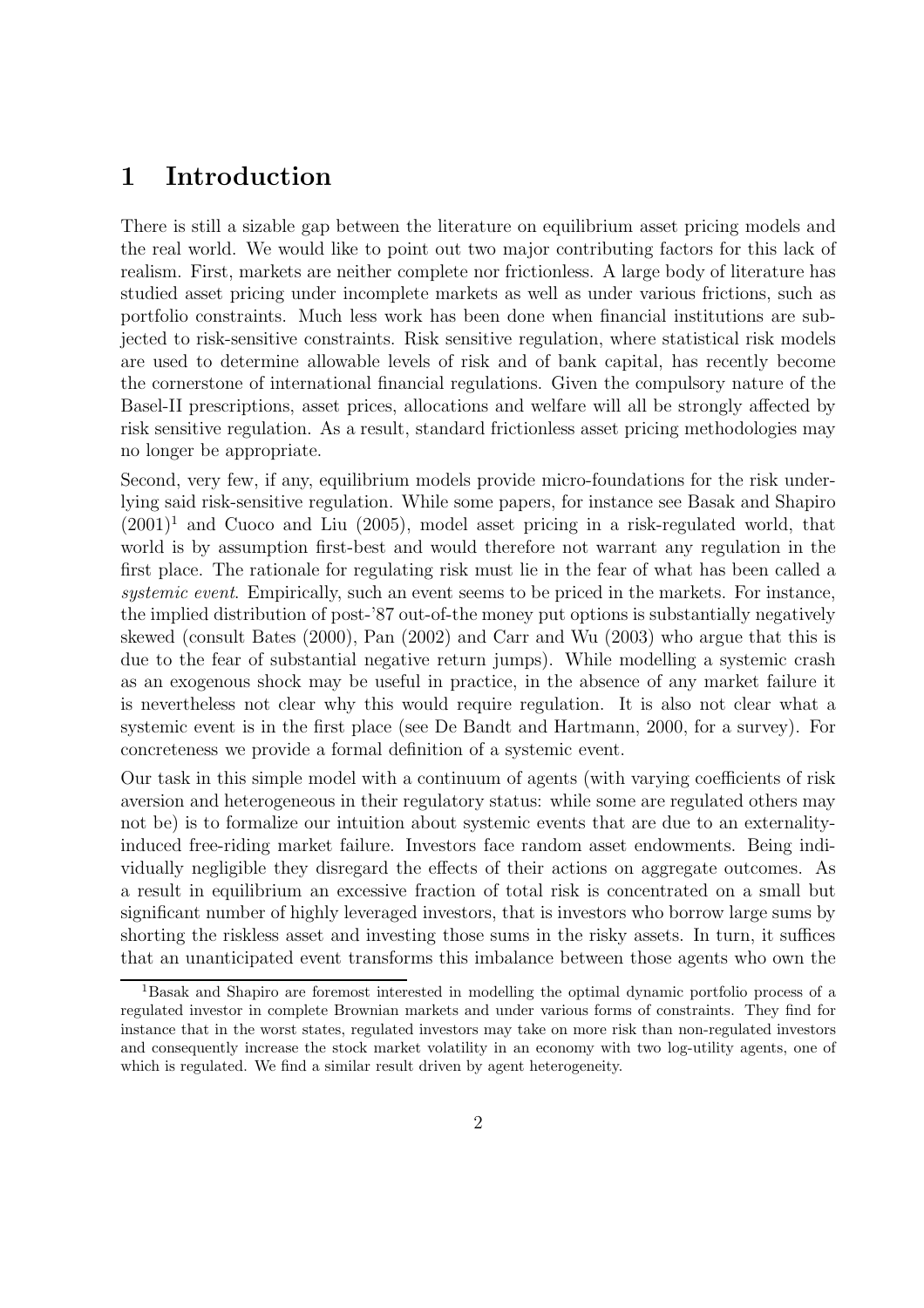shares and those agents who have spare investable capital into a systemic crisis.

More concretely, we model assets as rights to the output stream of firms, as in (a static version of) Lucas (1978). Following Holmstrom and Tirole (1998), we introduce an intermediate date at which firms may face a sudden (perfectly correlated across firms, i.e. aggregate) liquidity need. In order to keep the production process going, the existing shareholders are asked to provide liquidity to the firms by lending them an amount of riskless assets proportional to their shares in the firms. This sudden demand for additional working capital conveys no information as to the worth of the firm. We can view this stage either as pre-bankruptcy deliberations or as a stylized rights issue. The liquidity is reimbursed to them at date 1 with interest, provided that the productive sector was able to raise sufficient liquidity. Refinancing may fail since the holders of large equity positions may not themselves have the required incentives to accumulate enough liquidity to lend to the firms. In this paper the frictions consist of the assumptions that a) the productive sector must be refinanced as a whole (the outputs of the various firms are also inputs into each other, say), and b) that markets are closed at the intermediate date. This assumption is both theoretically and empirically reasonable. The initial investors, much like venture capitalists, gather private information about the projects they are investing in, or are at least perceived as doing so. This asymmetry might make fire-selling the project and/or attracting short-term liquidity from third parties impossible. The probability of a systemic crash increases along with imbalances in agents' leverage and risk taking. We measure systemic risk by the degree of imbalance of risk taking and leverage among agents.

Systemic risk therefore arises due to externalities and does warrant regulation. How successful are risk-sensitive regulations of the VaR type? Our model demonstrates that regulatory risk constraints lower the risk of a systemic event in equilibrium by preventing some regulated investors from accumulating excessively levered risky positions. Even though in equilibrium this means that more risk is held by risk-tolerant unregulated investors, equilibrium prices adjust in a way as to guarantee that even the unregulated investors, while holding more risk, also hold commensurately more of the safe asset.

But risk-sensitive regulations do impose social costs as well. First, risk-sensitive regulations may prevent market clearing in some circumstances if all financial institutions are regulated. The probability of markets not clearing increases with the tightness of the risk constraint. The basic intuition is that in periods of stress, such as with large fire-sales, the risk that would have to be taken on by the buyers could violate all potential buyers' regulatory constraints. Since non-diversifiable aggregate risk needs to be held at an equilibrium, no equilibrium can exist. No matter how cheap the risky assets are, regulated financial institutions face binding risk constraints and cannot buy more risky assets at any price. We show that there is a set of states for which there is no market clearing equilibrium. We also exhibit a set of states where equilibria exist but where prices and real allocations are indeterminate (nominal and real indeterminacy).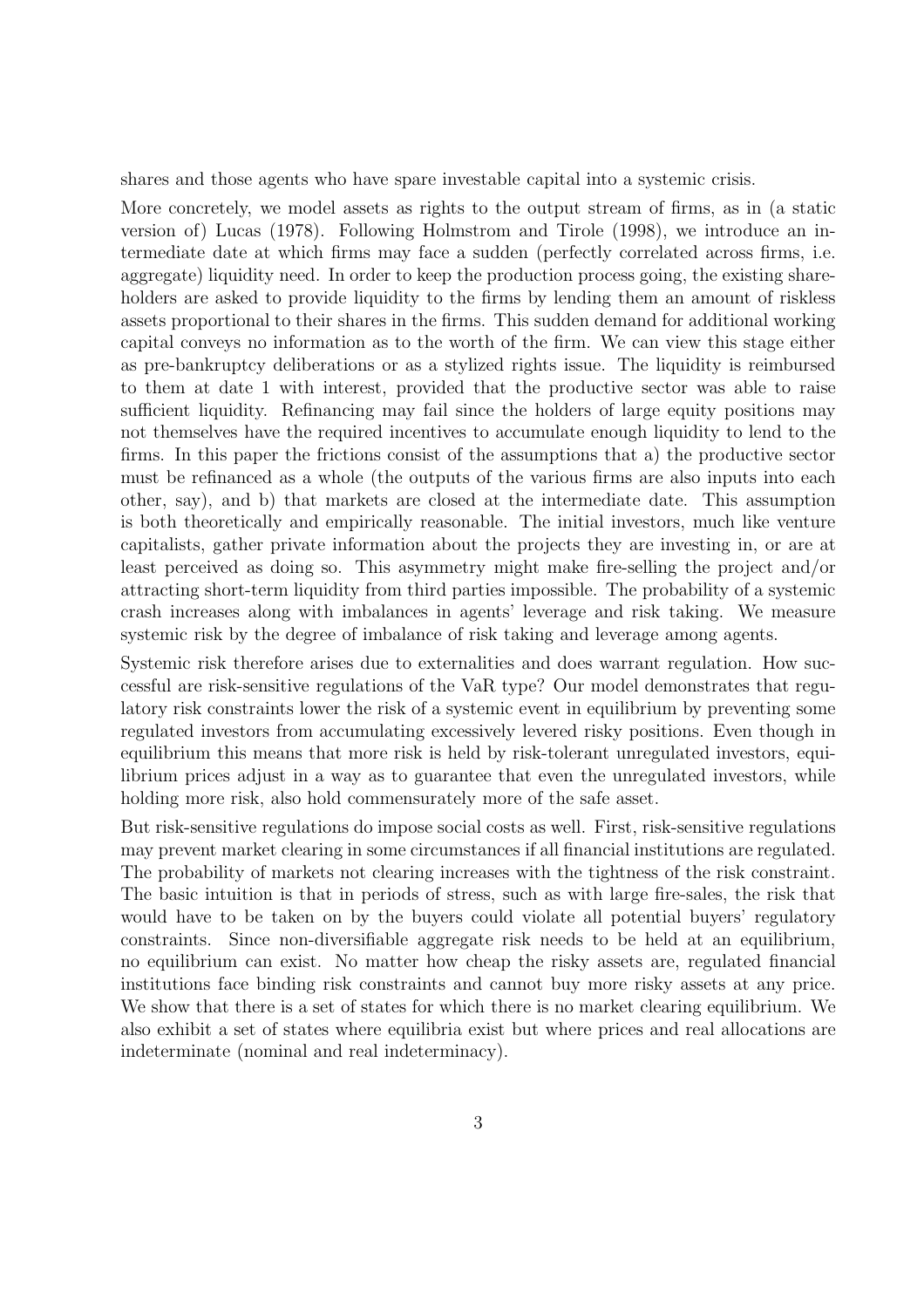Second, the feedback-effects of regulation on the behaviour of prices are also important in and by themselves. We demonstrate that the equilibrium pricing function in a regulated economy exhibits, as regulation becomes tighter, less depth and more volatility (the covariance matrix is more positive definite, meaning that any portfolio of assets is more volatile). The fundamental intuition behind these results rests in the endogenous equilibrium level of risk-aversion in the market as a result of agent heterogeneity. The regulatory constraint causes the pricing function to become more concave for typical trades, since risk will have to be transferred from the more risk-tolerant to the more risk-averse. In order for the more risk-averse to take on the additional risk, the discount will have to be bigger the more risk-averse the marginal buyers are. Hence for a given change in demand, prices move more with regulation than without, implying higher (local) volatility and lower liquidity post regulation.

A well known source of major financial losses is the fact that correlations or comovements of assets are amplified in times of stress. While margin calls and wealth effects have been among the proposed explanations, as in Kyle and Xiong (2001), we are not aware of any models that are able to generate increased comovements in periods of stress from the regulatory constraints. Our model suggests that one of the explanations for the observed state-dependent comovement may be the impact of risk constraints on portfolio optimization, especially in times of stress. Even in the absence of wealth effects and even if assets have independent payoffs and independent demand innovations, sufficiently strict regulations will cause some agents to adjust their risk position by scaling down their holdings in the risky assets, thereby introducing comovements. This effect will be most pronounced during financial crises. As a result, a Basel style regulation introduces the potential for an endogenous increase in correlation, thereby decreasing the agents ability to diversify and increasing the severity of financial crises. Financial institutions therefore require equilibrium risk premia that are higher than predicted by frictionless models.

# 2 The Model

Our economy is based upon a standard two-dates constant absolute risk–aversion model without asymmetric information and with a stochastic asset supply. There are two families of agents: regulated financial institutions (RFI) that are subjected to regulatory risk constraints (e.g. banks) and unregulated institutions (UFI) (e.g. hedge funds). The standard two-dates model is extended by adding an intermediate date, date one, to it. At date zero the UFIs and RFIs invest their (random) endowments in both risky and "riskless" (a zero-coupon bond) assets. Consumption occurs at date two. We follow common modelling practice by endowing financial institutions with their own utility functions (such as in Basak and Shapiro, 2001). At the intermediate date one, as further explained below, a refinancing need may arise, which we refer to as a liquidity event.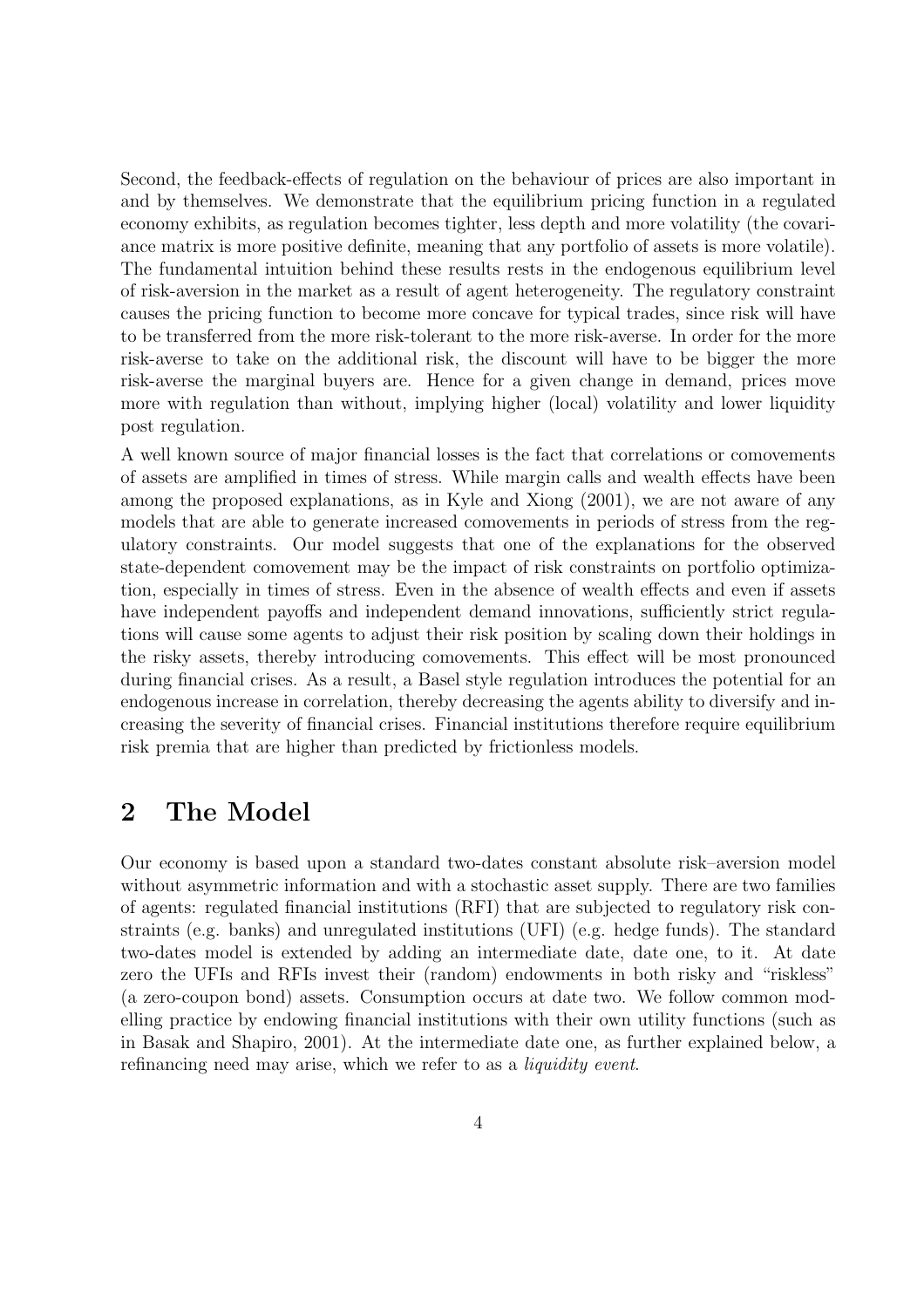There are N nonredundant risky assets that promise, in the absence of any liquidity event, normally distributed payoffs  $\boldsymbol{d} \sim N\left(\hat{\boldsymbol{\mu}}, \hat{\boldsymbol{\Sigma}}\right)$  at date two, independent of the random endowments of assets.<sup>2</sup> The hats indicate payoffs, returns  $(\ldots, d_i/q_i, \ldots)$  are distributed as  $N(\mu, \Sigma)$ . Asset 0 is the "riskless asset" and promises to pay off the deterministic amount  $d_0$ , except in a *systemic event*, defined as a liquidity event at which refinancing fails due to the actions taken by investors, when the payoff is zero. Asset payoffs and returns are accordingly conditionally, but not unconditionally, normally distributed. The event tree may be represented schematically as:

#### Insert figure 1 here

Each FI is characterized by its type  $h$ , which determines risk-aversion and endowments, and by its regulation status t, which is either  $t = \{r\}$  if the FI is regulated, or  $t = \{u\}$  if it is unregulated. Each type of financial institution  $h \in [\underline{\ell}, \overline{\ell}]$  is characterized by a constant coefficient of absolute risk aversion (CARA)  $\alpha^h$  as well as an initial endowment of the riskless asset  $\theta_0^h$  and of the risky assets  $\tilde{\theta}^h := \theta^h - \epsilon^h$ , where  $\epsilon^h$  represents the random component of the endowments in the risky assets, with  $\epsilon := \int_{\ell}^{\ell} \epsilon^{h} dh$ . For simplicity, we assume that  $\epsilon^h = \frac{\epsilon}{\ell}$  $\frac{\epsilon}{\ell-\ell}$ , that  $\alpha^h = h$  (but for clarity we still label agent h's coefficient by  $\alpha^h$  rather than by h only) and that all institutions are risk-averse,  $\underline{\ell} > 0$ . A fraction  $\eta(h)$ of agents of each type  $h$  are regulated, the remaining fraction is unregulated. We impose no restrictions on  $\eta$ , and none of the propositions in the paper depend qualitatively on  $\eta$ , provided that a non-null subset of agents are regulated. A FI  $(h, t)$  invests its initial wealth  $W_0^h$  in a portfolio comprising both riskless and risky assets,  $(y_0^{h,t})$  $\mathbf{y}^{h,t}, \mathbf{y}^{h,t}$ ). The timezero wealth of an agent of type  $h$  (regulated or unregulated) comprises initial endowments in the riskless asset,  $\theta_0^h$ , as well in risky assets,  $\tilde{\boldsymbol{\theta}}^h$ , so that  $W_0^h \equiv q_0 \theta_0^h + \boldsymbol{q'} \tilde{\boldsymbol{\theta}}^h$ . The price vector of risky assets is denoted by q. Since the time-zero budget constraint  $q_0\theta_0^h + \boldsymbol{q'}\tilde{\boldsymbol{\theta}}^h$ ≥  $q_0y_0^{h,t} + q'y^{h,t}$  is homogeneous of degree zero in prices, we can normalize, without loss of generality, the price of the riskless asset to  $q_0 \equiv 1$ , i.e. the riskless asset is used as the time–zero numéraire. We can write  $R_f := d_0/q_0 = d_0$  for the return on the riskless asset in the absence of a systemic event. At date 2, the consumption commodity plays the role of the numéraire.

<sup>&</sup>lt;sup>2</sup>Independence simplifies our analysis. If supply shocks were not independent of payoffs, then asset prices would convey payoff-relevant information. The information extraction problem is easy to solve for some parametric distributions, such as the normal distribution, but contributes little to the issues at hand and does require additional parametric assumptions. Normality of payoffs may be at odds with option-like derivative securities and should be viewed as an approximation over shorter periods in the presence of such option-like derivatives. In any Brownian model, returns on derivatives are normal over short horizons.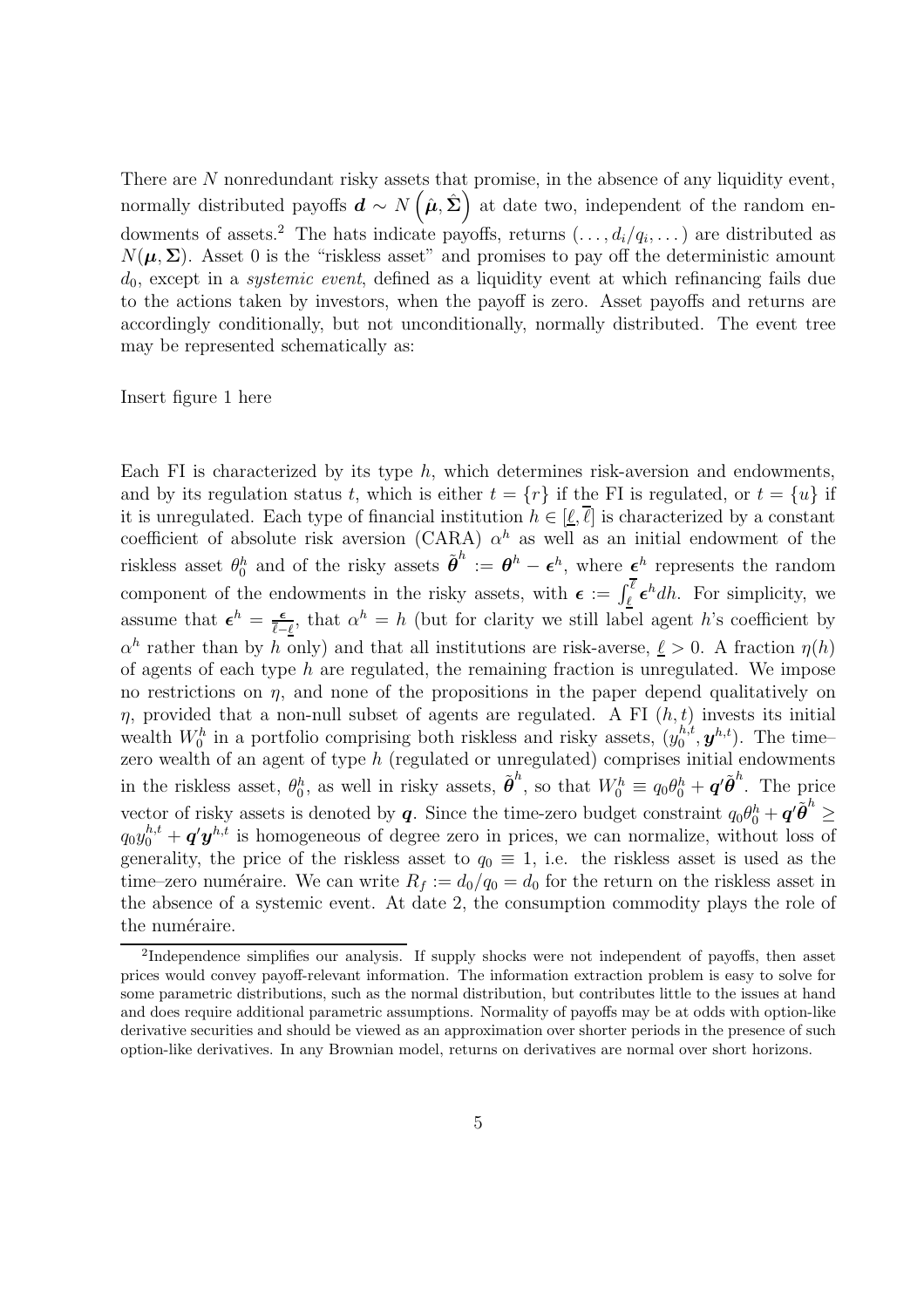The aggregate amount of outstanding risky assets owned by investors is  $\tilde{\boldsymbol{\theta}}^a := \int_{\ell}^{\overline{\ell}} \tilde{\boldsymbol{\theta}}^h dh$ . The random component  $\epsilon$  is assumed to be distributed on  $\mathbf{E} \subset \mathbb{R}^N$  according to the law  $\mathbb{P}^{\epsilon}$ , for simplicity assumed to be independent of the law governing asset payoffs,  $\mathbb{P}^d$ . In this paper, we do *not impose any* assumptions upon the distribution of  $\epsilon$  other than to assume that its support E is open and convex, in order to occasionally apply differential calculus. Instead of interpreting  $\epsilon$  as noisy asset endowments, with the appropriate adjustments one could interpret  $\epsilon$  as noise trader supplies. Because the total endowment of risky assets has to be absorbed by the UFIs and RFIs in equilibrium, prices depend upon  $\epsilon$ . This is the only role of stochastic asset endowments. In a dynamic version of our model where dividends or news about the value of firms govern the resolution of uncertainty, they can be dropped entirely, as in Danielsson et al. (2004).

The aim of the regulations for risk-taking is to control extreme risk-taking by individual financial institutions. In theory, a large number of possible regulatory environments exist for this purpose. In practice, we are not aware of any published research into the welfare properties of alternative market risk regulatory methodologies,<sup>3</sup> and as a result, we adopt the standard market risk methodology, i.e., Value-at-Risk (VaR). The constraint takes the form:<sup>4</sup>

$$
\mathbb{P}\left[ (E[W^h] - W^h) \geq VaR \right] \leq \bar{p},
$$

i.e. the probability of a *loss* larger than the uniform regulatory number  $VaR$  is no larger than  $\bar{p}$ . Each RFI maximizes the expected utility subject to both the budget constraint and the VaR constraint by choosing the optimal asset holdings. In the next section, we go into the details of how the liquidity events play out.

<sup>&</sup>lt;sup>3</sup>Among those methodologies one could enumerate various schemes to explicitly limit risk-taking or leverage, lending-of-last-resort practices, regulation of the admissible financial contracting practices with a view of overcoming agency or free-riding problems, and so forth. Of course, we know from Artzner et al. (1999) that VaR is not a desirable measure from a purely statistical point of view because it fails to be subadditive. Furthermore, Ahn et al. (1999) show that the VaR measure may not be reliable because it is easy for a financial institution to legitimately manage reported VaR through options. Alexander and Baptista (2002) caution against using mean-VaR portfolio allocation as opposed to the standard meanvariance analysis.

<sup>4</sup>We follow standard practice (as advocated by the Basel Committee on Banking Supervision (1996) and by Jorion (2001) for instance) and use the relative VaR, i.e. the dollar loss relative to the mean (the unexpected loss), rather than the absolute VaR, i.e. the dollar loss relative to the initial value. Over short horizons the two coincide, but over longer horizons the relative VaR has proved more useful as it appropriately accounts for the time value of money. Indeed, over large horizons, with many data-generating processes calibrated to past data, the absolute VaR number would be swamped by the drift term.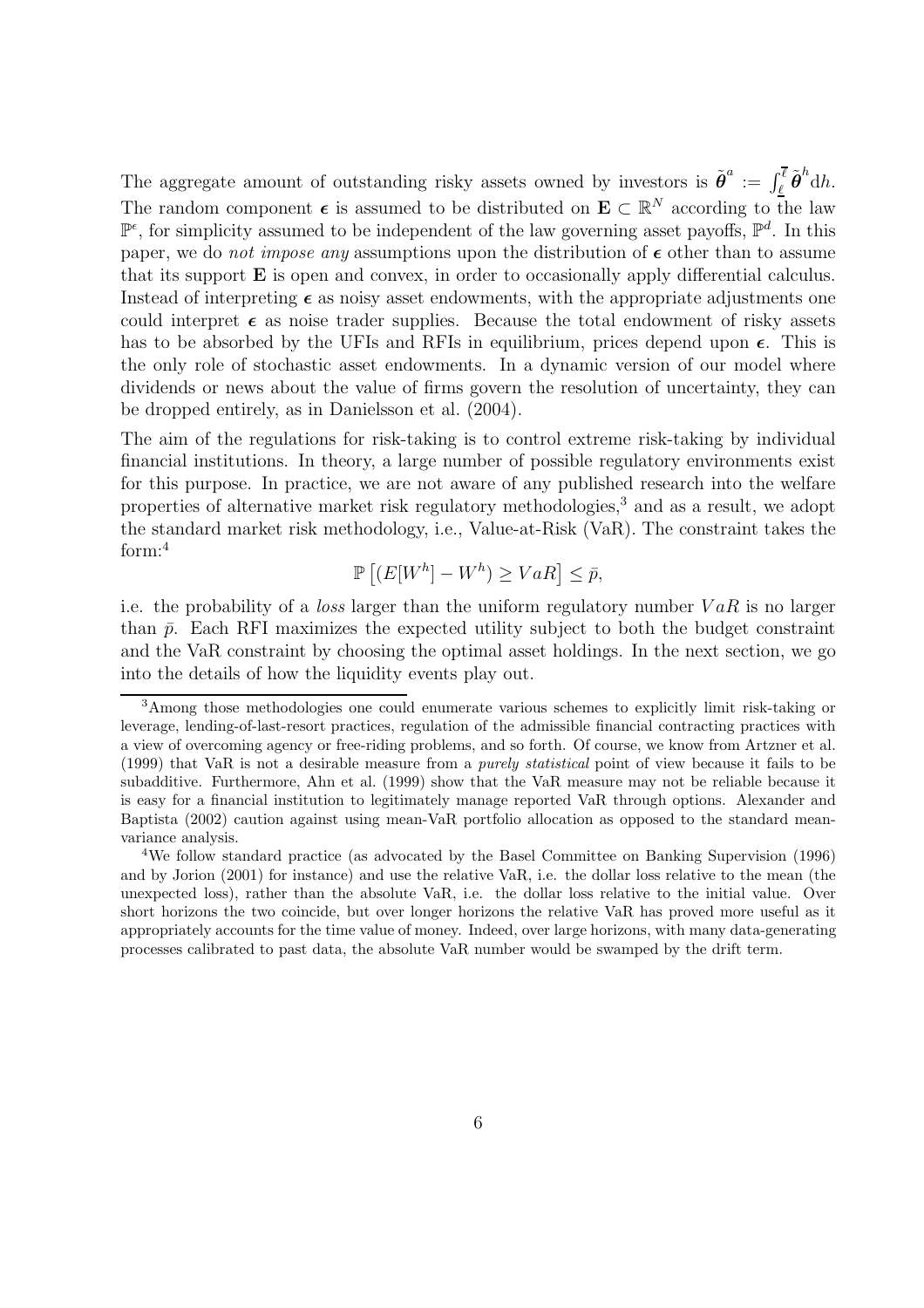## 3 Modelling Systemic Crises

While many authors attribute systemic fragility to an excessive piling-on of debt (e.g. Kindleberger (1978), Feldstein (1991)), those theories have relied explicitly or implicitly on irrationality.<sup>5</sup> In our model no such irrationality is required to generate excessive leverage, which arises solely by the fact that the less risk-averse FIs are not bearing the full social costs of their actions. Shares are rights to the output stream of firms. Firms may face a sudden aggregate liquidity need (assumed to be independently distributed of payoffs and demand innovations) which can only be satisfied by a further injection of capital (cash) from the shareholders in proportion to the size of their existing share holdings. This liquidity is reimbursed to them at date 1 with interest  $R_f$ , provided that the productive sector as a whole is able to raise sufficient liquidity. Since each investor believes he is too small to affect the aggregate allocation, and therefore whether the refinancing is successful or not, he may have an incentive to disregard the social cost of his actions and accumulate an excessively risky and leveraged position. What is an "excessive" level for a FI is specified within the model, and depends on the actions of all other FIs.

Formally, assume that a liquidity event  $\mathfrak L$  occurred, and that each shareholder is asked during the emergency meetings with the firms' stakeholders to contribute to firm  $i K_i$  units of the riskless asset per unit of asset i held, with  $\mathbf{K} := (\ldots, K_i, \ldots)$ . This is similar to the fixed costs assumption in Marshall (1998). While shareholders do not have to come to the rescue of the productive sector by contributing working capital, it is a weakly dominant strategy to do so. The total amount of riskless assets lent by  $(h, t)$  to the productive sector is therefore the full amount  $\mathbf{K}'\mathbf{y}^{h,t}$  if h has the required liquidity,  $y_0^{h,t} \geq \mathbf{K}'\mathbf{y}^{h,t}$ , otherwise  $y_0^{h,t}$  only:

$$
L^{h,t} := \min\{y_0^{h,t}, \mathbf{K}'\boldsymbol{y}^{h,t}\}
$$

Defining  $S^{h,t} := \mathbf{K}^\top y^{h,t} - L^{h,t}$ , The financing shortfall stemming from investor  $(h, t)$  is:

$$
S^{h,t}_+ := \max\{0, S^{h,t}\}
$$

Aggregate shortfall  $S(\epsilon, \bar{v})$  is defined as

$$
S(\epsilon, \bar{v}) := \int_{\underline{\ell}}^{\overline{\ell}} [\eta(h)S_+^{h,r} + (1 - \eta(h))S_+^{h,u}]dh
$$

<sup>&</sup>lt;sup>5</sup>Some authors have studied financial stability purely from a banking perspective. The bank-run literature (e.g. Bryant (1980) and Diamond and Dybvig (1983), and subsequent work based thereon, e.g. Gorton and Huang (2003)) exploits coordination problems between multiple equilibria, while the interbank literature studies how shocks can be amplified through balance-sheet networks, such as Allen and Gale (2000) and Cifuentes et al. (2005). The sunspots features in some of the coordination models have been replaced by a unique equilibrium in the recent literature based on the global games concept (e.g. Carlsson and Van Damme (1993) and Morris and Shin (1998)). Our model in contrast is market based rather than banking based.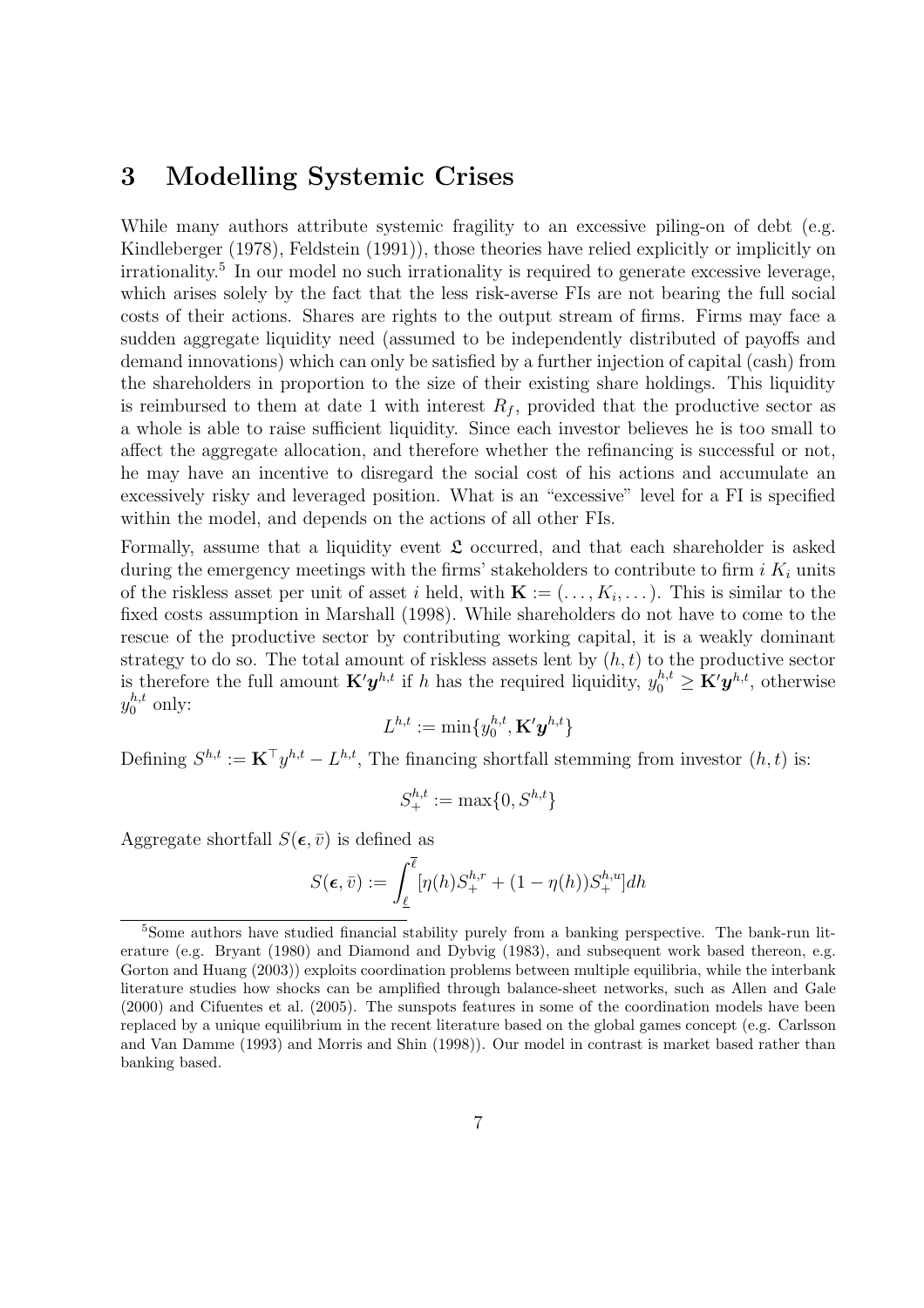Aggregate output collapses if refinancing fails, i.e. if the proceeds are too low, and each investor's consumption is at the survival level. The event "refinancing fails" is the event that in aggregate  $S(\epsilon, \bar{v}) > \bar{S}$  for some  $\bar{S}$ . Implicit in this definition is the idea that even if working capital can be reallocated across firms at date one, there just is not enough to sustain all firms' production plans. The event (viewed as a measurable subset of  $E$ ) whereby a latent refinancing imbalance  $S(\epsilon, \bar{v}) > \bar{S}$  exists at equilibrium is denoted by  $\mathfrak{F}_{\bar{v}}$ . When no ambiguity arises, we simply denote it by  $\mathfrak{F}$ .

The assumption that output completely collapses is made for simplicity only and reflects a strongly interdependent production sector. While none of our main results depend on a precise micro foundation for such an interdependent sector, for the sake of concreteness we outline one such economy. Before nature chooses whether there will be a liquidity shock or not, each firm  $i$  is in the process of producing a heterogeneous intermediate output. We say that the production sector is *strongly interdependent* if the intermediate inputoutput matrix is symmetric, indecomposable and if every intermediate input of any firm  $i$  is crucial (meaning that the output of firm  $i$  is zero in case there is some intermediate input in the input list  $I_i$  of firm i that is no longer supplied to i). Indecomposability is a standing assumption in standard input-output analysis, see for instance Nikaido (1968). Indecomposability and cruciality are equivalent here to requiring that for any two firms i and j, there is a sequence of distinct firms  $\{k_1 = i, k_2, \ldots, k_{n-1}, k_n = j\}$  such that a minimal amount of intermediate output by  $j$  is required as an intermediate input in the production of intermediate output  $k_{n-1}$ , and a minimal amount of of intermediate output  $k_{n-1}$  in turn is required as an intermediate input in the production of  $k_{n-2}$  and so forth all the way up to i. Any two sectors are directly or indirectly linked in this way. If  $I_i$  is the list of firms whose intermediate inputs are required in the production of intermediate output *i*, then the output of intermediate output *i* is (here  $\boldsymbol{d} = (\ldots, d_i, \ldots)$  is the normally distributed random payoff variable introduced above,  $\prod$  is the product operator and  $\mathbf{1}_{\text{event}}$ stands for the indicator function which equals 1 if the event is true and zero otherwise):

intermediate output
$$
\text{intermediate output}_{i} = e^{d_i} \mathbf{1}_{\{\prod_{j \in I_i} \text{intermediate output}_{j} > 0\}}
$$

Before the intermediate outputs can be shipped, nature determines whether a liquidity shock occurs or not. If the liquidity shock occurs and refinancing fails for at least some firm j, then intermediate output,  $= 0$ , and the intermediate outputs of all firms collapse. We might interpret the aggregate nature of the liquidity shock as consisting of necessary investments into the transportation network for inputs between firms. A shortfall larger than  $\overline{S}$  represents the event whereby at least one link of the transportation network is no longer operational due to underinvestment. If refinancing succeeds, then intermediate output<sub>i</sub> =  $e^{d_i}$ , all firms *i*. The intermediate output is then in a second production phase transformed into the homogeneous consumable final output via the production function

$$
final output_i = ln(intermediate output_i)
$$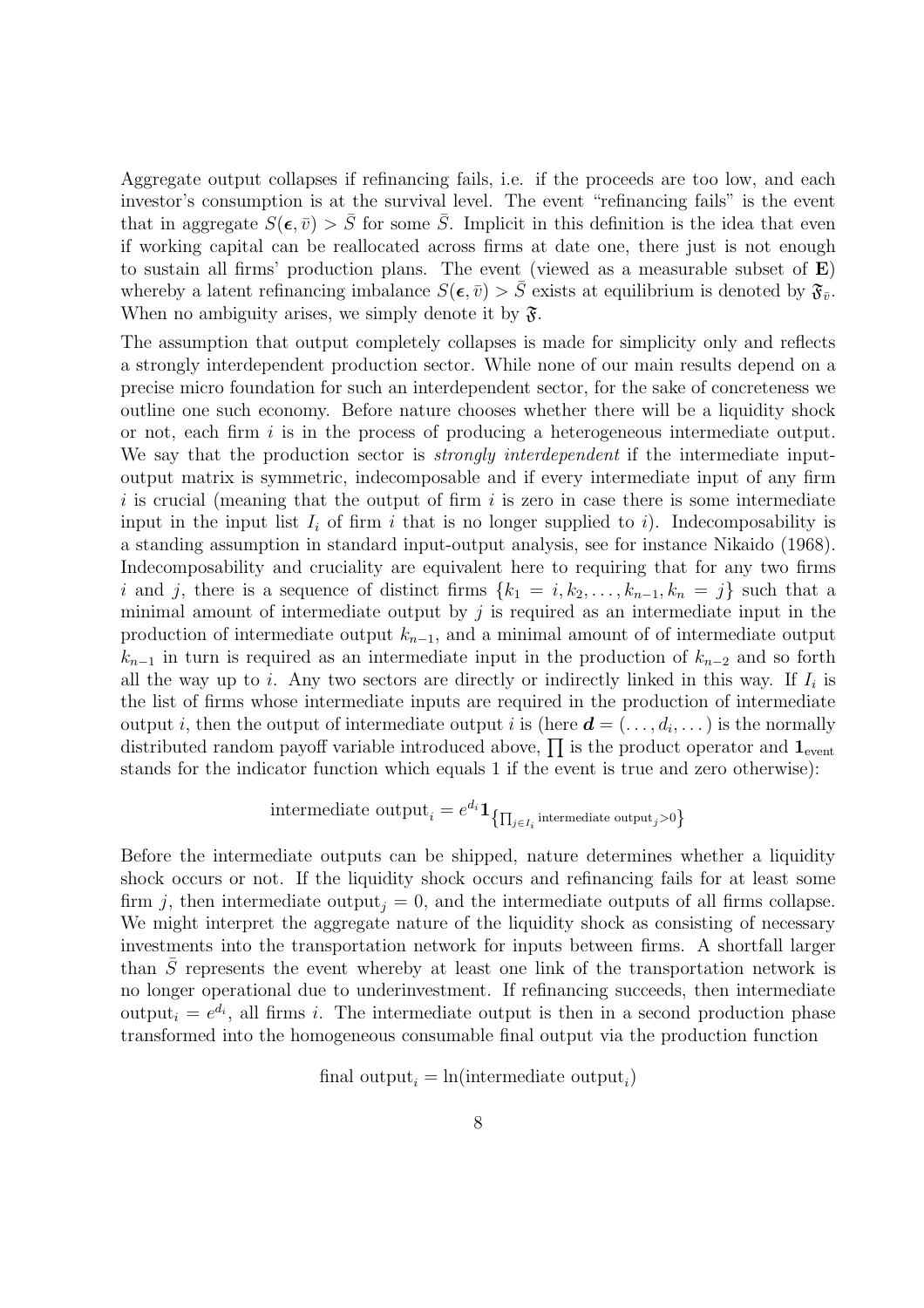If some firm fails to refinance itself (or if some transportation link fails to receive adequate investments), then by strong interdependence all final outputs are  $-\infty$  and each investor's consumption is normalized to be equal to some arbitrarily small survival amount  $x^{h,t} =$  $\underline{x} > -\infty$ , all  $h, t \in \{u, r\}$ .<sup>6</sup> To summarize,

$$
\mathfrak{L} \quad \text{and} \quad \mathfrak{F} \quad \Rightarrow \quad x^{h,t} = \underline{x} \quad \text{a.s., all } h, \quad t \in \{u, r\}
$$

Definition 1 (Systemic Crash, Normal Market Conditions) We define a systemic crash (or a systemic event or collapse) as the event  $\mathfrak{L} \cap \mathfrak{F}$ . The ex-ante probability of a systemic event is  $\mathbb{P}(\mathfrak{L} \cap \mathfrak{F}) = \mathbb{P}(\mathfrak{L}) \mathbb{P}(\mathfrak{F}).$ 

Normal market conditions are defined as the event  $\mathfrak{N} := (\mathfrak{L} \cap \mathfrak{F})^c$  which obtains with ex-ante probability  $\mathbb{P}(\mathfrak{N}) = 1 - \mathbb{P}(\mathfrak{L} \cap \mathfrak{F}).$ 

Notice that probabilities depend on  $\bar{v}$  as well as on the chosen distribution of risk among the agents.

## 4 The Decision Problem of the Financial Institutions

The RFI's program consists in choosing demand schedules to solve the following program.

#### Problem 1 (Risk-Constrained Program)

$$
\max_{\{(y^h, y^h_0)\}} \mathbb{P}(\mathfrak{L} \cap \mathfrak{F} | \boldsymbol{\epsilon}) u^h(\underline{x}) + (1 - \mathbb{P}(\mathfrak{L} \cap \mathfrak{F} | \boldsymbol{\epsilon})) E[u^h(x^h) \| \mathfrak{N}, \boldsymbol{\epsilon}]
$$
\nsubject to\n
$$
y_0^h + q' y^h \le \theta_0^h + q' \tilde{\boldsymbol{\theta}}^h
$$
\n
$$
x^h = W^h := \boldsymbol{d}' \boldsymbol{y}^h + R_f L^h + R_f (y_0^h - L^h) = \boldsymbol{d}' \boldsymbol{y}^h + R_f y_0^h
$$
\n
$$
\mathbb{P} \left[ (E[W^h | \boldsymbol{\epsilon}] - W^h) \geq VaR \| \boldsymbol{\epsilon} \right] \leq \bar{p}
$$

Since individual institutions are negligible, this formulation gives rise to the free-riding externality mentioned above. Each financial institution chooses to neglect the effect of their actions on  $\mathbb{P}(\mathcal{L}\cap\mathcal{F}|\epsilon)$ . Rationality on behalf of the investor requires that he correctly learns from  $\epsilon^h$  and  $q$  in equilibrium. Of course, since  $\epsilon^h$  fully reveals  $\epsilon, q$  is uninformative given  $\epsilon^h$ . The investor therefore knows whether a critical latent imbalance is built up or not. What he does not know is whether a liquidity event obtains that would turn the known latent imbalance into a systemic crisis.

<sup>6</sup>As usual in the CARA-normal setting, the consumption set is unbounded below and equals <sup>R</sup> <sup>∪</sup>  ${-\infty, +\infty}$ . The least desirable bundle –"the collapse of the productive sector"– is therefore effectively  $-\infty$ , and <u>x</u> is an arbitrary small number, i.e. negative with  $|x|$  arbitrarily large.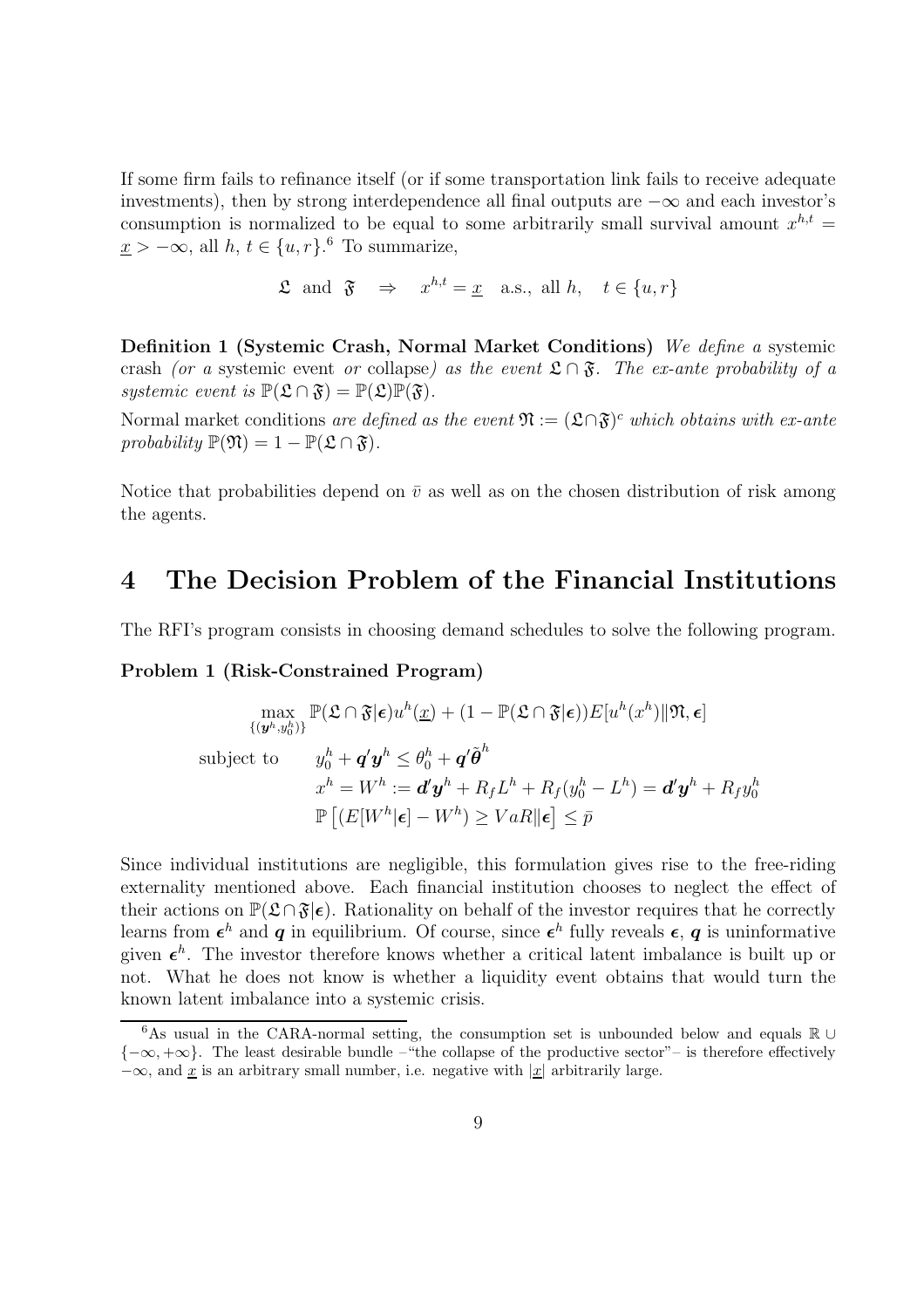Consider the auxiliary program where it is known that a systemic crash is impossible. Payoffs and returns are then normally distributed, and a sufficient statistic for portfolio risk is the volatility of  $W^h$ . The VaR constraint can therefore be stated as an exogenous upper bound  $\bar{v}$  on portfolio variance,<sup>7</sup>

$$
\boldsymbol{y}^{h'} \hat{\boldsymbol{\Sigma}} \boldsymbol{y}^h \leq \bar{v} \tag{1}
$$

The auxiliary program can be written:

$$
\max_{\{(y^h, y_0^h)\}} E[u^h(x^h)|\mathfrak{N}, \epsilon]
$$
\nsubject to\n
$$
y_0^h + q' y^h \le \theta_0^h + q' \tilde{\theta}^h
$$
\n
$$
x^h = W^h \equiv d' y^h + R_f L^h + R_f (y_0^h - L^h) = d' y^h + R_f y_0^h
$$
\n
$$
y^{h'} \hat{\Sigma} y^h \le \bar{v}
$$

Suppose that at the equilibrium with the original program the investor knows that there is no global imbalance,  $\mathfrak{F}^c$ . Then whether or not a liquidity event obtains, no systemic crash can occur, and the solution to Program 1 coincides with the solution to the auxiliary program. Next assume that the investor knows that  $\mathfrak{F}$  obtains. Since neither  $\mathbb{P}(\mathfrak{L} \cap \mathfrak{F}|\epsilon)$ nor  $u^h(\underline{x})$  are affected by the actions of investor h, his objective function again coincides with the one in the auxiliary program. The same is true for the VaR constraint:

$$
\mathbb{P}\left[ (E[W^h|\boldsymbol{\epsilon}] - W^h) \geq VaR \|\boldsymbol{\epsilon} \right] = \mathbb{P}(\mathfrak{L}) \cdot 0 + (1 - \mathbb{P}(\mathfrak{L})) \mathbb{P}^d \left[ (E^d[W^h|\boldsymbol{\epsilon}] - W^h) \geq VaR \|\boldsymbol{\epsilon} \right] \leq \bar{p}
$$

This is the main role played by the assumption that crisis consumption  $x$  is exogenous as it allows both two-fund separation and the given VaR constraint to hold even with the possibility of a non-null systemic event. The solution to Program 1 coincides with the solution to the auxiliary program, with  $\bar{p}$  replaced by  $\frac{\bar{p}}{(1-\bar{p}(\bar{x}))}$ . In the analysis that follows we simply write  $\bar{p}$  with the understanding that it should be  $\bar{p}/(1 - \mathbb{P}(\mathfrak{L}))$  in case investors know there is a latent imbalance. The solution to the investor's problem is given by the following lemma:

**Lemma 1 (Optimal Portfolio)** The optimal portfolio of risky assets for RFI  $(h, t)$  has the mean-variance form

$$
\boldsymbol{y}^{h,t} = \frac{1}{\alpha^h + \phi^{h,t}} \hat{\boldsymbol{\Sigma}}^{-1} (\hat{\boldsymbol{\mu}} - R_f \boldsymbol{q})
$$
(2)

<sup>7</sup>Indeed, denoting the cumulative standard normal distribution function by  $N(\cdot)$ , the VaR constraint can be reduced to a volatility constraint:  $\mathbb{P}^d \left[ (E^d[W^h | \epsilon] - W^h) \geq VaR || \epsilon \right] \leq \bar{p}$  iff  $N \left( \frac{-VaR}{\text{Std}^d(W^h | \epsilon)} \right) \leq \bar{p}$  iff  $\text{Std}^d(W^h \|\boldsymbol{\epsilon}) \le \frac{VaR}{-N^{-1}(\bar{p})} \text{ iff } \text{Var}^d(W^h \|\boldsymbol{\epsilon}) \le \bar{v} := \left(\frac{VaR}{-N^{-1}(\bar{p})}\right)^2.$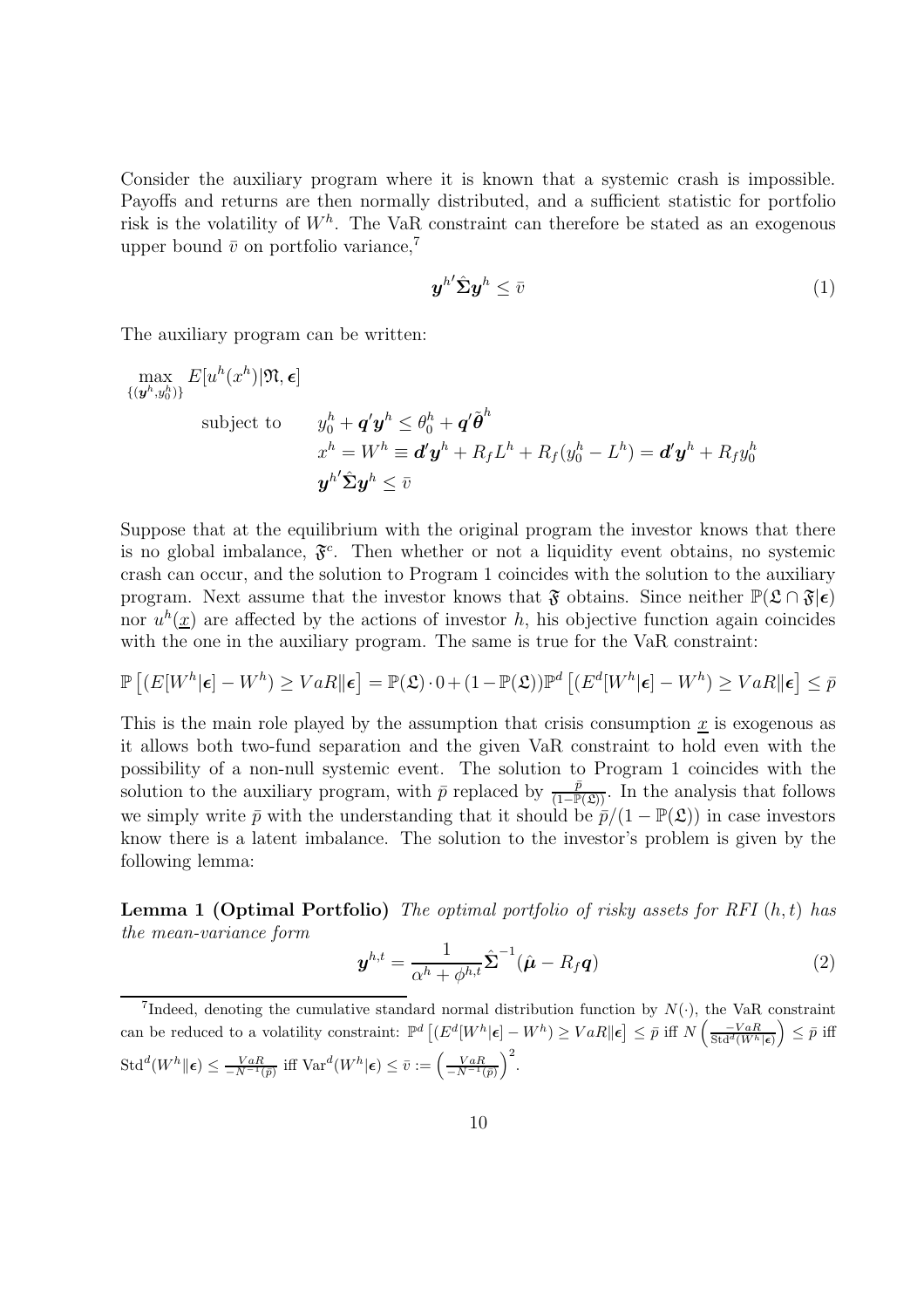where  $\phi^{h,u} := 0$  and  $\phi^{h,r} := \frac{2\lambda^{h,r}}{F^d \ln h'(W)}$  $\frac{2\lambda^{h,r}}{E^d[u^{h'}(W^h)|\epsilon]} \geq 0$ , with  $\lambda^{h,r}$  being the Lagrange multiplier of the VaR constraint. The effective degree of risk-aversion,  $\alpha^{h} + \phi^{h,r}$ , is independent of the initial wealth  $W_0^h$  and only depends on  $\alpha^h$ , **q** and  $\bar{v}$ .

A binding risk-regulation affects the portfolio through the effective degree of risk-aversion,  $\alpha^h + \phi^{h,r}$ . Whereas the coefficient of absolute risk-aversion is constant for unrestricted FIs, it is endogenous for the FIs subjected to the VaR regulations and is larger than their utilitybased coefficient during volatile events,  $\alpha^h + \phi^{h,r} \geq \alpha^h$ . In volatile events RFIs shift wealth out of risky assets into the safe haven provided by the riskless asset. This is one way of capturing the often-heard expression among practitioners that "risk-aversion went up," or that there is a "flight to quality." This is reminiscent of the effect of portfolio insurance on optimal asset holdings found in Grossman and Zhou (1996). Also see Gennotte and Leland (1990) and Basak (1995). As a matter of convention, we reserve the term risk-aversion to the CARA coefficients  $\alpha^h$ . We call  $\alpha^h + \phi^{h,r}$  the coefficient of *effective risk-aversion*, and we call its inverse *risk appetite*. From here it can be easily shown that the FIs with risk aversions close to  $\ell$  are highly levered in that they borrow from the more risk averse and invest that borrowed money in risky projects, thereby effectively acting as banks.

Market clearing prices require that the total excess demand by regulated and unregulated institutions,  $\int_{\ell}^{\overline{\ell}} [\eta(h)y^{h,r} + (1 - \eta(h))y^{h,u}] dh - \tilde{\theta}^a$  must equal zero. Equivalently they satisfy the relation:

$$
\boldsymbol{q} = \frac{1}{R_f} \left[ \hat{\boldsymbol{\mu}} - \boldsymbol{\Psi} \hat{\boldsymbol{\Sigma}} \tilde{\boldsymbol{\theta}}^a \right]
$$
 (3)

where

$$
\Psi^{-1} := \int_{\underline{\ell}}^{\overline{\ell}} \left[ \eta(h) \frac{1}{\alpha^h + \phi^{h,r}} + (1 - \eta(h)) \frac{1}{\alpha^h} \right] dh \tag{4}
$$

is the aggregate effective risk-tolerance. Prices are equal to risk-neutral prices minus a risk adjustment.  $\Psi$  can also be viewed as the reward-to-variability ratio (or a marketprice of risk scalar) of the market  $\tilde{\theta}^a$ ,  $\Psi = \frac{\hat{\mu}_M - R_f q_M}{\hat{\sigma}_M^2}$ . Compared to an economy without any VaR constraints where the market-price of risk scalar is  $\gamma := \left(\int_{\underline{\ell}}^{\overline{\ell}}$  $\frac{1}{\alpha^h}$ dh $\bigg)^{-1}$ , we have  $\Psi \geq \gamma$ . But the market price of risk is not only higher in a constrained economy than in an unconstrained one, it also is endogenous and random through the additional risk aversion  $\phi^h$  imposed by the regulations.<sup>8</sup> The sole pricing factor being the market portfolio

 $8$ Equations (2, 3 and 4) remain valid if utility functions are not of the constant absolute risk-aversion class. The only difference would be that  $\alpha^h = \frac{-\mathbf{E}^d[u^{h'}]}{\mathbf{E}^d[u^{h'}]}$  $\frac{E\left[u^{h}\right]}{E^{d}[u^{h'}]}$ , and therefore endogenous. While no closed-form solutions exist in this more general case,  $\Psi \geq \gamma$  would still hold and the rationale underlying our results would survive with reasonable income effects. Since most results in the sequel are driven mainly by the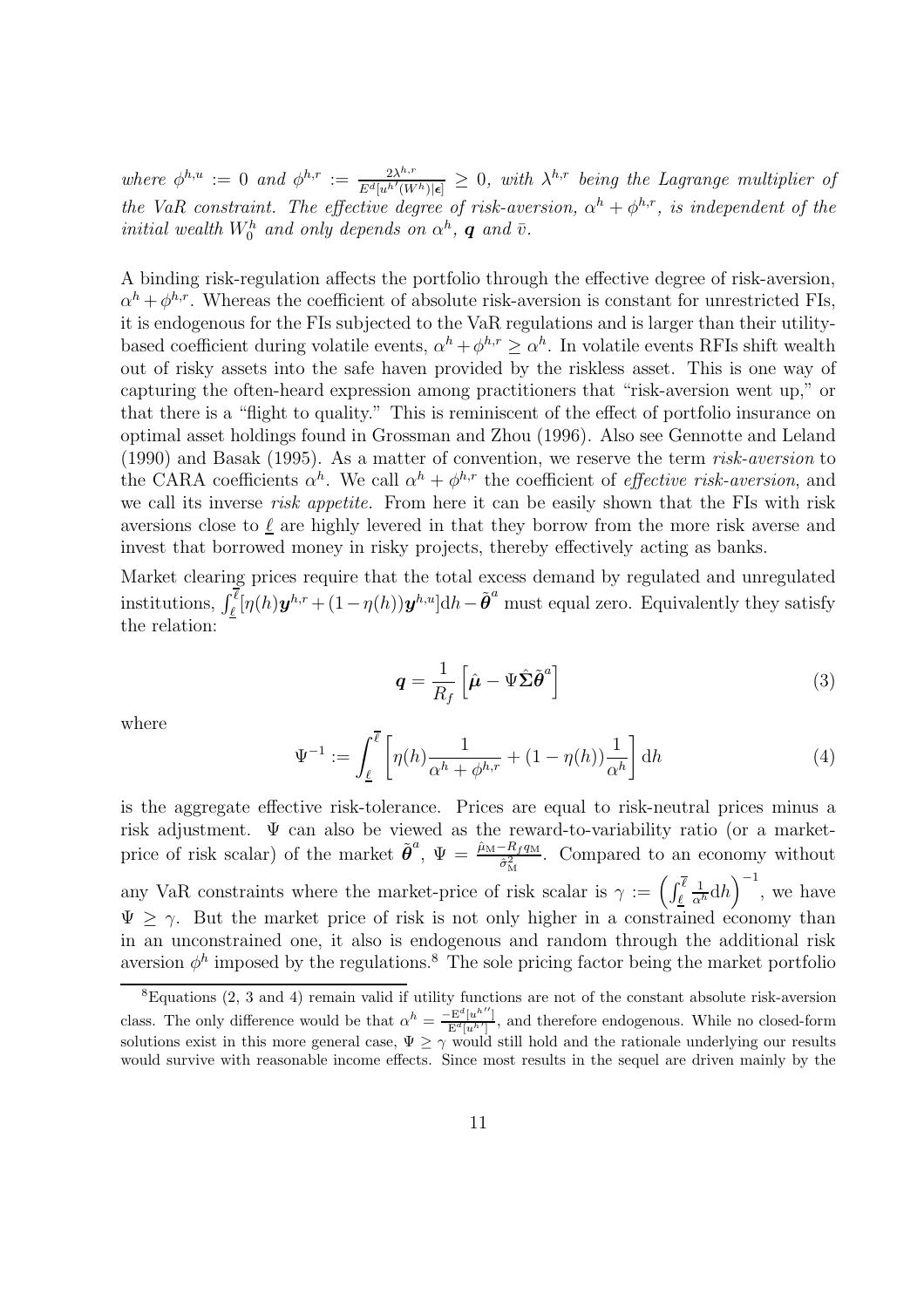$\tilde{\boldsymbol{\theta}}^a$ , it becomes apparent that assuming noise traders is equivalent to assuming a random aggregate endowment in risky assets of  $\ddot{\theta}^a$ .

# 5 On Market Clearing

Our definition of a rational expectations competitive equilibrium as a pricing function Q mapping noise trades  $\epsilon$  to market clearing prices is entirely standard (see Radner (1979)):

**Definition 2** A competitive equilibrium is a pricing function  $Q$  together with its do $main, Q: \mathbf{E} \times \mathbb{R}_+ \to \mathbb{R}^N$ , an asset allocation  $(h \in [\underline{\ell}, \overline{\ell}], t \in \{r, u\}, \epsilon \in \mathbf{E}) \mapsto (\mathbf{y}^{h,t}, y_0^{h,t})$  $\binom{n,t}{0}(\boldsymbol{\epsilon})$ and a consumption allocation  $(h \in [\underline{\ell}, \overline{\ell}], t \in \{r, u\}, \epsilon \in \mathbf{E}) \mapsto x^{h,t}(\epsilon)$  such that

- (i) Given any  $(\epsilon, \bar{v}) \in \mathbf{E} \times \mathbb{R}_+$  and  $\mathbf{q} \in Q(\epsilon, \bar{v})$ ,  $(\mathbf{y}^{h,t}, \underline{y}_0^{h,t})$  $\binom{h,t}{0}, x^{h,t}$ ) solve FI  $(h,t)$ 's optimization problem, and this is true for all FIs  $(h, t) \in [\underline{\ell}, \ell] \times \{r, u\}.$
- (ii) Markets for risky assets clear,  $\int_{\ell}^{\overline{\ell}} [\eta(h)y^{h,r} + (1 \eta(h))y^{h,u}] dh = \tilde{\theta}^a$ , for each  $\epsilon \in \mathbf{E}$ .
- (iii) Expectations are confirmed: the pricing function under which investors optimize coincides with the equilibrium pricing function.

Proposition 1 solves for the equilibrium  $\Psi$  (see Equations (15, 16, 17) in the Appendix for an exact expression) and prices. Most proofs are contained in the Appendix, and all figures are at the end of the paper.

**Proposition 1 (Existence)** If  $\eta(h) < 1$  over a set of positive Lebesgue measure, there exists a unique competitive equilibrium for any  $(\epsilon, \bar{v}, \ell) \in \mathbf{E} \times [0, \infty) \times (0, \bar{\ell}]$ .

If  $\eta = 1$  almost everywhere, there exists an equilibrium for  $\underline{\ell} \in [0, \overline{\ell}]$  and for  $(\overline{v}, \epsilon)$  satisfying  $\epsilon \in \mathcal{E}(\bar{v}, \underline{\ell}) := \{ \epsilon \in \mathbf{E} : [(\theta^a - \epsilon)^{\prime} \hat{\Sigma}(\theta^a - \epsilon)]^{1/2} \leq (\bar{\ell} - \underline{\ell})\sqrt{\bar{v}} \}.$  For  $(\bar{v}, \epsilon)$  such that  $\epsilon \in$ int  $\mathcal{E}(\bar{v}, \underline{\ell})$ , the equilibrium is unique, while for  $(\bar{v}, \epsilon)$  such that  $\epsilon \in \partial \mathcal{E}(\bar{v}, \underline{\ell})$  asset prices and consumption allocations are indeterminate (within a certain range of prices) but the allocation of risky assets is not. No equilibrium exists for  $\epsilon \in \mathfrak{E} := \mathbf{E} \setminus \mathcal{E}(\bar{v}, \ell)$ .

fact that risk-constraints effectively lower aggregate risk-tolerance, we feel comfortable as to the robustness of the results derived here. This is strengthened by the fact that for small risks (such as in a continuoustime framework) the CARA-normal model is essentially true without loss of generality, even if neither preferences are of the CARA type nor returns are normal. In the event of "normal market conditions" we can think of random payoffs as being a "small" risk. This strengthens the case for the CARA-normal model since the events that may lead to non-normal distributions ex-ante are embodied in the systemic event. We do not assume that payoffs or returns are ex-ante normally distributed, only that payoffs are conditionally normally distributed.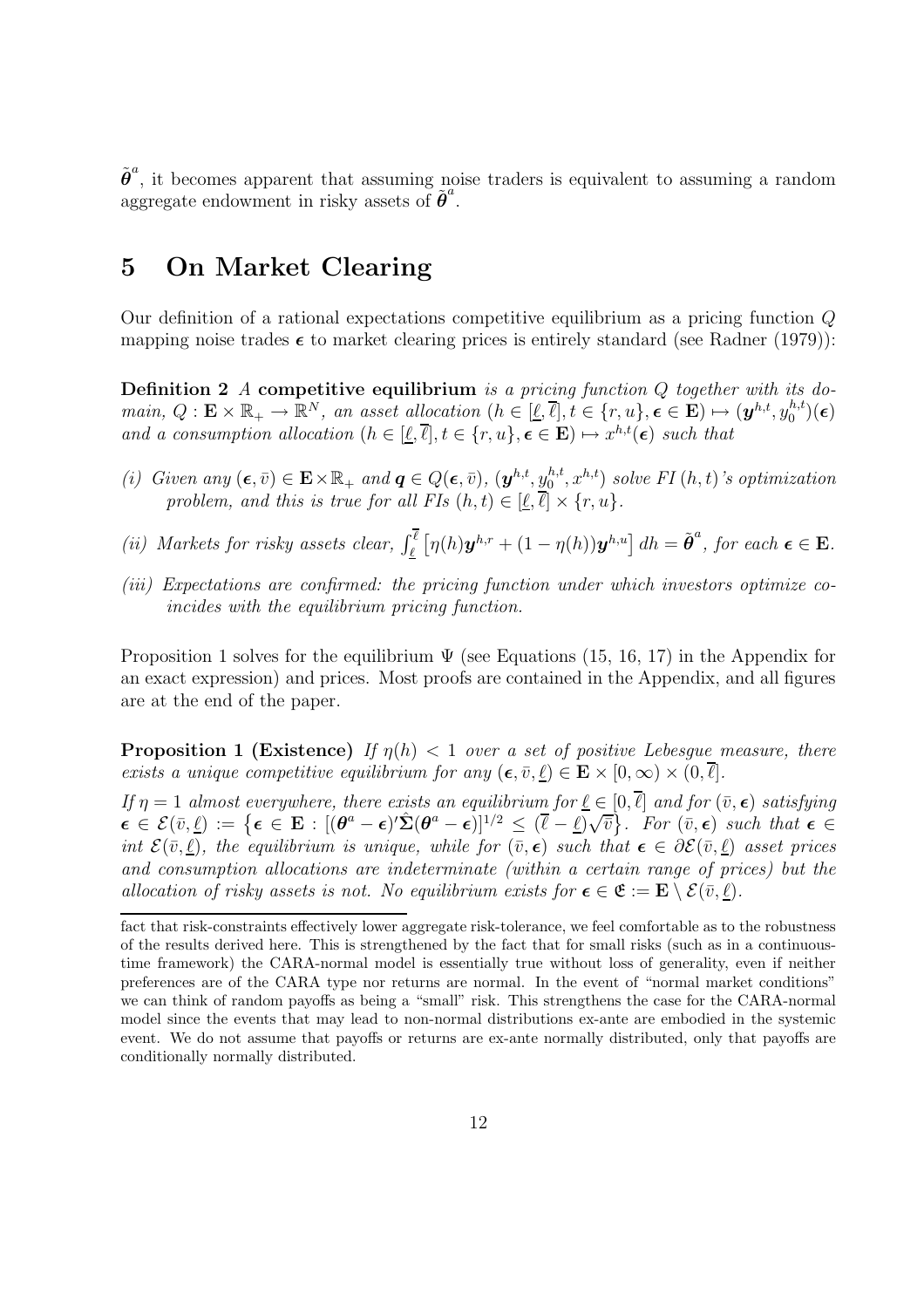Equilibria always exist if there are unregulated financial institutions ( $n < 1$  over a set of positive Lebesgue measure). If almost all institutions are regulated  $(\eta = 1)$ , then there are combinations of regulatory levels  $\bar{v}$  and asset endowment innovations  $-\epsilon$  in which markets cannot clear. This happens precisely if the endowment  $\tilde{\boldsymbol{\theta}}^a$  that has to be absorbed by the regulated financial institutions is sufficiently different from 0 so that the number of agents over which the risk needs to be evenly spread,  $\kappa(\epsilon, \bar{v}) := \sqrt{\frac{(\theta^a - \epsilon)^{\prime} \hat{\Sigma}(\theta^a - \epsilon)}{\bar{v}^a}}$  $\frac{\Sigma(\theta^{\pi} - \epsilon)}{\bar{v}}$ , is larger than the population:  $\kappa > \bar{\ell} - \underline{\ell}$ . This defines the non-existence event **E**. This feature is not a shortcoming of our model. In fact, any model would exhibit such a result as it relies solely on the universality of VaR constraints. Figure 2 illustrates this phenomenon in an economy with two assets and different levels of tightness  $\bar{v}$ . Each level of tightness determines an ellipsoid set of noise supplies that can be supported by a competitive equilibrium. For  $\epsilon$  outside of this ellipsoid, FIs cannot absorb the supply as described earlier, and markets break down. And for a tighter regulatory level  $\bar{v}_2 < \bar{v}_1$ , the set of supportable supplies shrinks even further,  $\mathcal{E}(\bar{v}_2) \subset \mathcal{E}(\bar{v}_1)$ . This suggests the policy implication that if the supervisory authorities impose stringent risk limits (in the sense that  $\bar{v}$  is small enough to lead to  $\mathcal{E}(\bar{v}) \not\ni \mathbf{0}, \text{ i.e. } \bar{v} < \frac{\boldsymbol{\theta}^{a \prime} \hat{\boldsymbol{\Sigma}} \boldsymbol{\theta}^{a}}{(\overline{\ell} - \underline{\ell})^2}$  $(\overline{\ell} - \ell)^2$ , some agents need to be exempted from those constraints for markets to clear. For derivatives, however,  $0 \in E$ , and no exemptions are required as long as regulations are not too strict.

## 6 Equilibrium Pricing Function

The imposition of the VaR constraints affects the equilibria directly, with interesting results on risk-taking, liquidity, and volatility. We present our main results about the equilibrium pricing function during normal market conditions in a series of Propositions, with all proofs relegated to the Appendix. We shall retain the following assumption in this section. Basically it requires that the set of possible stochastic asset supplies is such that for sufficiently strict regulations, some agents face binding VaR constraints. Evidently, the problem is not interesting otherwise.

**Assumption** [A]. For a given **E** assume that there is a  $\bar{v}'$  such that there is a compact subset of **E**, call it **E'**, which is non-null,  $\mathbb{P}^{\epsilon}(\mathbf{E}') > 0$ , and which is such that  $\forall \epsilon \in \mathbf{E}'$ ,  $\kappa(\epsilon) > \underline{\ell}(\ln \overline{\ell} - \ln \underline{\ell})$  for all  $\overline{v} \leq \overline{v}'$ . Also, assume that the covariance matrix of the stochastic asset supplies over **E'**,  $E[(\boldsymbol{\epsilon} - E[\boldsymbol{\epsilon}])(\boldsymbol{\epsilon} - E[\boldsymbol{\epsilon}])^{\top} \mathbf{1}_{\boldsymbol{\epsilon} \in \mathbf{E'}}]$ , exists and is positive definite.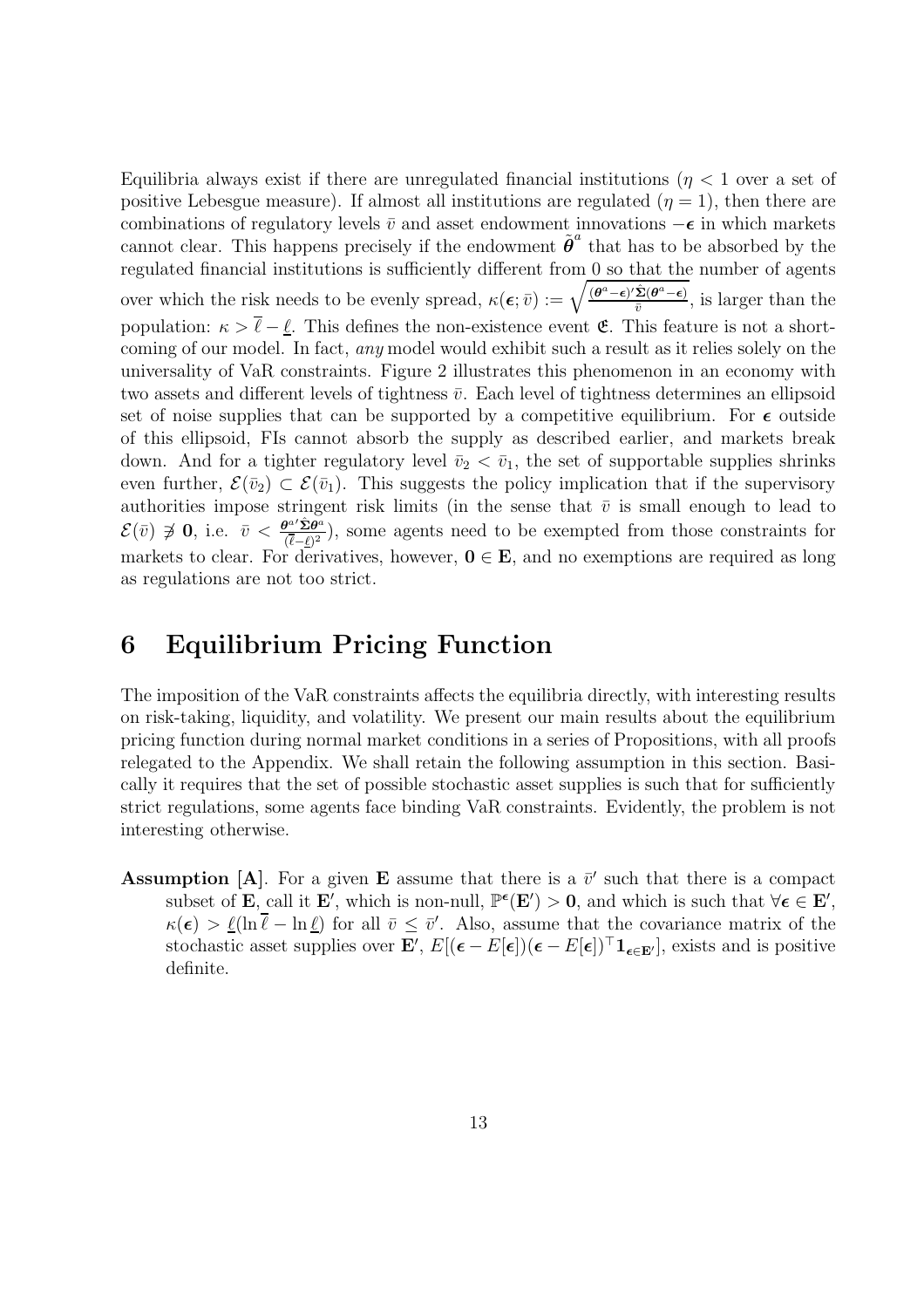#### 6.1 Prices and Risk Premia

From (3) and (4) we know that the equilibrium pricing function is

$$
Q(\boldsymbol{\epsilon},\bar{v}) = \frac{1}{R_f} \left[ \hat{\boldsymbol{\mu}} - \Psi(\kappa(\boldsymbol{\epsilon},\bar{v})) \hat{\boldsymbol{\Sigma}}(\boldsymbol{\theta}^a - \boldsymbol{\epsilon}) \right]
$$
(5)

with  $\kappa(\epsilon, \bar{v}) := \sqrt{\frac{(\theta^a - \epsilon')'\hat{\Sigma}(\theta^a - \epsilon)}{\bar{v}}}$  $\frac{\Sigma(\theta^2 - \epsilon)}{\bar{v}}$ . Since in economies where regulations are binding the reward-to-variability ratio is higher than in unregulated economies,  $\Psi > \gamma$ , it follows from  $(5)$  that at equilibrium, a binding risk-regulation induces lower prices for a risky asset j compared to the unconstrained economy iff the covariance of asset  $j$ 's payoff with the payoff of the market portfolio  $\tilde{\theta}^a$ , equivalently the beta, is positive,  $(\hat{\Sigma})_{j^{th} \text{row}} \tilde{\theta}^a > 0$ , and higher prices otherwise. Therefore equity risk premia are higher the more tightly regulated the economy is:

Proposition 2 (Equity Risk Premia) Let  $\bar{v}_2 < \bar{v}_1$ . Then  $\mu_i(\epsilon, \bar{v}_2) - R_f > \mu_i(\epsilon, \bar{v}_1) - R_f$ .

Here  $\mu_i(\epsilon, \bar{v}) := \hat{\mu}_i/Q_i(\epsilon, \bar{v})$  is the conditional expected return on asset i. It is indeed easy to see that the CAPM with respect to the market portfolio holds. For instance, the excess return on asset i is  $\mu_i - R_f = \beta_{M,i}(\mu_M - R_f)$ , where  $\mu_M - R_f = \frac{\Psi \hat{\sigma}_M^2}{q_M}$ . The tighter the economy is regulated, the higher  $\Psi$  and the lower  $q_M$ , generating higher expected excess returns.<sup>9</sup>

Intuitively, a more tightly regulated economy transfers risk from the less risk-averse to the more risk-averse investors for markets to clear. But the latter need to be induced to buy into the risk by more advantageous prices, i.e. by higher expected returns. If the stylized coefficients of risk-aversion are too low to match asset returns when using frictionless models, the additional degree of effective risk-aversion  $\Psi - \gamma$  due to risk-taking constraints, such as the ones imposed by the regulatory environment, may form the basis of a model that attempts to address the equity premium puzzle (as outlined by Mehra and Prescott, 1985; Weil, 1989). This is left as an avenue for future exploration.

#### 6.2 Depth

The risk constraint affects the *depth* of the markets directly. In our context, depth is an appropriate measure of liquidity. The inverse of the depth of the entire market, shallowness  $\mathfrak{s}(\epsilon, \bar{v})$ , is defined as the maximal extent to which an additional (unit-size) market order

 $9\hat{\sigma}_M^2$  is the variance of the payoff of the residual market portfolio, and therefore exogenous. The price of the market portfolio,  $q_M := \mathbf{q}' \tilde{\boldsymbol{\theta}}^a$  is given by  $R_f^{-1} \hat{\boldsymbol{\mu}}' \tilde{\boldsymbol{\theta}}^a - R_f^{-1} \Psi(\tilde{\boldsymbol{\theta}}^a)' \hat{\boldsymbol{\Sigma}} \tilde{\boldsymbol{\theta}}^a$ , decreasing unambiguously in Ψ.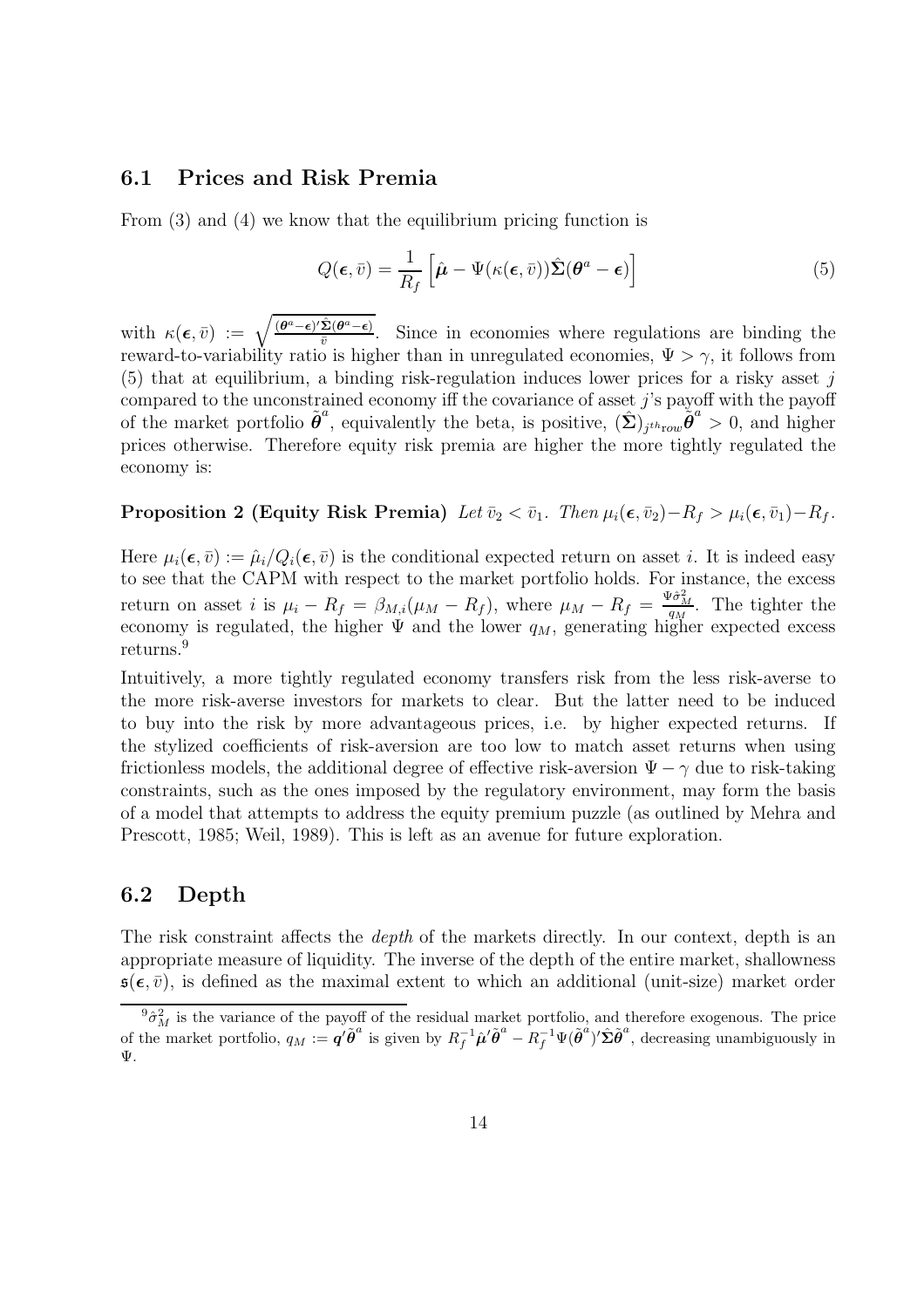for a portfolio impacts its price. Formally,

$$
\mathfrak{s}(\epsilon,\bar{v}) := \max_{\boldsymbol{\theta} \text{ subject to } \|\boldsymbol{\theta}\| = 1} |\boldsymbol{\theta}' dQ| = \max_{\boldsymbol{\theta} \text{ subject to } \|\boldsymbol{\theta}\| = 1} |\boldsymbol{\theta}'(\partial_{\epsilon} Q)\boldsymbol{\theta}|
$$

With this definition in mind, we can state:

**Proposition 3 (Depth)** Depth is lower the tighter the constraint (i.e. the smaller  $\bar{v}$ ),  $\frac{\partial s(\epsilon,\bar{v})}{\partial \bar{v}} < 0$  for all  $\epsilon \in \mathbf{E}$ . In particular, depth is lower in the regulated economy than in the unregulated economy for any  $\epsilon \in E$ .

Refer to Figure 4 for an illustration. No RFI's risk taking constraint is binding for  $\epsilon \in$  $[\underline{\theta}^a(\bar{v}), \bar{\theta}^a(\bar{v})]$ . We have not made any assumptions regarding the distribution of  $\epsilon$ . However, in most cases we expect the market portfolio to be positive  $\tilde{\theta}^a > 0$ . If we assume that  $N = 1$ , then the pricing function is concave over the relevant domain  $\{\boldsymbol{\epsilon} : \tilde{\boldsymbol{\theta}}^a > 0\}$ , and in most interesting cases –large positive shocks to the asset endowment that need to be absorbed, or restrictive regulations– the pricing function is strictly concave. The same can be shown for  $N > 1$  given the proper restrictions on the domain of noise trades. If we assume that regulations are sufficiently strict so that some agents are hitting the regulatory constraint at  $\epsilon = 0, \, \bar{v} < \left( \frac{\sigma \theta^a}{\ell \sin \theta} \right)$ ℓ(ln ℓ−ln ℓ)  $\int^{2}$ , and also that  $\mathbb{P}^{\epsilon}([\theta^{a}, \infty)) = 0$ , then an inflow raises prices less than the corresponding outflow lowers them. This is the widespread phenomenon dubbed by traders as "going up by the stairs and coming down by the elevator."

#### 6.3 Volatility, Diversification and Comovements

In the single asset case, inspection of Figure 4 reveals that the time zero asset price becomes more volatile the stricter the VaR constraints are. In other words, uniform shallowness implies ex-ante volatility. The single-asset intuition can then be extended to the general case (a matrix  $M_1$  is more positive definite than a matrix  $M_2$  if  $M_1 = M_2 + N$ , with N positive definite):

**Proposition 4 (Volatility)** Consider any two levels of regulation  $\bar{v} < \bar{v}'$ , at least one of them binding for some RFIs. The variance-covariance matrix of asset prices in the  $\bar{v}$  economy is more positive definite than the one in the  $\bar{v}'$  economy. It follows that the equilibrium price of any portfolio (and therefore of any security) becomes more volatile in the economy with tighter regulations,  $\bar{v}$ , than in economy  $\bar{v}'$ . In particular, there is more volatility in the constrained economy than in the unconstrained economy.

The basic intuition behind these results is as follows. The endowment shocks which were absorbed by the more risk neutral RFIs in economy  $\bar{v}'$  now have to be absorbed in the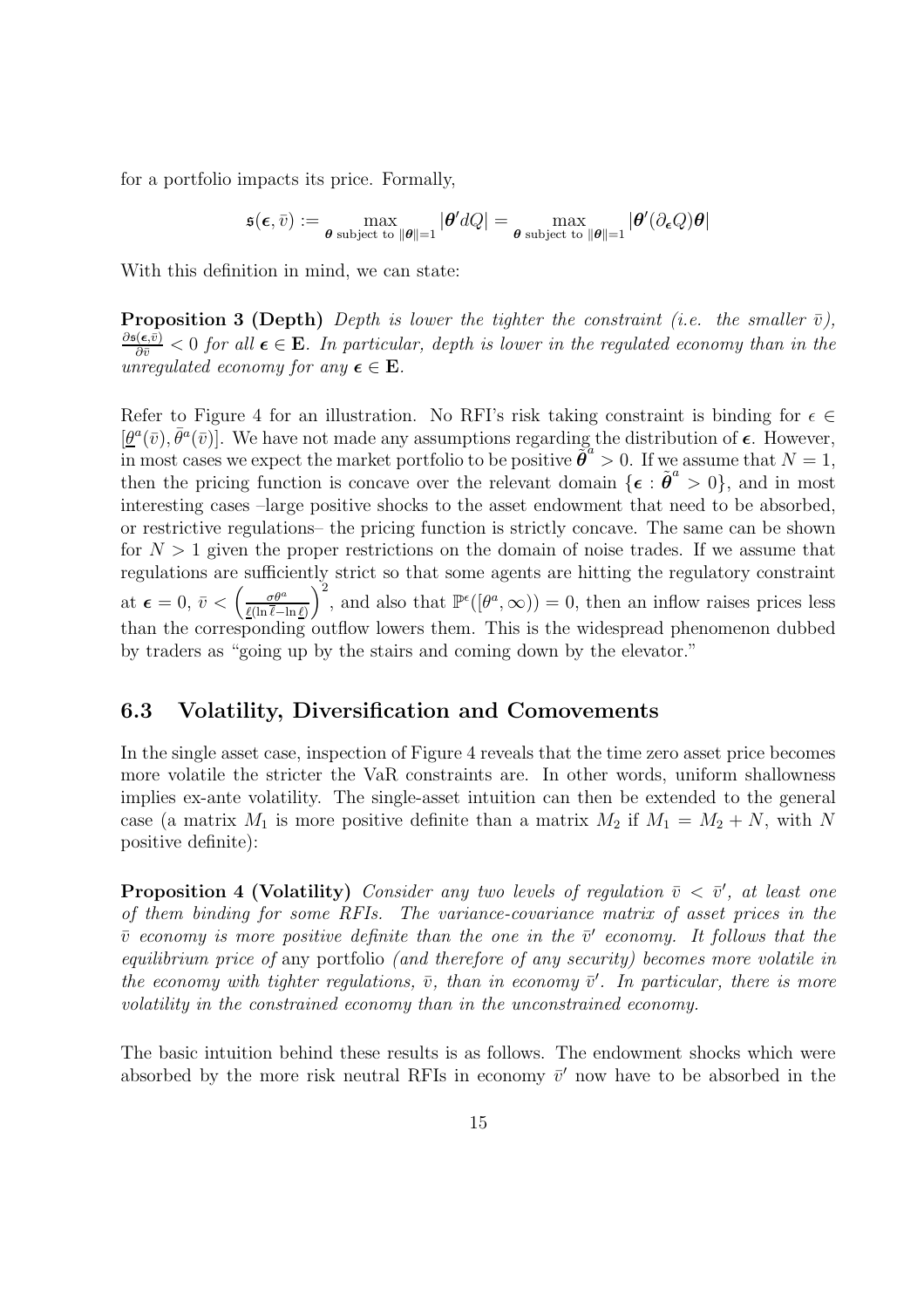economy with  $\bar{v} < \bar{v}'$  by the more risk averse. However, the more risk averse are less willing to absorb these (additional) units than the less risk averse. Hence the imposition of the risk constraint reduces market depth, and the market impact of a market order is larger. Since the arrival of market orders (asset endowments) is random, this generates more volatile asset prices.<sup>10</sup>

The fact that both individual assets and portfolios become necessarily more volatile suggests at the very least that diversification does not improve sufficiently to counteract the increases in the volatilities of the assets, since any portfolio, no matter how it is diversified, becomes more volatile. In fact, by the multi-asset nature of our model, we can naturally show that covariances between individual assets increase with stricter regulation:

Proposition 5 (Comovements) Assets that are intrinsically statistically independent (i.e. the payoffs as well as the endowment shocks of the assets considered are statistically mutually independent) become positively correlated due to risk-regulations.

Even if two asset classes are payoff-independent and hit by independent endowment or noise trader shocks, if the regulations are strict enough to bind over a set of positive measure, then a large liquidity shock hitting one asset class will induce the VaR regulation to bind for some RFIs. These RFIs will subsequently need to adjust their global risk position, thereby creating comovements in asset prices among classes that would seem to be unrelated. Furthermore, these comovements would be detectable mostly in crisis situations since the VaR constraints do not bind in subdued periods. It would therefore seem that the VaR constraints bear one further seed of instability by not only creating asset price volatility, but by inducing correlations during the exact periods where such correlations are most dangerous. This phenomenon is often referred to as "contagion" in the finance literature, e.g. in Kyle and Xiong (2001) and Kodres and Pritsker (2002). Our result provides a complementary contagion channel to the income effects channel, and clarifies why these comovements occur especially during crisis and what the impact of risk-regulations on contagion could be.

<sup>&</sup>lt;sup>10</sup>In a certain sense the additional volatility is generated from the fact that some agents, while active in the market, are restricted from participating fully. In Allen and Gale (1994) it is shown that (endogenous) restricted participation (in the sense of either choosing to bear some fixed costs and fully participate, or not participate at all) also may lead to more volatile asset prices. In their two-asset setup the result is driven by the assumption that neither the riskless nor the long term risky asset can be shorted. This implies that if in equilibrium only the aggressive agents participate, then they will not hold much of a cash buffer to absorb liquidity trades. As a result prices are more volatile than in a full participation equilibrium where cash-rich backward investors also participate.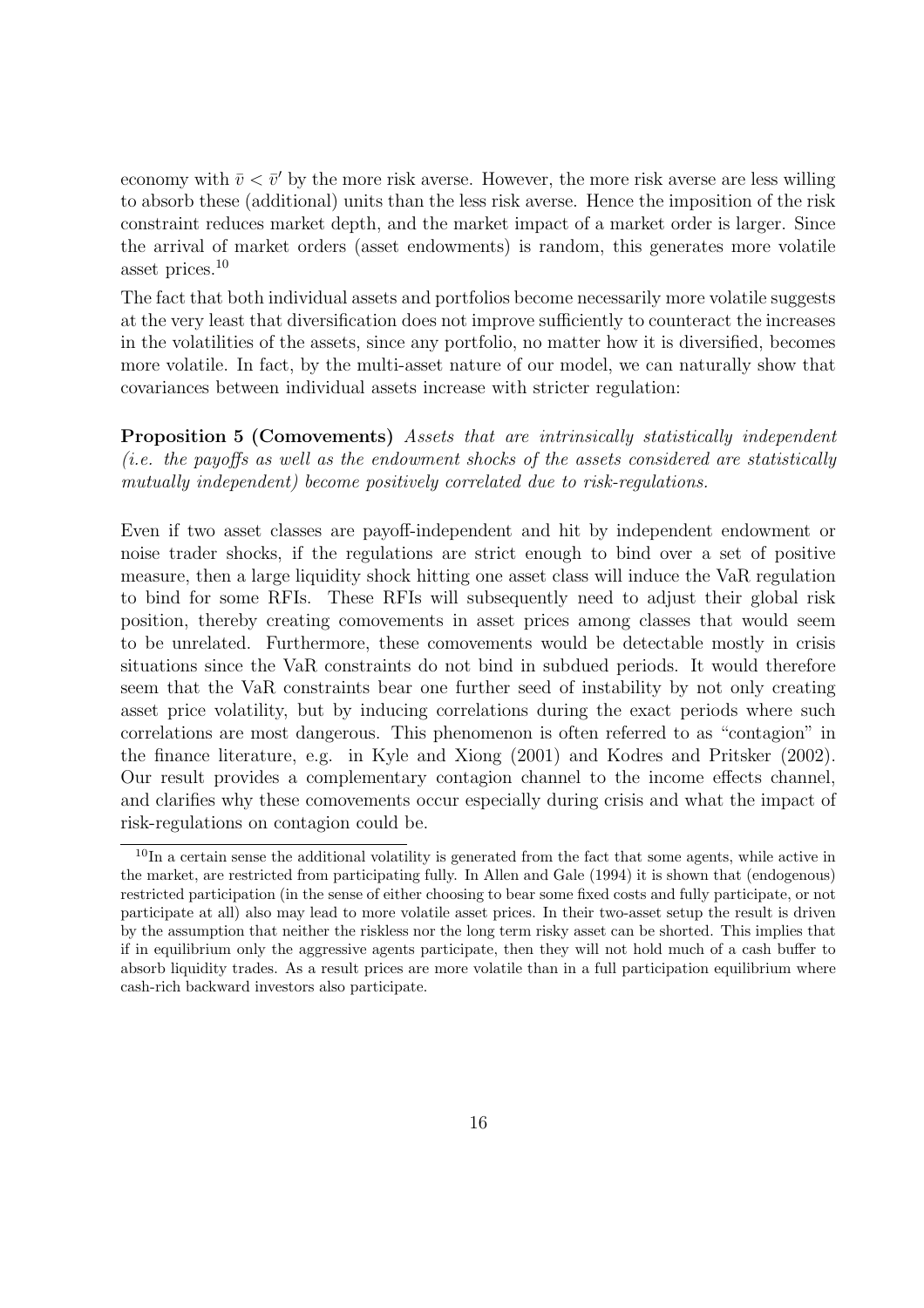### 7 How Successful is the VaR Constraint?

To make the regulatory problem interesting and transparent, we make the following assumption in this section:

 $\quad \ \ {\rm Assumption \ [B].} \ [B1] \!\!: \ (\theta_0^{h,t}$  $\hat{\theta}_0^{h,t}, \theta^{h,t}) = \frac{1}{\overline{\ell}-\underline{\ell}}(\theta_0^a, \theta^a)$ , all  $(h, t)$ . [B2]:  $\mathbb{P}(\{\boldsymbol{\epsilon} \in \mathbf{E} : (\mathbf{K} + \boldsymbol{q})' \tilde{\theta}^a\})$ ≤  $(0)$ ) = 0. [B3]: (**E**, **K**,  $\bar{v}$ ) are so that  $0 < \mathbb{P}(\mathfrak{F}) < 1$ .

Assumption [B1] insures a neutral distribution of endowments that is not biased in favour or against the success of the VaR regulations. Assumption [B2] prevents pathological cases whereby the value of the entire market is negative, and [B3] assumes that refinancing conditions are not so strict (so weak) as to lead to failure almost surely (almost never).

Proposition 6 implies that if [B] holds, the VaR regulations are effective in reducing the probability of a systemic crash.<sup>11</sup>

Proposition 6 Assume that [B1] and [B2] hold.

Lowering  $\bar{v}$  reduces the probability of a systemic event  $\mathbb{P}(\mathcal{L} \cap \mathfrak{F})$  (but at the expense of a lower probability of market clearing  $\mathbb{P}(\mathfrak{E})$  if  $\eta = 1$  almost everywhere), strictly so under [B3]. Furthermore, if  $\eta = 1$  almost everywhere and  $\mathbb{P}(\theta_0^a \geq \mathbf{K}'\tilde{\theta}^a) = 1$ , then  $\mathbb{P}(\tilde{\mathcal{L}} \cap \mathfrak{F}) = 0$ for small enough  $\bar{v}$ .

The reason why this policy is effective is as follows. The less risk-averse FIs hold large amounts of the risky portfolio if regulation is weak, and therefore will have to borrow at the riskless rate to finance such a risky holding, unless they are endowed with large amounts of assets to start with, which we exclude by condition  $[\mathbf{B}]$ . Stricter risk-limits curb both the amount of risky assets held by the less risk-averse RFIs as well as their required leverage, and therefore make it more likely that such institutions are able to take part in the refinancing of the firms. The more subtle point is, however, that stricter VaR limits reduce prices and thereby induce UFIs, and in particular the less risk-averse ones, to purchase the risky assets sold by the RFIs. This effect may indicate that systemic risk can increase with a tightening of regulations. But the non-trivial general equilibrium effect on prices and the differential elasticities if demand for risk-averse versus less risk-averse investors means that buyers (the UFIs and the more risk averse RFIs) can purchase their larger holdings in risky assets at lower prices. The net effect is that the less risk-averse leave in equilibrium more of their wealth invested in the riskless asset (sold to them by the more risk-averse agents), creating less of a systemic imbalance despite holding riskier portfolios. This benefit must be balanced by the loss of diversification and risk-sharing, by more shallow markets and the increased volatility of prices during normal market conditions. And if  $\eta = 1$  almost

<sup>&</sup>lt;sup>11</sup>If  $\eta = 1$  almost everywhere and if  $\epsilon$  is so that there is no market clearing price vector, then we assume that markets shut and allocations coincide with endowments. In particular,  $\mathfrak{E} \subset \mathfrak{F}^c$ .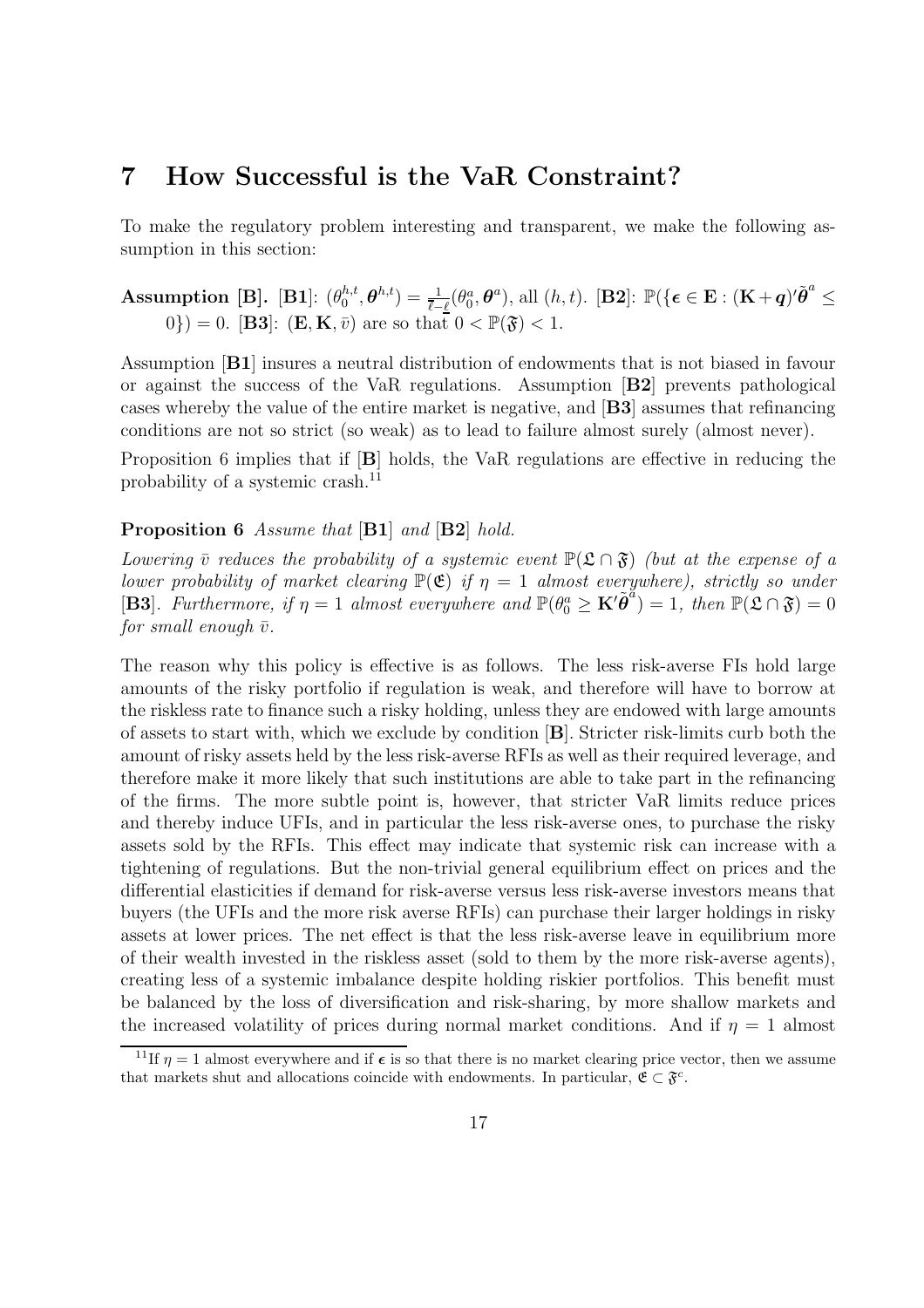everywhere, the regulator faces a further cost in that markets may not clear. For very strict levels of  $\bar{v}$  and very inclusive regulations, and provided the economy in aggregate does have enough of the riskless asset, then the probability of a systemic crash goes to zero, but the likelihood of market clearing is reduced as well.

The effectiveness also depends on the distribution and relative mass of RFIs as encapsulated in  $\eta(h)$ . For instance, ceteris paribus, in an economy where  $\eta$  does not depend on h the regulations are more effective than in an economy where  $\eta(h) = 0$  for  $h \in [\underline{\ell}, \underline{\ell} + (\overline{\ell} - \underline{\ell})/2]$ and  $\eta(h) = 1$  otherwise, for there the regulated institutions are not the ones imposing the externalities while the more risk-tolerant FIs that impose the majority of externalities are all unregulated.

We would like to conclude with a simple welfare analysis. While VaR based regulation is effective in the sense of lowering the probability of a systemic event, in light of the aforementioned welfare costs of regulation during normal market times it does not automatically follow though that risk sensitive regulation is socially beneficial. Whereas a general welfare study would take us too far afield, the following general observations illustrate the intuition that some regulation might be welfare enhancing while too strict a regulation would be detrimental. In a nutshell, provided subsistence consumption  $x$  is low enough, a strengthening of regulations will lower the probability of a systemic event and thereby increase expected utility. This is true up to a point beyond which further regulations are detrimental to welfare. The following argument formally proves this point.

Expected utility of FI h is given by the integral of  $u^h(x^h)$  over the product measure  $\mathbb{P}^{\mathfrak{L}\times\epsilon\times d}$ . Given a realisation of the liquidity and the endowment shocks  $(\mathfrak{L}, \epsilon)$ , write the expected utility over asset return realisations as  $E^d[u^h(x^h)](\epsilon, \mathfrak{L}) := w(\epsilon, \mathfrak{L}; \bar{v})$ . We then have the ex-ante utility

$$
E[u^{h}(x^{h})] = \mathbb{P}^{\mathfrak{L}}(\mathfrak{L}) \int_{\epsilon \in \mathfrak{F}} w(\epsilon, \mathfrak{L}) d\mathbb{P}^{\epsilon}(\epsilon) + \mathbb{P}^{\mathfrak{L}}(\mathfrak{L}) \int_{\epsilon \in \mathfrak{F}^{c}} w(\epsilon, \mathfrak{L}^{c}) d\mathbb{P}^{\epsilon}(\epsilon)
$$
  
+ 
$$
(1 - \mathbb{P}^{\mathfrak{L}}(\mathfrak{L}) \int_{\epsilon \in E} w(\epsilon, \mathfrak{L}^{c}) d\mathbb{P}^{\epsilon}(\epsilon)
$$

$$
= \mathbb{P}^{\mathfrak{L}}(\mathfrak{L}) \mathbb{P}^{\epsilon}(\mathfrak{F}) u^{h}(\underline{x}) + \int_{\epsilon \in E} w(\epsilon, \mathfrak{L}^{c}) d\mathbb{P}^{\epsilon}(\epsilon) - \mathbb{P}^{\mathfrak{L}}(\mathfrak{L}) \int_{\epsilon \in \mathfrak{F}} w(\epsilon, \mathfrak{L}^{c}) d\mathbb{P}^{\epsilon}(\epsilon) \qquad (6)
$$

$$
= \mathbb{P}^{\mathfrak{L}}(\mathfrak{L}) \mathbb{P}^{\epsilon}(\mathfrak{F}) \Big[ u^{h}(\underline{x}) - E^{\epsilon}[w(\epsilon, \mathfrak{L}^{c}) || \epsilon \in \mathfrak{F}] \Big] + E^{\epsilon}[w(\epsilon, \mathfrak{L}^{c})] \tag{7}
$$

Equation (7) illustrates the tradeoffs. As regulations become stricter, utility during normal market times decreases due to the various reasons mentioned before, which has to be balanced against the reduced probability of a systemic crisis. By Proposition 6, ex-ante utilility is increasing with a lower  $\bar{v}$  if  $u^h(\underline{x})$  is low enough, at least up to the point where  $\mathbb{P}(\mathfrak{F}) = 0$ . From that point onwards, ex-ante utility is decreasing with a lower  $\bar{v}$ . This can also be gleaned directly by differentiating the expression above to get that welfare increases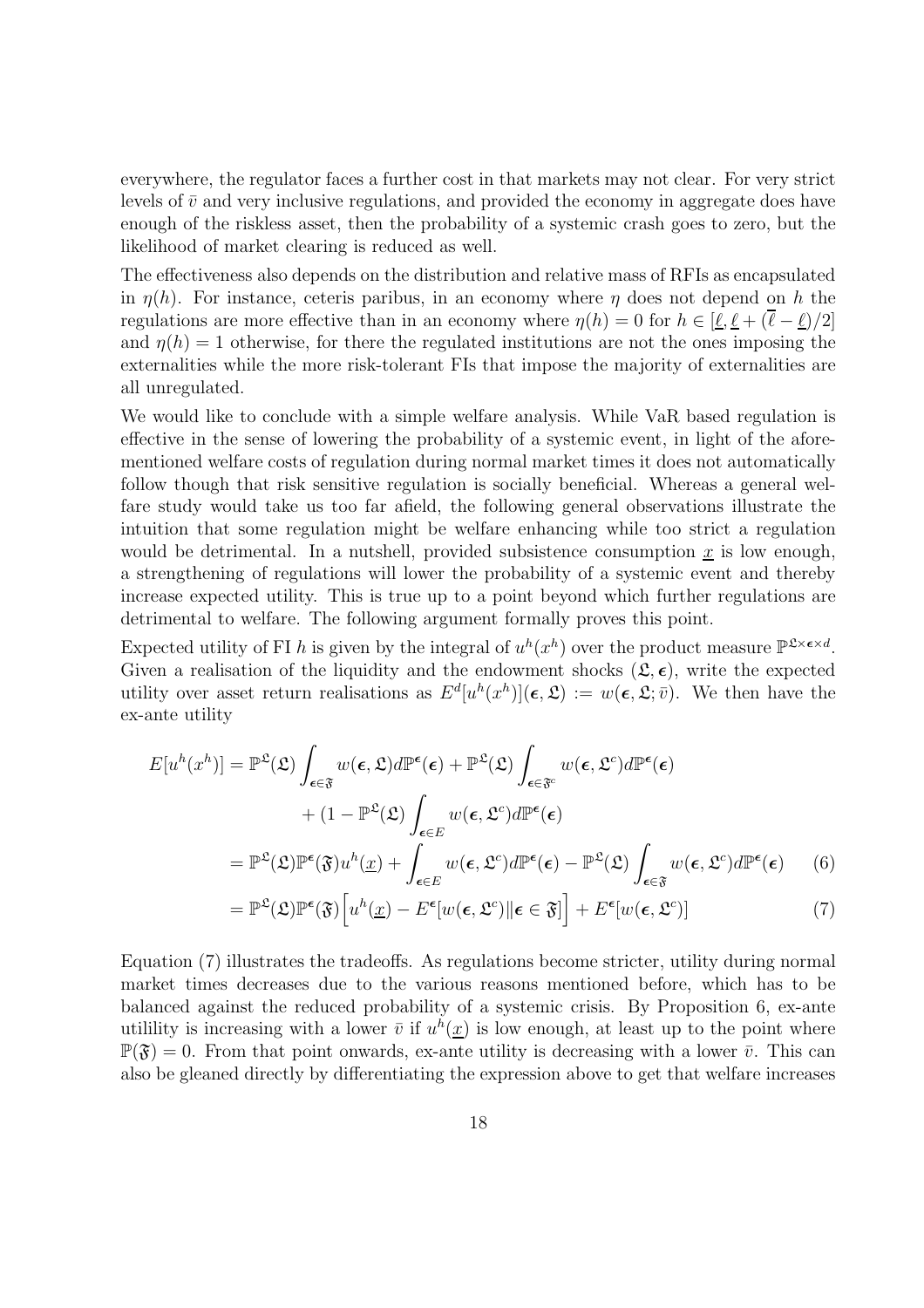with a smaller  $\bar{v}$  iff

$$
(1 - \mathbb{P}^{\mathfrak{L}}(\mathfrak{L})) \int_{E} \frac{\partial w^{h}(\boldsymbol{\epsilon}, \mathfrak{L}^{c}; \bar{v})}{\partial \bar{v}} d\mathbb{P}^{\boldsymbol{\epsilon}}(\boldsymbol{\epsilon}) + \mathbb{P}^{\mathfrak{L}}(\mathfrak{L}) \int_{\mathfrak{F}(\bar{v})^{c}} \frac{\partial w^{h}(\boldsymbol{\epsilon}, \mathfrak{L}^{c}; \bar{v})}{\partial \bar{v}} d\mathbb{P}^{\boldsymbol{\epsilon}}(\boldsymbol{\epsilon})
$$

$$
< \mathbb{P}^{\mathfrak{L}}(\mathfrak{L}) \int_{\partial_{\bar{v}} \mathfrak{F}(\bar{v})} [w^{h}(\boldsymbol{\epsilon}, \mathfrak{L}^{c}; \bar{v}) - u^{h}(\underline{x})] d\mathbb{P}^{\boldsymbol{\epsilon}}(\boldsymbol{\epsilon})
$$

The LHS represents the incremental welfare costs due to stricter regulation (the costs expected to be borne during normal market times) while the RHS represents the welfare gains due to the resulting lower probability of a systemic crash. By Proposition 6 we know that  $\mathfrak F$  becomes smaller if  $\bar v$  becomes smaller, and as long as that area  $\partial_{\bar v}\mathfrak F(\bar v)$  is in the support of  $\mathbb{P}^{\epsilon}$ , which we assume, a low enough <u>x</u> guarantees that stricter regulations lead to a Pareto dominating allocation. When regulation is strict enough so that  $\mathbb{P}(\mathfrak{F})$  is small enough, say zero, then the LHS is  $\int_E$  $\partial w^h(\boldsymbol{\epsilon},\mathfrak{L}^c;\bar{v})$  $\frac{(\epsilon, \mathfrak{L}^c; \bar{v})}{\partial \bar{v}}d\mathbb{P}^{\epsilon}(\epsilon) > 0$  and the RHS is zero: the marginal costs outstrip the marginal gains. This suggests that the optimal level of regulation should be set at the interior point where the (possibly weighted) integral of the LHS over all  $h$ (the marginal social welfare cost) equals the (possibly weighted) integral of the RHS (the marginal social welfare gain).

# 8 Conclusion

The aim of this paper is two-fold. First, we are interested in modelling the underlying causes which generate systemic risk and lead to a rationale for regulating risk. This is in contrast with most models which impose risk regulation upon a first-best economy and where the conclusions may not be meaningful or realistic. We then study why and to what extent the current risk-regulation alleviates systemic risk. We show that risk-sensitive regulations of the VaR type do reduce the probability of a systemic event and therefore do alleviate some of the free-riding externalities. Such benefits do have to be balanced by the social costs imposed by the regulations. Pricing risk is shown to be endogenous. We demonstrate that the fact of regulating risk-taking changes the statistical properties of financial risk. Markets may not clear if regulations are too all-encompassing. We also derive equity premia which are larger than in standard models, going some way towards a resolution of the equity premium puzzle. We show that illiquidity, volatility and covariations are all larger than in an unregulated world. In particular they are especially large in periods of distress. This is so because in periods of distress, such as during panic sales, the market price of risk parameter  $\Psi$ , which also acts as the effective risk aversion parameter, is large. Markets act as if aggregate risk aversion went up, with less depth and more local volatility as a result, as illustrated on Figure 4. It is well-known that risk-modelling often fails in periods of stress due to the breakdown of established historical comovements. Our model exhibits some of the nonlinearities at the heart of this phenomenon and exhibits conditions under which there is an optimal interior amount of risk-sensitive regulation.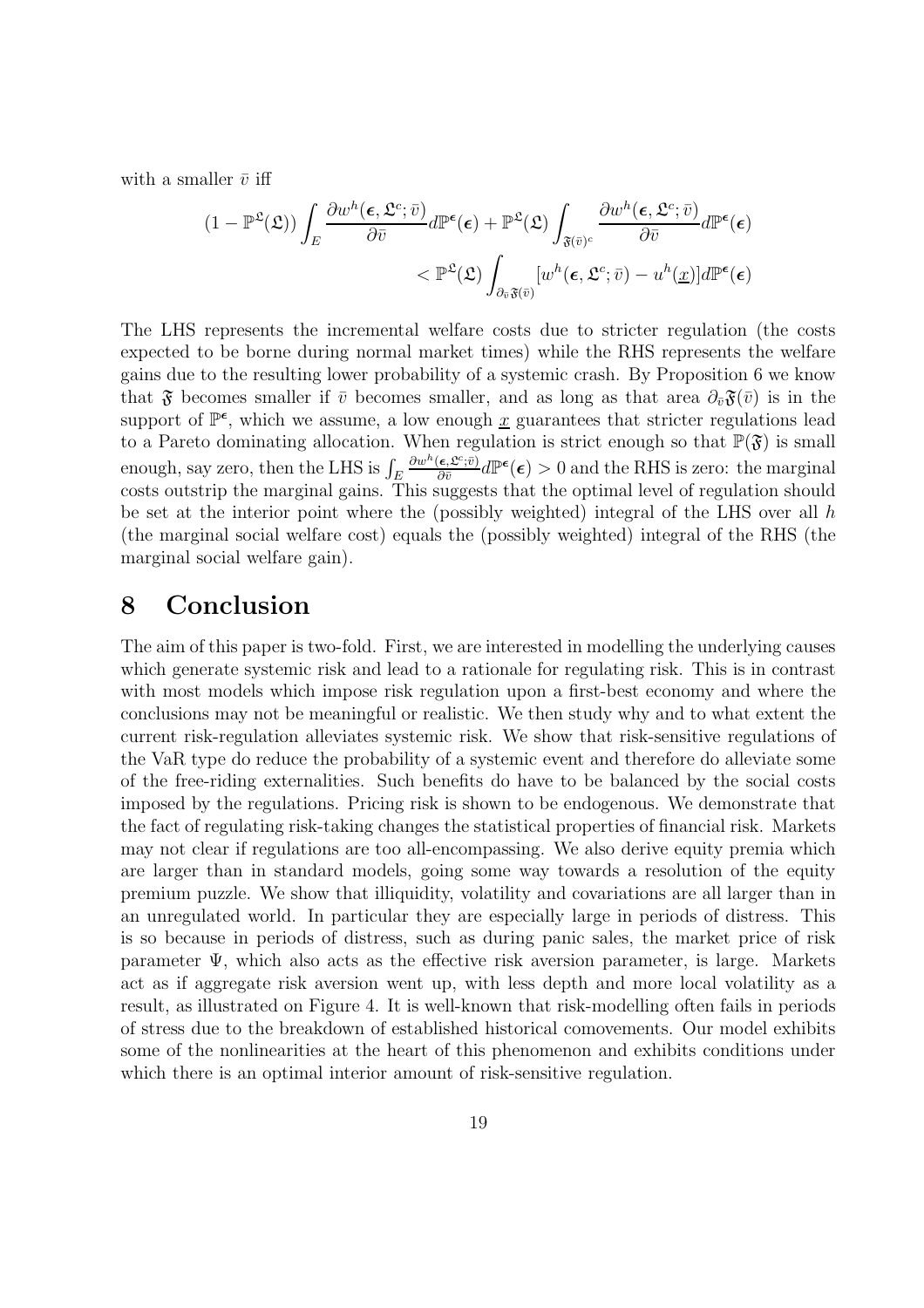# A Proofs

**Proof of Lemma 1** The program consists in solving (the superscript d indicates that the expectation is computed with respect to the probability of the payoffs  $\boldsymbol{d}$ )

$$
\max_{\{\bm{y}^h, y_0^h\}} E^d \left[ u^h (d_0[\theta_0^h + \bm{q'} \tilde{\bm{\theta}}^h - \bm{q'} \bm{y}^h] + \bm{d'} \bm{y}^h) | \bm{\epsilon} \right] - \lambda^h \left[ \bm{y}^{h'} \hat{\bm{\Sigma}} \bm{y}^h - \bar{v} \right]
$$

The FOCs (the program is strictly convex and constraint qualification holds), so the FOCs are both necessary and sufficient) are  $E^d\left[u^{h'}(W^h)(\bm{d}-d_0\bm{q})|\bm{\epsilon}\right]=2\lambda^h\hat{\bm{\Sigma}}\bm{y}^h$ , or equivalently

$$
Cov^{d}(u^{h'}(W^{h}), \mathbf{d}|\boldsymbol{\epsilon}) + E^{d}\left[u^{h'}(W^{h})|\boldsymbol{\epsilon}\right]E[\mathbf{d}] - d_{0}E^{d}\left[u^{h'}(W^{h})|\boldsymbol{\epsilon}\right]\mathbf{q} = 2\lambda^{h}\hat{\boldsymbol{\Sigma}}\mathbf{y}^{h}
$$

Next, by Stein's Lemma [recall that Stein's Lemma asserts that if  $x$  and  $y$  are multivariate normal, if g is everywhere differentiable and if  $E[g'(y)] < \infty$ , then  $Cov(x, g(y)) =$  $E[g'(y)]\text{Cov}(x, y)]$  and the fact that  $\text{Cov}^d(\boldsymbol{d}, W^h|\boldsymbol{\epsilon}) = \text{Cov}^d(\boldsymbol{d}, \boldsymbol{d}' \boldsymbol{y}^h|\boldsymbol{\epsilon}) = \hat{\boldsymbol{\Sigma}} \boldsymbol{y}^h$  we get that:

$$
\boldsymbol{y}^h = \frac{1}{\alpha^h + \phi^h} \hat{\boldsymbol{\Sigma}}^{-1} \left[ \hat{\mu} - d_0 \boldsymbol{q} \right]
$$

where we also used the fact that in this CARA–Normal setup  $-\frac{E^d[u^{h''}|\epsilon]}{E^d[u^{h'}|\epsilon]}$  $\frac{\mathbf{E}^{\mu}[u^{\mu}|\boldsymbol{\epsilon}]}{\mathbf{E}^{d}[u^{h'}|\boldsymbol{\epsilon}]} = \alpha^{h}$ , and where we defined  $\phi^h := \frac{2\lambda^h}{E^d[u^{h'}|\epsilon]}$ .

Finally, we'll derive the expression for  $\alpha^h + \phi^h$  and show that it does not depend on the wealth of the institution. In order to accomplish this, we first need to find an expression for  $\phi^h$ . To simplify expressions, define

$$
\rho := (\hat{\boldsymbol{\mu}} - R_f \boldsymbol{q})' \hat{\boldsymbol{\Sigma}}^{-1} (\hat{\boldsymbol{\mu}} - R_f \boldsymbol{q})
$$
\n(8)

It can easily be established that

$$
\mathbf{y}^{h'} \hat{\boldsymbol{\Sigma}} \mathbf{y}^h = \bar{v} \quad (\text{and } \lambda^h \ge 0) \Rightarrow \alpha^h + \phi^h = \sqrt{\frac{\rho}{\bar{v}}} \tag{9}
$$

$$
\mathbf{y}^{h'} \hat{\Sigma} \mathbf{y}^h < \bar{v} \quad \text{(so } \lambda^h = 0\text{)} \Rightarrow \alpha^h + \phi^h = \alpha^h \tag{10}
$$

Indeed, assume that  $y^{h'} \hat{\Sigma} y^h = \bar{v}$ . Since  $y^h = \frac{1}{\alpha^h + \phi^h} \hat{\Sigma} (\hat{\mu} - R_f \mathbf{q})$ , this expression becomes  $\left(\frac{1}{\alpha^h+\phi^h}\right)^2\rho=\bar{v}$ . Of course, if  $\mathbf{y}^{h'}\hat{\Sigma}\mathbf{y}^h<\bar{v}$  then  $\lambda^h=0$  and thus  $\phi^h=0$ .

This implies that  $\alpha^h + \phi^h$  is independent of  $W_0^h$  for given prices,

$$
\alpha^h + \phi^h = \max\left\{\alpha^h, \sqrt{\frac{\rho}{\bar{v}}}\right\} \tag{11}
$$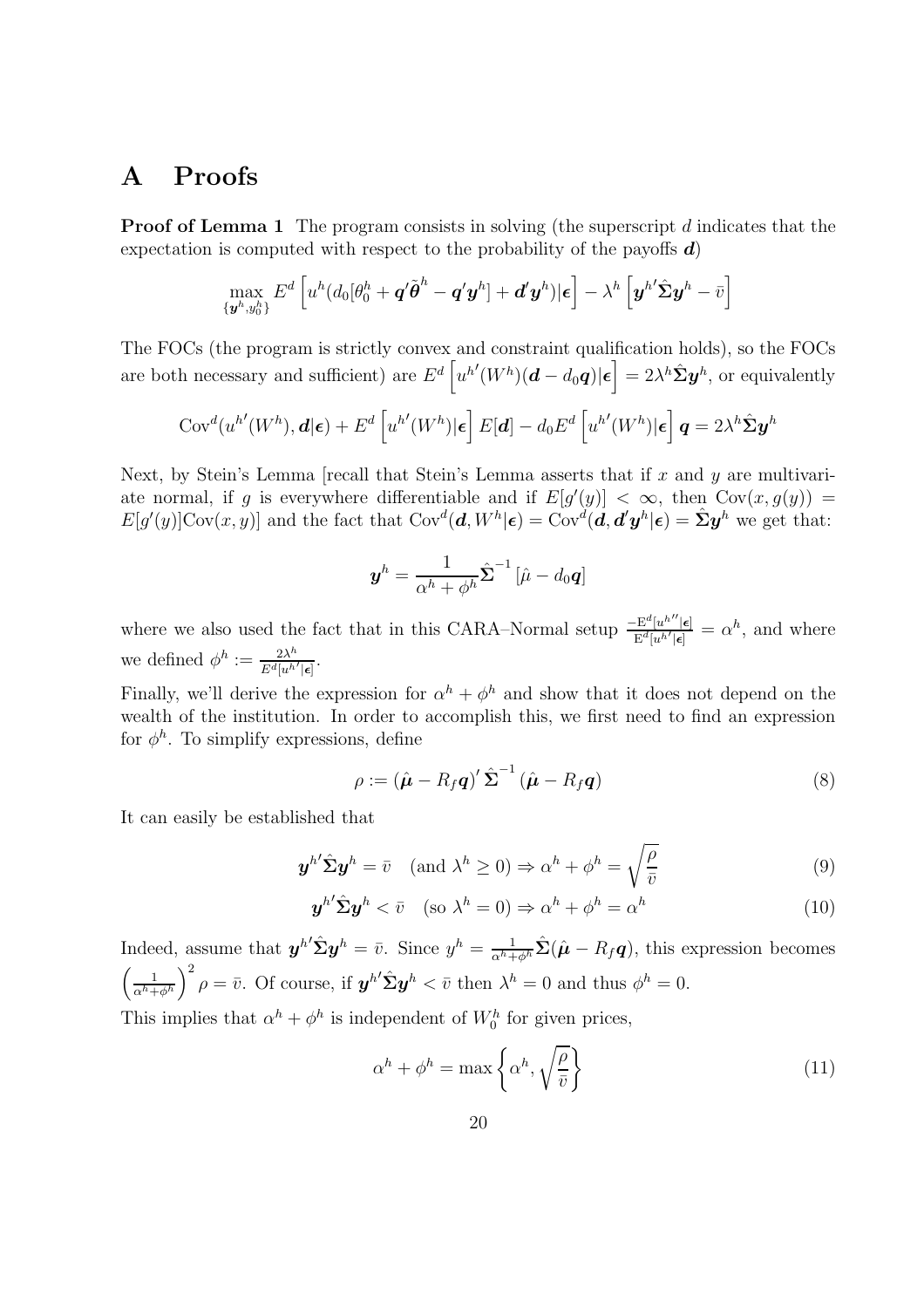Indeed, assume first that  $y^{h'} \hat{\Sigma} y^h < \bar{v}$ . Then by (10) we have that  $\alpha^h + \phi^h = \alpha^h$ , so we need to show that  $\alpha^h \geq \sqrt{\frac{\rho}{v}}$ . Now since  $y^h' \hat{\Sigma} y^h = {\alpha^h}^{-2} \rho$ , we know that  ${\alpha^h}^{-2} \rho < \bar{v}$ , so that indeed  $\alpha^h > \sqrt{\frac{\rho}{v}}$ . Next, assume that  $\mathbf{y}^{h'} \hat{\Sigma} \mathbf{y}^h = \bar{v}$ . Then from (9)  $\alpha^h + \phi^h = \sqrt{\frac{\rho}{v}}$ . So we need to establish that  $\alpha^h \leq \sqrt{\frac{\rho}{v}}$ , which follows from  $\phi^h \geq 0$ .

**Proof of Proposition 1** Before we proceed to the proof, notice that by Walras' Law, the markets for the riskless asset and for consumption clear if the market for risky assets clears. Indeed, denote aggregated FIs quantities by a superscript  $\alpha$ : for any quantity  $x$ ,  $\int_{\underline{\ell}}^{\ell} (\eta(h)x^{h,r} + (1 - \eta(h))x^{h,u}) dh = x^a$ . Walras' Law at times 0 and 2 says that  $(y_0^a - \theta_0^a)$  +  $\overline{\mathbf{q}'}(\mathbf{y}^a - \boldsymbol{\theta}^a + \boldsymbol{\epsilon}) = 0$  [W0] and  $x^a = d_0 y^a_0 + \mathbf{d}' \mathbf{y}^a$  [W2]. So assume that  $\mathbf{y}^a - \boldsymbol{\theta}^a + \boldsymbol{\epsilon} = 0$ . Then by [W0] the market for the riskless asset clears as well, and by [W2] we immediately have clearing of the commodities market,  $x^a = d_0\theta^a_0 + d'(\theta^a - \epsilon)$ , under "normal market conditions."

We now exhibit a solution to the fixed-point problem of existence. Fix some  $\epsilon \in E$  and assume first that  $\ell > 0$ . Recall from (4) that

$$
\Psi^{-1} = \int_{\underline{\ell}}^{\overline{\ell}} \eta(h) \frac{1}{\alpha^h + \phi^{h,r}} dh + \int_{\underline{\ell}}^{\overline{\ell}} (1 - \eta(h)) \frac{1}{\alpha^h} dh
$$

$$
= \int_{I_1} \eta(h) \frac{1}{\alpha^h} dh + \int_{I_2} \eta(h) \sqrt{\frac{\overline{v}}{\rho}} dh + \int_{\underline{\ell}}^{\overline{\ell}} (1 - \eta(h)) \frac{1}{\alpha^h} dh \tag{12}
$$

where  $I_1 := \left\{ h \in [\underline{\ell}, \overline{\ell}] : \alpha^h > \sqrt{\frac{\rho}{\bar{v}}} \right\}$  and  $I_2 := \left\{ h \in [\underline{\ell}, \overline{\ell}] : \alpha^h \leq \sqrt{\frac{\rho}{\bar{v}}} \right\}$ .

In order to solve for the equilibrium, we use (3) to express q as a function of  $\Psi$  and then solve  $(12)$  for  $\Psi$ .

For convenience, we establish some preliminary calculations and notation. First, insert the pricing relation (3) into the definition of  $\rho$  from (8) to get the expression  $\sqrt{\rho}$  =  $\Psi \sqrt{(\boldsymbol{\theta}^a - \boldsymbol{\epsilon})' \hat{\boldsymbol{\Sigma}} (\boldsymbol{\theta}^a - \boldsymbol{\epsilon})}$ . Second, define the relation

$$
\kappa(\epsilon) := \sqrt{\frac{(\theta^a - \epsilon)'\hat{\Sigma}(\theta^a - \epsilon)}{\bar{v}}} \equiv \Psi^{-1}\sqrt{\frac{\rho}{\bar{v}}}
$$
(13)

 $\kappa(\epsilon)$  represents the ratio of the standard deviation of the dividends of the residual market portfolio  $\theta^a - \epsilon$  to the maximal allowable standard deviation of the payoffs of individual portfolios. Now we also use the assumption that  $\alpha^h = h$ . There are three cases to distinguish:

Assume first that  $\kappa \Psi \leq \underline{\ell}$ . Then we get  $\Psi = \frac{1}{\ln \overline{\ell} - \ln \underline{\ell}}$ .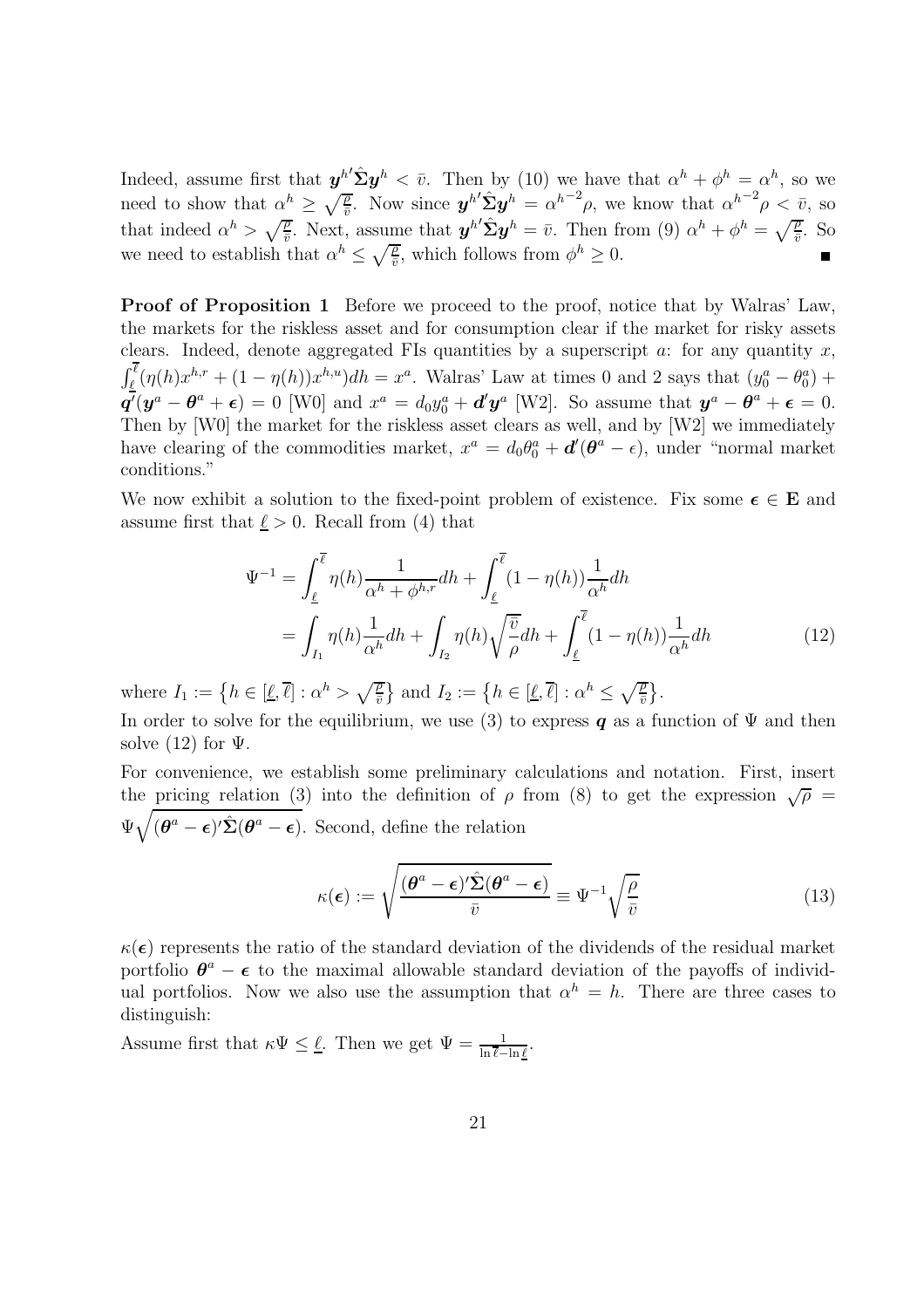Next, assume that  $\kappa \Psi \in (\ell, \overline{\ell})$ . Then

$$
\Psi^{-1} = (\ln \overline{\ell} - \ln \underline{\ell}) - \int_{\underline{\ell}}^{\Psi\kappa} [h^{-1} - (\Psi\kappa)^{-1}] \eta(h) dh \tag{14}
$$

Finally, assume that  $\kappa \Psi \geq \overline{\ell}$ , in which case  $\Psi = \frac{1-\kappa^{-1}\int_{\ell}^{\ell} \eta(h)dh}{\ell^{\overline{\ell}}(1-\eta(h))\frac{1}{2}dh}$  $\frac{\int_{\ell}^{\overline{\ell}}(1-\eta(h))\frac{1}{h}dh}{\int_{\ell}^{\overline{\ell}}(1-\eta(h))\frac{1}{h}dh}.$ 

This system is equivalent to the following, where we define  $\underline{\kappa} := \underline{\ell}(\ln \overline{\ell} - \ln \underline{\ell})$  and  $\overline{\kappa} :=$  $\overline{\ell} \int_{\underline{\ell}}^{\ell} (1 - \eta(h)) h^{-1} dh + \int_{\underline{\ell}}^{\ell} \eta(h) dh$ :

$$
\Psi = \frac{1}{\ln \overline{\ell} - \ln \underline{\ell}} \qquad \text{if } \kappa \le \underline{\kappa} \tag{15}
$$

$$
\Psi^{-1} = \ln \overline{\ell} - \ln \underline{\ell} - \int_{\underline{\ell}}^{\kappa \Psi} [h^{-1} - (\kappa \Psi)^{-1}] \eta(h) dh \qquad \text{if } \kappa \in (\underline{\kappa}, \overline{\kappa}) \tag{16}
$$

$$
\Psi = \frac{1 - \kappa^{-1} \int_{\underline{\ell}}^{\overline{\ell}} \eta(h) dh}{\int_{\underline{\ell}}^{\overline{\ell}} (1 - \eta(h)) \frac{1}{h} dh} \qquad \text{if } \kappa \ge \overline{\kappa}
$$
\n(17)

That the systems are equivalent can be verified as follows. First assume  $\kappa \leq \kappa$  and  $\Psi = \frac{1}{\ln \ell - \ln \ell}$ . Then  $\Psi \kappa \leq \ell$ , which warrants the choice of  $\Psi$ . Now assume  $\kappa \in (\underline{\kappa}, \overline{\kappa})$ . Premultiply (16) by  $\kappa^{-1}$  and use the assumption that  $\kappa > \underline{\ell}$  to get  $\kappa \Psi > \underline{\ell}$ . Now assume to the contrary that  $\kappa \Psi \geq \ell$ . Using the fact that  $\eta(\bar{h}) = 0$  if  $h > \ell$ , (16) can be rearranged by grouping the  $\kappa \Psi$  terms to say  $(\kappa \Psi)^{-1} = \frac{\ln \bar{\ell} - \ln \ell - \int_{\ell}^{\ell} h^{-1} \eta(h) dh}{\sigma^{\ell}}$  $\frac{\ln \ell - \int_{\ell}^{\ell} h^{-1} \eta(h) dh}{\kappa - \int_{\ell}^{\ell} \eta(h) dh} \leq \overline{\ell}^{-1}$  by assumption. Rewriting we get  $\kappa \geq \overline{\kappa}$ , a contradiction. So  $\kappa \Psi < \overline{\ell}$ . Finally, assume  $\kappa \geq \overline{\kappa}$ . Using (17) we get that  $\kappa \Psi > \bar{\ell}$ , which in turn justifies our choice of  $\Psi$ .

Recall that  $\epsilon$  affects  $\Psi$  only in as far as it affects  $\kappa$ ,  $\Psi(\kappa)$ . For each  $\kappa$ , there is a unique  $\Psi$ solving this system. For the regions  $\kappa \leq \underline{\kappa}$  and  $\kappa \geq \overline{\kappa}$  this is obvious. So assume  $\kappa \in (\underline{\kappa}, \overline{\kappa})$ . Using x for  $\kappa \Psi$ , we rewrite (16) as  $x = RHS(x) := \frac{\kappa + \int_{\underline{\ell}}^x [xh^{-1} - 1] \eta(h) dh}{\ln \overline{\ell} + \ln \ell}$  $\frac{\ln \overline{\ell}}{\ln \overline{\ell} - \ln \underline{\ell}}$ . It is easy to see that the mapping  $RHS(x)$  is weakly increasing and convex, with slope strictly less than 1. Since  $RHS(\underline{\ell}) = \lim_{x \searrow \underline{\ell}} RHS(x) = \frac{\kappa}{\ln \overline{\ell} - \ln \underline{\ell}}$ . Assume that  $\frac{\kappa}{\ln \overline{\ell} - \ln \underline{\ell}} \leq \underline{\ell}$ , then  $\kappa \leq \underline{\kappa}$ , a contradiction, so  $RHS(\underline{\ell}) > \underline{\ell}$ . Similarly,  $RHS(\overline{\ell}) < \overline{\ell}$  from the assumption  $\kappa < \overline{\kappa}$ . It follows that there is one and only one fixed point  $x \in (\underline{\ell}, \overline{\ell})$ .

Notice that if  $\eta = 1$  almost everywhere, then

$$
\Psi(\kappa) = \begin{cases}\n\frac{1}{\ln \overline{\ell} - \ln \underline{\ell}} & ; \kappa \in [0, \underline{\ell}(\ln \overline{\ell} - \ln \underline{\ell})] \\
-\frac{\kappa + \underline{\ell}}{\kappa W_{-1}(-\kappa + \underline{\ell}) \exp(-1 - \ln \overline{\ell})} & ; \kappa \in (\underline{\ell}(\ln \overline{\ell} - \ln \underline{\ell}), \overline{\ell} - \underline{\ell}) \\
\text{any number} \ge \frac{\overline{\ell}}{\overline{\ell} - \underline{\ell}} & ; \kappa = \overline{\ell} - \underline{\ell} \\
\text{undefined} & ; \kappa > \overline{\ell} - \underline{\ell}\n\end{cases}
$$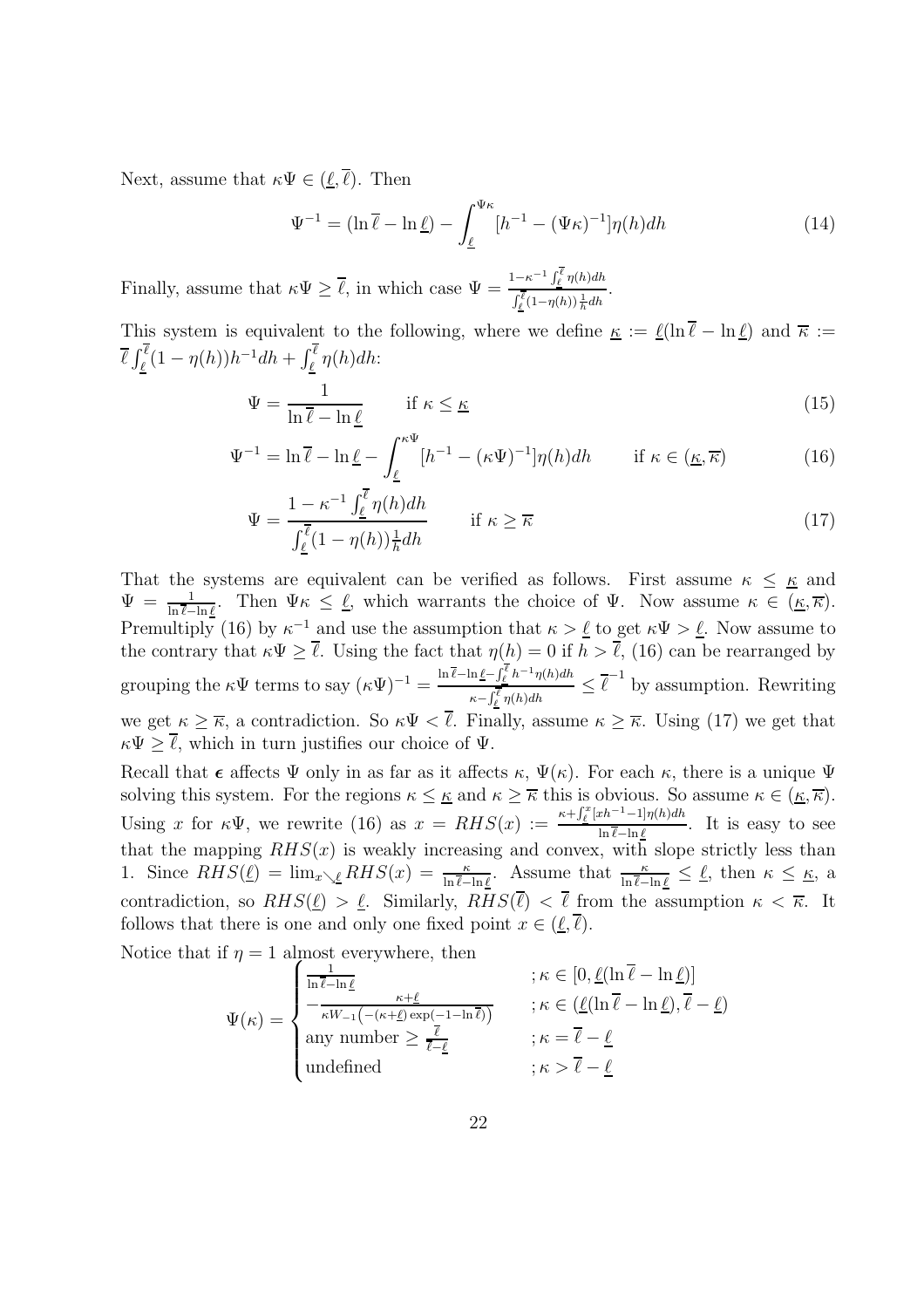where  $W_{-1}(\cdot)$  is the non-principal (lower) branch of the Lambert W-correspondence. Recall that the Lambert W-correspondence is defined as the multivariate inverse of the function  $w \mapsto we^w$ . In particular, the solution to  $ax + b \ln x + c = 0$  is given by  $x = \frac{b}{a} W_{-1} \left( \frac{a}{b} \right)$  $\frac{a}{b}e^{-\frac{c}{b}}$ . Notice that the mapping  $\Psi$  is  $\mathcal{C}^1$  (but not  $\mathcal{C}^2$  since the second derivative to the left of  $\underline{\ell}(\ln \overline{\ell} - \ln \underline{\ell})$  is zero while the second derivative to the right is  $\frac{\eta}{\underline{\ell}^2(\ln(\overline{\ell}) - \ln(\underline{\ell}))^4} > 0$  and that by construction the equilibrium  $\Psi$  satisfies  $\Psi \geq \gamma$ .

Over the entire domain the function  $\Psi(\kappa)$  is illustrated in figure (3). In the case for  $\eta = 1$ and  $\kappa = 1 - \underline{\ell}$ , which is equivalent to  $\epsilon$  being on the boundary of **E**, the equilibrium can be shown to exhibit real indeterminacy.

Proof of Proposition 3 As preliminaries, let us record the following useful results:

- $J1 \frac{\partial \kappa}{\partial \bar{v}} = -\frac{1}{2}$ 2 κ  $\frac{\kappa}{\bar{v}}$ , from the definition of  $\kappa$ , and  $\partial_{\boldsymbol{\epsilon}}\kappa = \kappa^{-1}\bar{v}^{-1}\hat{\boldsymbol{\Sigma}}(\boldsymbol{\epsilon} - \boldsymbol{\theta}^a)$ .
- J2  $\partial_{\epsilon,\bar{v}}^2 \Psi = -\frac{1}{2i}$  $\frac{1}{2\bar{v}}\left[\kappa\frac{\partial^2\Psi}{\partial\kappa^2}+\frac{\partial\Psi}{\partial\kappa}\right]\partial_{\boldsymbol{\epsilon}}\kappa.$  Indeed, since  $\frac{d\Psi}{d\bar{v}}=\frac{\partial\Psi}{\partial\kappa}$ ∂κ ∂κ  $\frac{\partial \kappa}{\partial \bar{v}},$  we know from J1 that  $\partial_{\epsilon,\bar{v}}^2 \Psi =$ d  $\frac{d}{d\boldsymbol{\epsilon}}\left(\frac{\partial \Psi}{\partial \kappa}\right)$ ∂κ ∂κ  $\frac{\partial \kappa}{\partial \bar{v}}$   $\bigg) = \frac{\partial \kappa}{\partial \bar{v}}$  $\partial \bar v$  $\frac{\partial^2 \Psi}{\partial \kappa^2} \partial_{\boldsymbol{\epsilon}} \kappa + \frac{\partial \Psi}{\partial \kappa} \partial_{\boldsymbol{\epsilon}} \left( -\frac{1}{2} \right)$ 2 κ  $\frac{\kappa}{\bar{v}}\Big)$ .
- J3  $\partial_{\epsilon}Q$  is positive definite (downward-sloping equilibrium inverse demand). Indeed,  $\partial_{\epsilon}Q =$  $R_f^{-1}$  $\int_f^{-1} \left[ \Psi \hat{\mathbf{\Sigma}} - \hat{\mathbf{\Sigma}} (\boldsymbol{\theta}^a - \boldsymbol{\epsilon}) (\partial_\boldsymbol{\epsilon} \Psi)' \right] = \! R_f^{-1}$  $\int_f^{-1}\bigg[\Psi\hat{\boldsymbol{\Sigma}} + \hat{\boldsymbol{\Sigma}}(\boldsymbol{\theta}^a - \boldsymbol{\epsilon}) \; (\boldsymbol{\theta}^a - \boldsymbol{\epsilon})' \hat{\boldsymbol{\Sigma}} \kappa^{-1}\bar{v}^{-1}\frac{\partial\Psi}{\partial\kappa}\bigg],$  positive definite.

J4 For  $\kappa \in (\underline{\kappa}, \overline{\kappa})$ ,  $\frac{\partial \Psi}{\partial \kappa} = \frac{\kappa^{-2} \int_{\underline{\ell}}^{\kappa \Psi} \eta(h) dh}{\ln \overline{\ell} - \ln \ell - \int_{\ell}^{\kappa \Psi} h^{-1} \eta(h)}$  $\frac{\ln \overline{\ell}}{\ln \overline{\ell}-\ln \underline{\ell}-\int_{\ell}^{\kappa} \Psi} h^{-1}\eta(h)dh > 0$ . Indeed, totally differentiate (16) and use  $(16)$  to sign.

The idea of the proof is to show that  $\partial_{\epsilon,\bar{v}}^2 Q$  is negative definite. Intuitively, we want to show that the market impact of a trade goes up as the regulation is tightened, i.e. that ∂  $\frac{\partial}{\partial \bar{v}} |(d\bm{q})'(d\bm{\epsilon})| = \frac{\partial}{\partial \dot{v}}$  $\frac{\partial}{\partial \bar{v}}[(d\bm{q})'(d\bm{\epsilon})] < 0$  since  $(d\bm{q})'(d\bm{\epsilon}) > 0$  as  $\partial_{\bm{\epsilon}}Q$  is positive definite by J3. Now this expression equals  $\frac{\partial}{\partial \bar{v}}[(d\boldsymbol{\epsilon})'\partial_{\boldsymbol{\epsilon}}Q(d\boldsymbol{\epsilon})] = (d\boldsymbol{\epsilon})'\partial^2_{\boldsymbol{\epsilon},\bar{v}}Q(d\boldsymbol{\epsilon}) < 0$  for all  $d\boldsymbol{\epsilon} \neq 0$ , but that's the definition of negative definiteness.

Before we show that  $\partial_{\epsilon,\bar{v}}^2 Q(d\epsilon)$  is negative definite, we want to relate this idea to the definition of shallowness,  $\mathfrak{s}(\epsilon, \bar{v}) := \max_{\theta} |\theta'(\partial_{\epsilon} Q)\theta|$  such that  $\|\theta\| = 1$ , namely that  $\frac{\partial \mathfrak{s}}{\partial \bar{v}} < 0$ iff  $\partial_{\epsilon,\bar{v}}^2 Q$  negative definite. Indeed, pick any  $\theta$  such that  $\|\theta\|=1$ , then it is immediate that  $\frac{\partial(\theta'\partial_{\epsilon}Q\theta)}{\partial \bar{v}} = \theta'(-\partial_{\epsilon,\bar{v}}Q)\theta$ , which proves the claim. A tighter  $\bar{v}$  makes  $\partial_{\epsilon}Q$  more positive definite.

The pricing function is  $Q(\epsilon, \bar{v}) = R_f^{-1}$  $\int_{f}^{-1} \left[ \hat{\boldsymbol{\mu}} - \Psi \hat{\boldsymbol{\Sigma}} (\boldsymbol{\theta}^a - \boldsymbol{\epsilon}) \right]$ , from which we can deduce that  $\partial_{\bar{v}} Q \, = \, - R_f^{-1} \hat{\mathbf{\Sigma}} (\boldsymbol{\theta}^a - \boldsymbol{\epsilon}) \frac{d \Psi}{d \bar{v}}$  $\frac{d\Psi}{d\bar{v}}$ , and furthermore that  $\partial_{\epsilon,\bar{v}}^2 Q = R_f^{-1} \hat{\Sigma} \frac{d\Psi}{d\bar{v}} - R_f^{-1} \hat{\Sigma} (\theta^a - \epsilon) \partial_{\epsilon,\bar{v}}^2 \Psi$ . This expression can be simplified, using J2, to

$$
\partial_{\epsilon,\bar{v}}^2 Q = -\frac{1}{2} R_f^{-1} \frac{\partial \Psi}{\partial \kappa} \frac{\kappa}{\bar{v}} \hat{\Sigma} - \frac{1}{2} R_f^{-1} \bar{v}^{-2} \left[ \frac{\partial^2 \Psi}{\partial \kappa^2} \kappa + \frac{\partial \Psi}{\partial \kappa} \right] \left[ \hat{\Sigma} (\boldsymbol{\theta}^a - \boldsymbol{\epsilon}) (\boldsymbol{\theta}^a - \boldsymbol{\epsilon})' \hat{\Sigma} \right] \kappa^{-1}
$$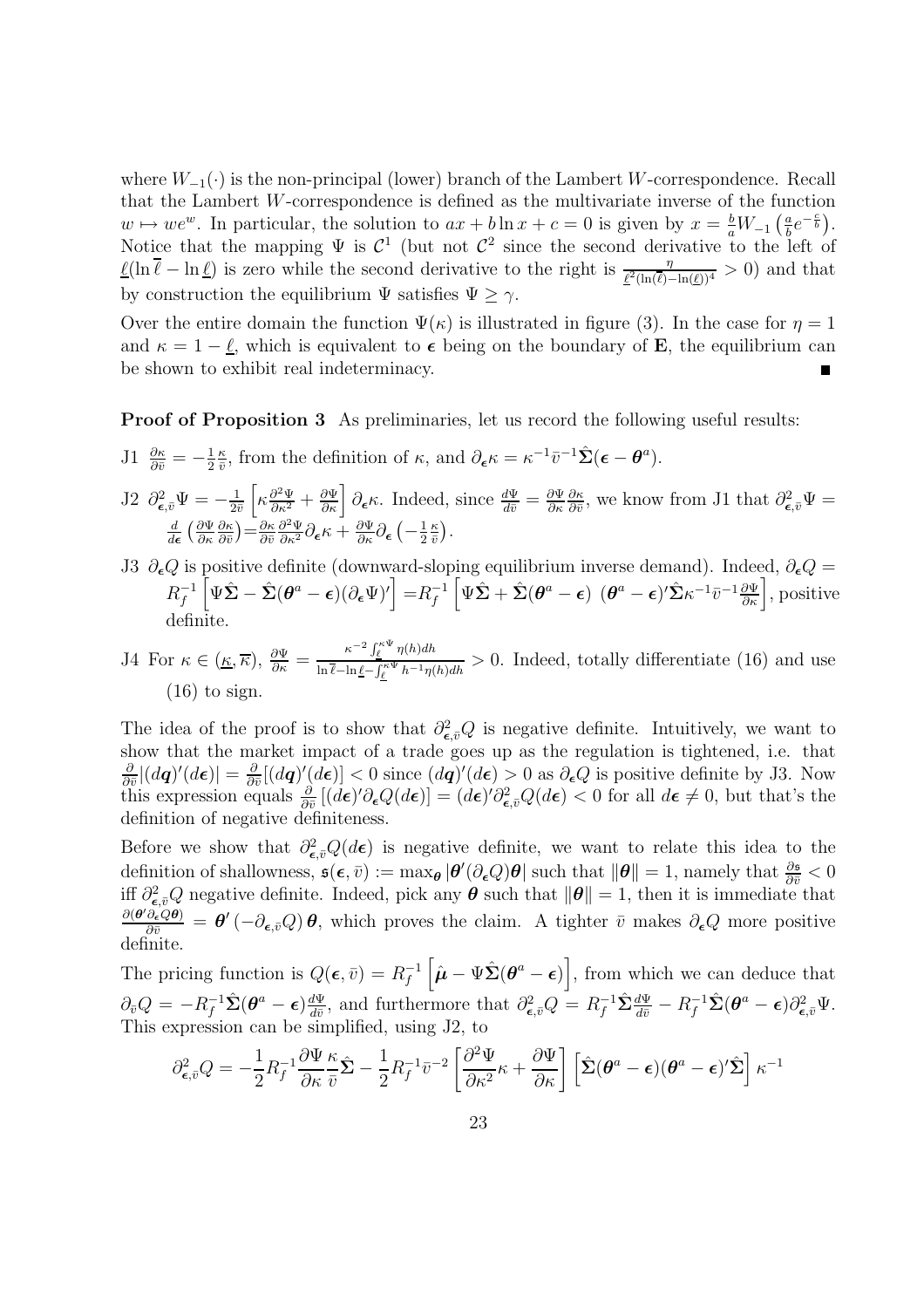The first term is negative definite by J4, while the second one is negative semidefinite. Indeed, it can be shown that the expression  $\left[\frac{\partial^2 \Psi}{\partial \kappa^2} \kappa + \frac{\partial \Psi}{\partial \kappa}\right]$  is strictly positive, while the term  $\left[\hat{\Sigma}(\theta^a-\epsilon)(\theta^a-\epsilon)'\hat{\Sigma}\right]$  is clearly positive semidefinite. This concludes the proof that  $\partial_{\epsilon,\bar{v}}^2 Q$ is negative definite.

**Proof of Proposition 4** The variance-covariance matrix of prices is given by

$$
\Omega := E[(Q - E[Q])(Q - E[Q])^{\top}] \n= \frac{1}{R_f^2} \hat{\Sigma} E[\Psi^2(\boldsymbol{\theta}^a - \boldsymbol{\epsilon})(\boldsymbol{\theta}^a - \boldsymbol{\epsilon})^{\top}] \hat{\Sigma} - \frac{1}{R_f^2} \hat{\Sigma} E[\Psi(\boldsymbol{\theta}^a - \boldsymbol{\epsilon})] E[\Psi(\boldsymbol{\theta}^a - \boldsymbol{\epsilon})^{\top}] \hat{\Sigma}
$$

Differentiation this matrix with respect to  $\bar{v}$  we get

$$
\partial_{\bar{v}}\Omega = \frac{1}{R_f^2} \hat{\Sigma} E \left[ 2\Psi \frac{\partial \Psi}{\partial \bar{v}} (\boldsymbol{\theta}^a - \boldsymbol{\epsilon}) (\boldsymbol{\theta}^a - \boldsymbol{\epsilon})^\top \right] \hat{\Sigma} -
$$
  

$$
\frac{1}{R_f^2} \hat{\Sigma} \left[ E[\Psi(\boldsymbol{\theta}^a - \boldsymbol{\epsilon})] E \left[ \frac{\partial \Psi}{\partial \bar{v}} (\boldsymbol{\theta}^a - \boldsymbol{\epsilon}) \right]^\top + E \left[ \frac{\partial \Psi}{\partial \bar{v}} (\boldsymbol{\theta}^a - \boldsymbol{\epsilon}) \right] E[\Psi(\boldsymbol{\theta}^a - \boldsymbol{\epsilon})]^\top \right] \hat{\Sigma}
$$

In view of the nonpositive sign of  $\frac{\partial \Psi}{\partial \bar{v}}$ , both matrices are NSD. We show next that the first matrix is, in interesting economies at least where the VaR constraint does bind, in fact ND. Write  $w := -\Psi \frac{\partial \Psi}{\partial \bar{v}}$  $\frac{\partial \Psi}{\partial \bar{v}}$ , a positive random variable. By assumption [**A**], there is a strictly positive  $\underline{w} := \inf_{\epsilon \in \mathbf{E}'} w$  and furthermore

$$
E[(\boldsymbol{\theta}^a - \boldsymbol{\epsilon})(\boldsymbol{\theta}^a - \boldsymbol{\epsilon})^{\top} \mathbf{1}_{\boldsymbol{\epsilon} \in \mathbf{E}'}] \quad \text{is PD}
$$

It follows that

$$
\det \underline{w}E[(\boldsymbol{\theta}^{a} - \boldsymbol{\epsilon})(\boldsymbol{\theta}^{a} - \boldsymbol{\epsilon})^{\top} \mathbf{1}_{\boldsymbol{\epsilon} \in \mathbf{E}'}] > 0
$$

$$
\Rightarrow \det E[w(\boldsymbol{\theta}^{a} - \boldsymbol{\epsilon})(\boldsymbol{\theta}^{a} - \boldsymbol{\epsilon})^{\top} \mathbf{1}_{\boldsymbol{\epsilon} \in \mathbf{E}'}] > 0
$$

$$
\Rightarrow \det E[w(\boldsymbol{\theta}^{a} - \boldsymbol{\epsilon})(\boldsymbol{\theta}^{a} - \boldsymbol{\epsilon})^{\top}] > 0
$$

This shows that  $\partial_{\bar{v}}\Omega$  is ND. It follows that stricter regulations (lower  $\bar{v}$ ) make the variancecovariance matrix of prices more positive definite, and in particular each variance increases. Since the variance of a portfolio  $\boldsymbol{\theta} \in \mathbb{R}^N$  is  $\boldsymbol{\theta}^\top \Omega \boldsymbol{\theta}$ , the variance of any portfolio increases as (binding) regulations become stricter. Ē

Proof of Proposition 5 Consider any two assets, say assets 1 and 2. Intrinsic independence requires  $\Sigma$  diagonal,  $\epsilon_1$  and  $\epsilon_2$  stochastically independent, and the absence of regulations so that  $\Psi = \varphi$ . Then  $Q_1(\epsilon_1)$  and  $Q_2(\epsilon_2)$ , so  $Q_1$  and  $Q_2$  are stochastically independent.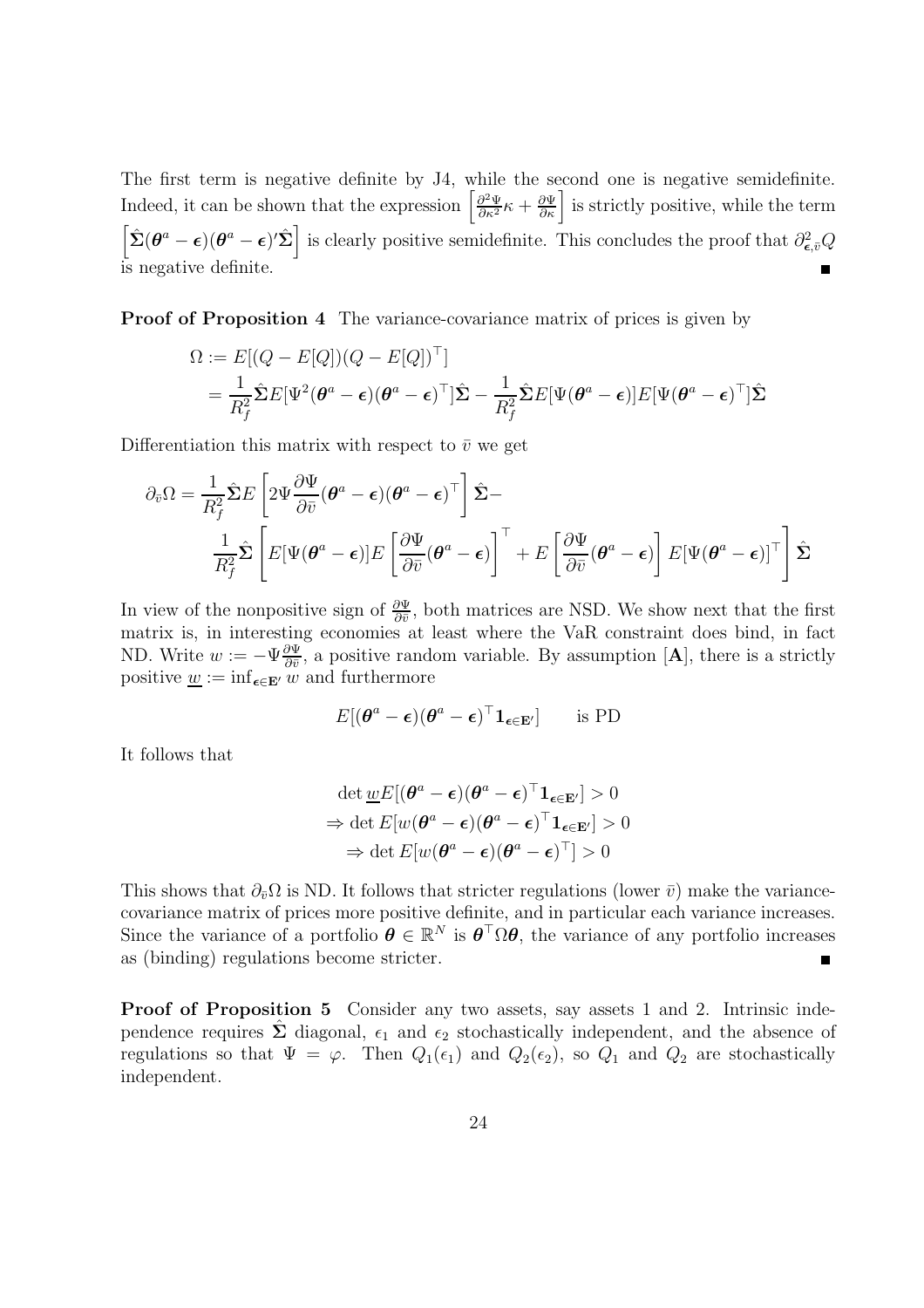Since  $Q_i = \left[ \hat{\mu}_i - \Psi(\boldsymbol{\epsilon}) \hat{\boldsymbol{\Sigma}}_i(\boldsymbol{\theta}^a - \boldsymbol{\epsilon}) \right] / R_f$ ,  $\text{Cov}(Q_1, Q_2) = \hat{\Sigma}_{11} \hat{\Sigma}_{22} \text{Cov}(\Psi \tilde{\theta}_1, \Psi \tilde{\theta}_2) \frac{1}{R^2}$  $\frac{1}{R_f^2} \geq 0$ 

with  $\Psi(\tilde{\theta}_1, \tilde{\theta}_2)$ . The last inequality follows from the fact that independent rvs are associated, see Esary et al. (1967). Indeed, with  $\tilde{\theta}_1$  stochastically independent of  $\tilde{\theta}_2$ , any increasing functions  $(\phi_1, \phi_2)$  satisfy  $Cov(\phi_1(\tilde{\theta}_1, \tilde{\theta}_2), \phi_2(\tilde{\theta}_1, \tilde{\theta}_2)) \geq 0$ , i.e.  $(\tilde{\theta}_1, \tilde{\theta}_2)$  are associated. Since the VaR constraint is binding over a subset of states for some level of regulation, a strict inequality follows.

**Proof of Proposition 6** Define by  $v_*(\epsilon)$  the weakest level of regulation for which all RFIs hit their VaR constraints and by  $v^*(\epsilon)$  the weakest level of regulation for which there is at least some RFI with a binding VaR constraint.<sup>12</sup> In order to ascertain the probability of failure in refinancing we need to study the mapping (we have used the fact that in equilibrium  $y^{h,t} = \frac{\Psi}{h + \phi^{h,t}} \tilde{\boldsymbol{\theta}}^a$ 

$$
h \mapsto S^{h,t} := \frac{\Psi}{h + \phi^{h,t}} (K + \boldsymbol{q})' \tilde{\boldsymbol{\theta}}^a - \frac{1}{\ell - \underline{\ell}} \left[ \boldsymbol{q}' \tilde{\boldsymbol{\theta}}^a + \theta_0^a \right]
$$

and  $S^h := \eta(h)S^{h,r} + (1 - \eta(h))S^{h,u}.$ 

F1  $\int_{\underline{\ell}}^{\overline{\ell}} S^h dh = K' \tilde{\theta}^a - \theta_0^a$ , irrespective of  $\overline{v}$  (this follows from (16)).

F2  $S<sup>h</sup>$  is continuous in h.

Assume [B] holds and that for a given  $\epsilon, \bar{v} \in (v_*(\epsilon), v^*(\epsilon))$ , then  $\Psi \kappa \in (\underline{\ell}, \overline{\ell})$  and  $S^h$  satisfies:

- F3  $S^{h,r} = S^{h',r}$ , all  $h, h' \leq \Psi \kappa$ . For such h and h' with a binding constraint,  $\frac{\Psi}{h+\phi^h} = \kappa^{-1}$ (this is shown in the proof of Proposition 1), so  $S<sup>h</sup>$  does not depend on h.
- F4  $S^{h,r} < S^{h',r}$  for  $h > h', h > \Psi_{\kappa}$ , and  $S^{h,u} < S^{h',u}$  for  $h > h'$ . Pick for instance  $h > \Psi_{\kappa}$ and  $h' < \Psi \kappa$ . Then  $S^{h,r} - S^{h',r} = \left(\frac{\Psi}{h} - \kappa^{-1}\right) \left[ (\mathbf{K} + \boldsymbol{q})' \tilde{\boldsymbol{\theta}}^a \right] < 0$  by [B2] and by the fact that  $\frac{\Psi}{h} - \kappa^{-1} < 0$  due to the assumption  $h > \Psi \kappa$ .
- F5 Consider either an arbitrary  $(h, u)$ , or an  $(h, r)$  with  $h > \kappa \Psi$ . Then some algebra reveals that  $\frac{\partial S^{h,t}}{\partial \bar{v}} < 0$  iff  $h > \tilde{h}(\bar{v}) := \Psi(\bar{\ell} - \underline{\ell}) - \frac{(\bar{\ell} - \underline{\ell})R_f(\mathbf{K} + \mathbf{q})'\tilde{\boldsymbol{\theta}}^a}{\tilde{\boldsymbol{\theta}}^a'\Sigma \tilde{\boldsymbol{\theta}}^a}$  $\frac{h_f(\mathbf{R}+\mathbf{q})\boldsymbol{\theta}}{\tilde{\theta}^{a'}\Sigma\tilde{\theta}^{a}}$ . For  $(h,r)$  with  $h < \Psi \kappa$ ,  $\frac{\partial S^{h,r}}{\partial \bar{v}} > 0$  always holds true.

<sup>&</sup>lt;sup>12</sup>Set both terms equal to zero if  $\eta \equiv 0$ .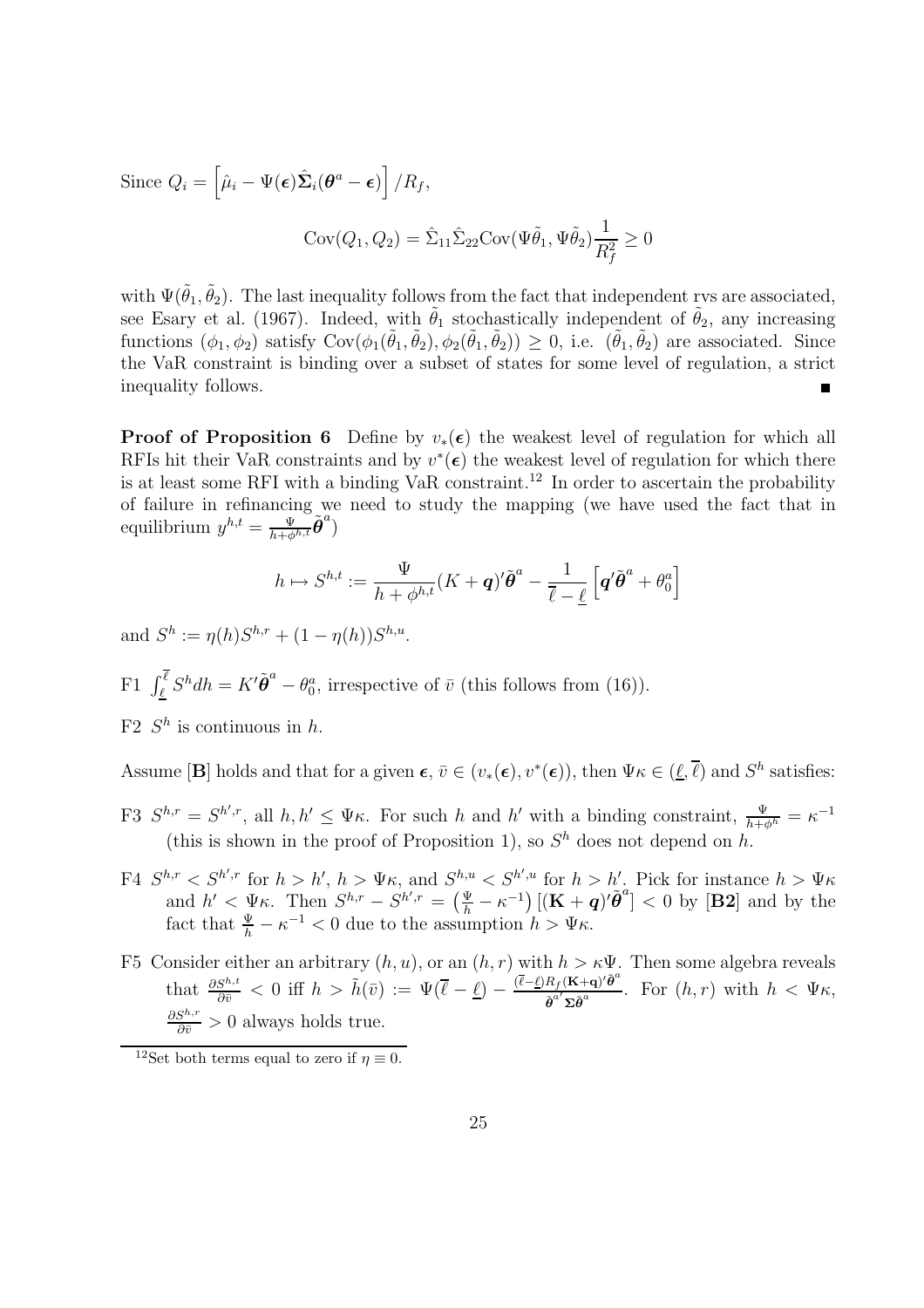For a given  $\bar{v}$ , recall that the event  $\mathfrak{F}_{\bar{v}}$  is defined as

$$
\left\{\boldsymbol{\epsilon}\in\mathbf{E}:S(\bar{v}):=\int_{\underline{\ell}}^{\overline{\ell}}\left[\eta(h)\max\{0,S^{h,r}(\boldsymbol{\epsilon},\bar{v})\}+(1-\eta(h))\max\{0,S^{h,u}(\boldsymbol{\epsilon},\bar{v})\}\right]dh>\bar{S}\right\}
$$

Recall that for an  $\epsilon \in \mathfrak{E}$  (which can occur only if  $\eta = 1$ ) the autarky allocation results, and by [**B1**] the autarky allocation can never lead to a critical imbalance, so we set  $S^h(\epsilon, \bar{v}) \equiv 0$ for  $\boldsymbol{\epsilon} \in \mathfrak{E}$ . We now show that  $\mathfrak{F}_{\bar{v}} \subset \mathfrak{F}_{\bar{v}'}$  if  $\bar{v} < \bar{v}'$ . So pick  $\boldsymbol{\epsilon} \in \mathfrak{F}_{\bar{v}}$ . Then  $S(\bar{v}) > \bar{S}$ .

If  $\epsilon$  is so that  $S^h$  as a function of h is either uniformly nonnegative or uniformly nonpositive, then by F1  $S(\bar{v}) = S(\bar{v}')$ . It follows that  $\epsilon \in \mathfrak{F}_{\bar{v}'}$ .

Otherwise if  $S<sup>h</sup>$  is neither nonnegative nor nonpositive for all h (and there must be a nonnull set of such  $\epsilon$  by [B3]), then we have two cases. Consider first the case  $\tilde{h} > \Psi \kappa$ . If  $S^{\tilde{h}}(\bar{v}) = S^{\tilde{h}}(\bar{v}') > 0$ , then by F4 (the absolute value of) the integral of the negative part of  $S^h(\bar{v}')$  is larger than the one of  $S^h(\bar{v})$ . Since by F1 the overall areas must coincide, the integral of the positive part of  $S^h(\bar{v}')$  is larger than the one of  $S^h(\bar{v})$ , i.e.  $S(\bar{v}') > S(\bar{v})$ . If on the other hand  $S^{\tilde{h}}(\bar{v}) = S^{\tilde{h}}(\bar{v}') < 0$ , then we can focus on the positive parts of the two functions directly, since in that case  $S^h(\bar{v}) > S^h(\bar{v})$  for h s.t.  $S^h(\bar{v}) > 0$ , from which again we can deduce that  $S(\bar{v}') > S(\bar{v})$ .

Consider now the case  $\tilde{h} < \Psi \kappa$ . By the assumption that  $\tilde{h} < \Psi \kappa$ ,  $S^h(\bar{v}') < S^h(\bar{v})$  for all  $h > \Psi \kappa$  (by F5). The area of the negative part of  $S^h(\bar{v}')$  is larger than the one of  $S^h(\bar{v})$ , so (again by F1) must be the positive areas, i.e.  $S(\bar{v}') > S(\bar{v})$ .

It follows that  $\boldsymbol{\epsilon} \in \mathfrak{F}_{\bar{v}'}$  and that  $\mathfrak{F}_{\bar{v}} \subset \mathfrak{F}_{\bar{v}'}$ .

Now we show that if  $\eta = 1$  and  $\mathbb{P}(\theta_0^a \geq \mathbf{K}'\tilde{\theta}^a) = 1$ , then  $\mathbb{P}(\mathfrak{L} \cap \mathfrak{F}) = 0$  for small enough  $\bar{v}$ . As long as  $\mathbf{E} \neq {\theta}^a$ , there is a nonempty set  $U := \{(\bar{v}, \epsilon) \in \mathbb{R}_+ \times \mathbf{E} : \bar{v} = v_*(\epsilon)\}\.$  By definition, in each constellation in U all FIs face binding constraints, and  $\kappa = \ell - \ell$  and  $\Psi = \frac{\ell}{\ell - \ell}$ . We see that  $S^h = \frac{1}{\ell - \ell}$  $\frac{1}{\ell-\ell}[K'\tilde{\boldsymbol{\theta}}^a-\theta_0^a] \leq 0$ , irrespective of h, and  $S=0<\bar{S}$ . Therefore the result follows for all  $\bar{v} \leq \inf_{\epsilon \in \mathbf{E}} v_*(\epsilon)$ .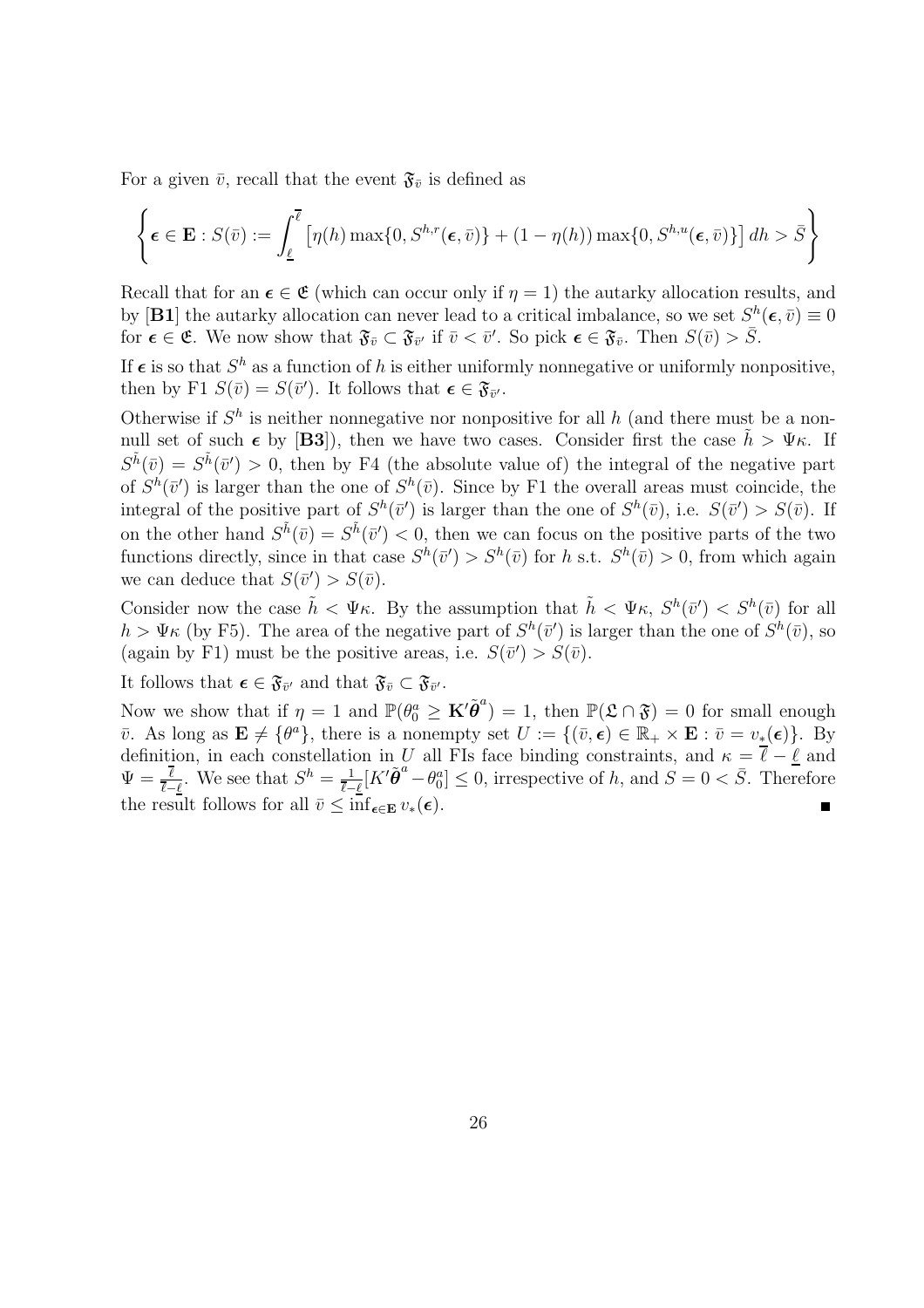

Figure 1: EVENT TREE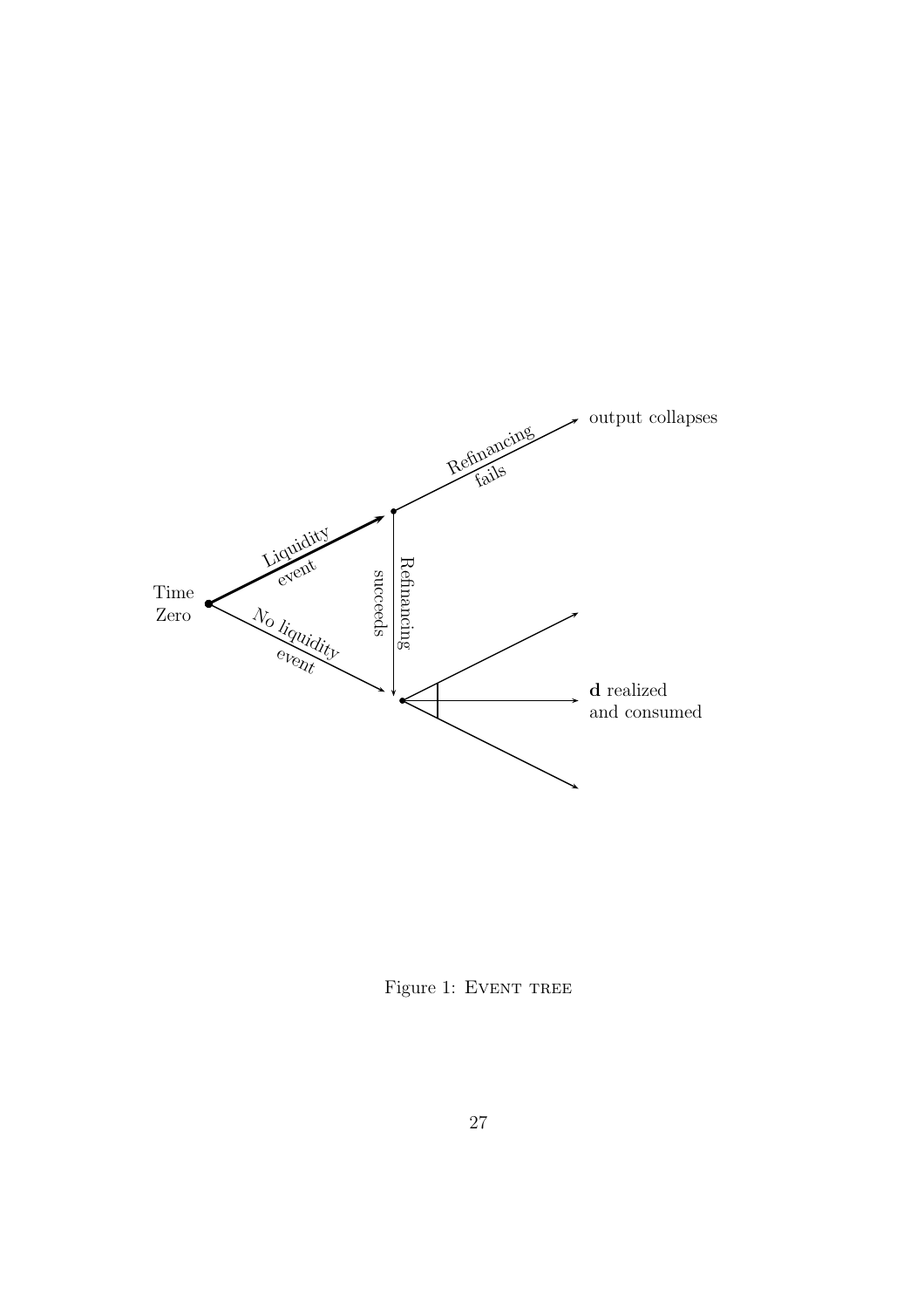

Figure 2: Equilibrium ellipsoids with increasingly restrictive risk con-STRAINTS FOR  $\eta = 1$ 

In this scenario there are two assets, and in the absence of any regulations, equilibria exist for  $\epsilon \in \mathbb{R}^2$ . When the risk constraint is  $\bar{v}_1$ , the set of  $\epsilon$  that can be supported by an equilibrium is the larger ellipsoid, and includes zero noise trader demand. However a more restrictive constraint  $\bar{v}_2$  does not include zero net demand, and hence equilibria do not exist if noise trades are zero.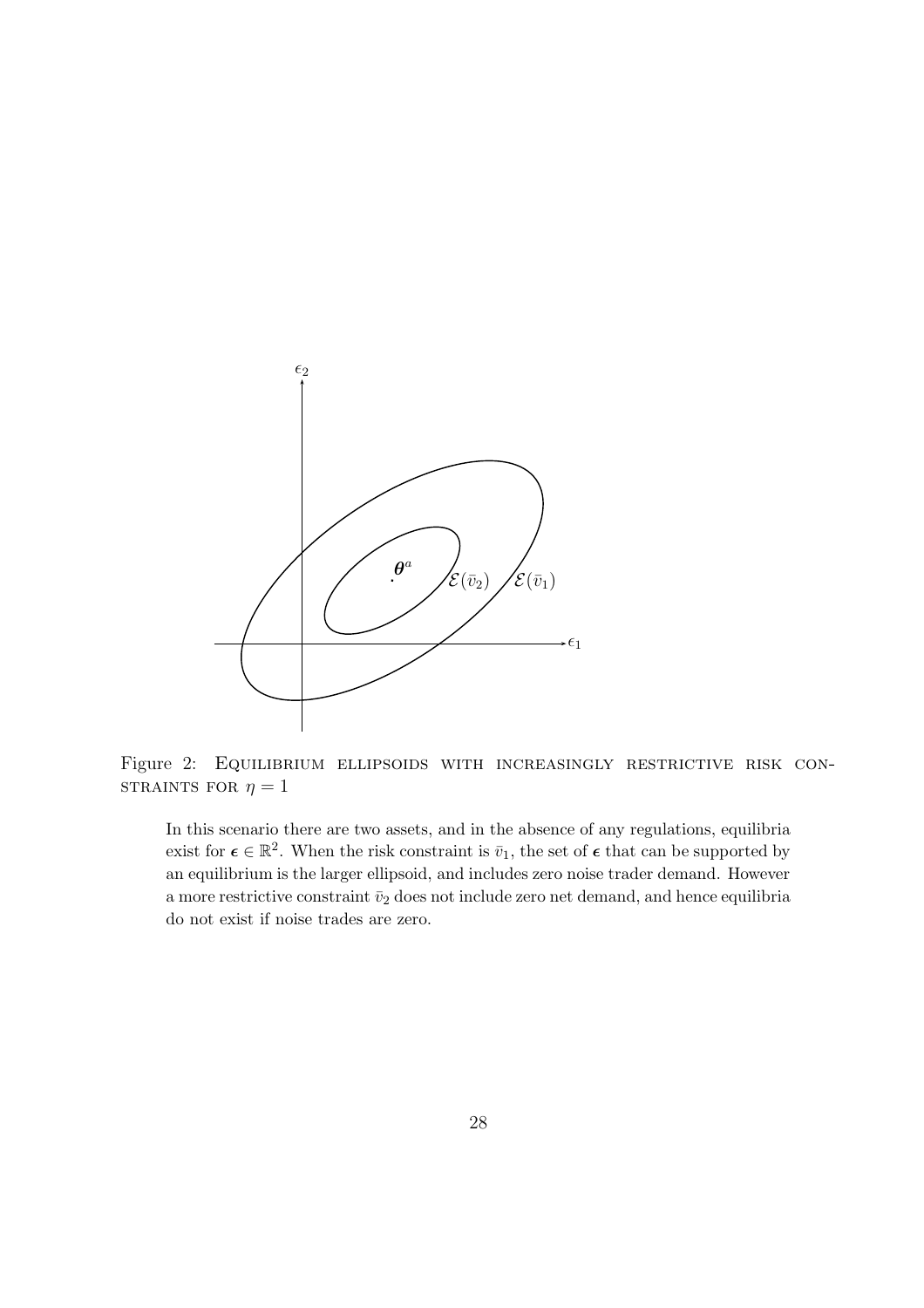

Figure 3: ILLUSTRATION OF THE REWARD-TO-RISK FUNCTION  $\Psi(\kappa)$  when  $\eta = 1$  and  $\underline{\ell} > 0.$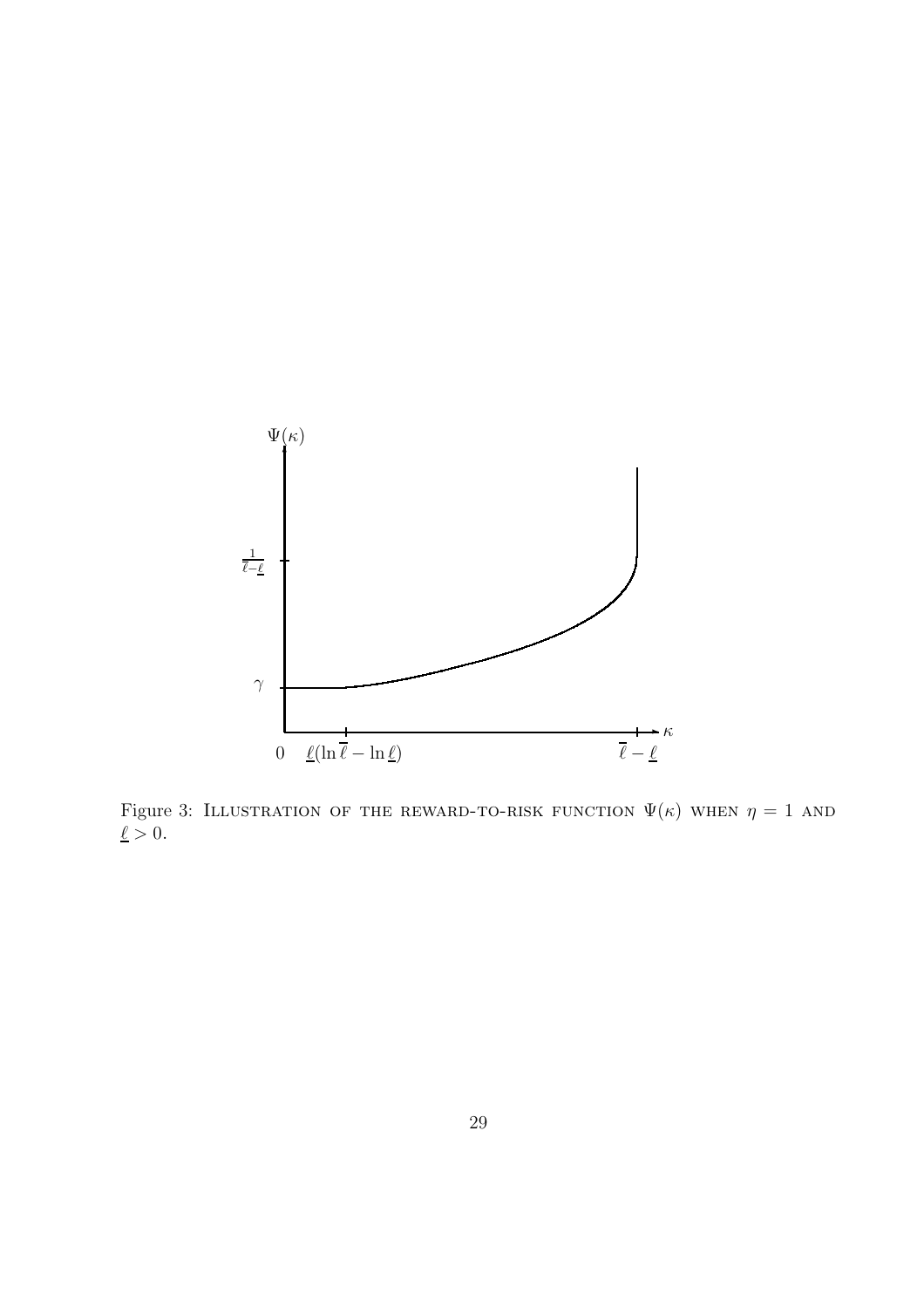

Figure 4: PRICING FUNCTION

The pricing function without constraints and with increasingly binding constraints,  $\infty > \bar{v}' > \bar{v}$ . The downside effects become more pronounced as the constraint becomes stricter.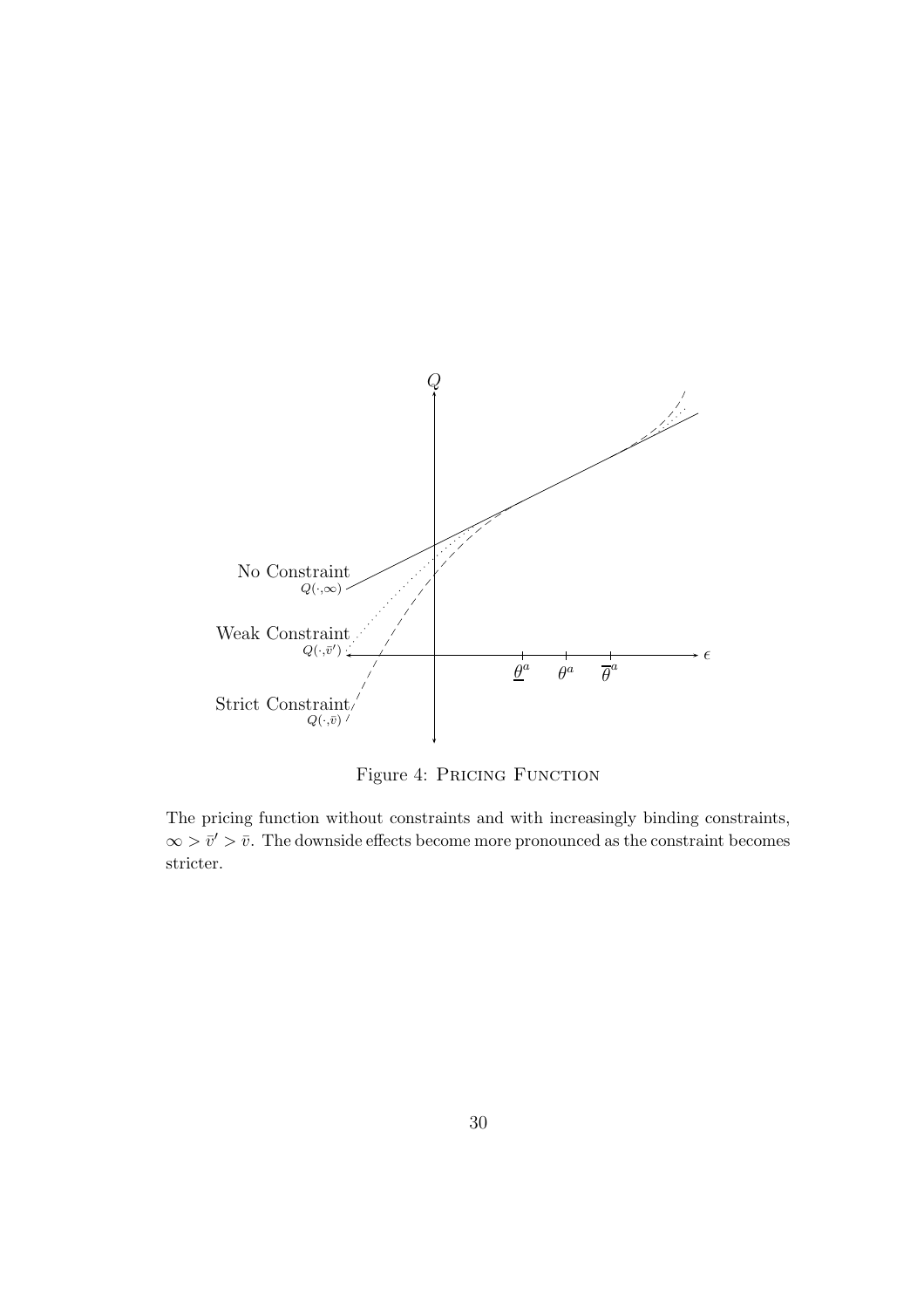## References

- Ahn, D., J. Boudukh, M. Richardson, and R. Whitelaw (1999). "Optimal Risk Management Using Options". Journal of Finance  $54(1)$ , 359–375.
- Alexander, G. J. and A. M. Baptista (2002). "Economic Implications of Using a Mean-VaR model for Portfolio Selection: A Comparison with Mean-Variance Analysis". Journal of Economic Dynamics and Control 26, 1159–1193.
- Allen, F. and D. Gale (1994). "Limited Market Participation and Volatility of Asset Prices". The American Economic Review 84 (4), 933–955.
- Allen, F. and D. Gale (2000). "Financial Contagion". Journal of Political Economy 108(1), 1–33.
- Artzner, P., F. Delbaen, J. Eber, and D. Heath (1999). "Coherent Measures of Risk". Mathematical Finance  $9(3)$ , 203-228.
- Basak, S. (1995). "A General Equilibrium Model of Portfolio Insurance". Review of Financial Studies 8, 1059–1090.
- Basak, S. and A. Shapiro (2001). "Value-at-Risk Based Risk Management: Optimal Policies and Asset Prices". Review of Financial Studies 14, 371–405.
- Basel Committee on Banking Supervision (1996). Overview of the Amendment to the Capital Accord to Incorporate Market Risk.
- Bates, D. (2000). "Post-'87 Crash Fears in the S&P 500 Futures Option market". Journal of Econometrics 94, 181–231.
- Bryant, J. (1980). "A Model of Reserves, Bank Runs, and Deposit Insurance". *Journal of* Banking and Finance 4, 335–344.
- Carlsson, H. and E. Van Damme (1993). "Global Games and Equilibrium Selection". Econometrica 61, 989–1018.
- Carr, P. and L. Wu (2003). "What Type of Process Underlies Options? A Simple Robust Test". Journal of Finance 68, 2581–2610.
- Cifuentes, R., G. Ferrucci, and H. S. Shin (2005). "Liquidity Risk and Contagion". Journal of the European Economic Association  $3(2-3)$ , 556-566.
- Cuoco, D. and H. Liu (2005). "An Analysis of VaR-based Capital Requirements". Forthcoming, Journal of Financial Intermediation.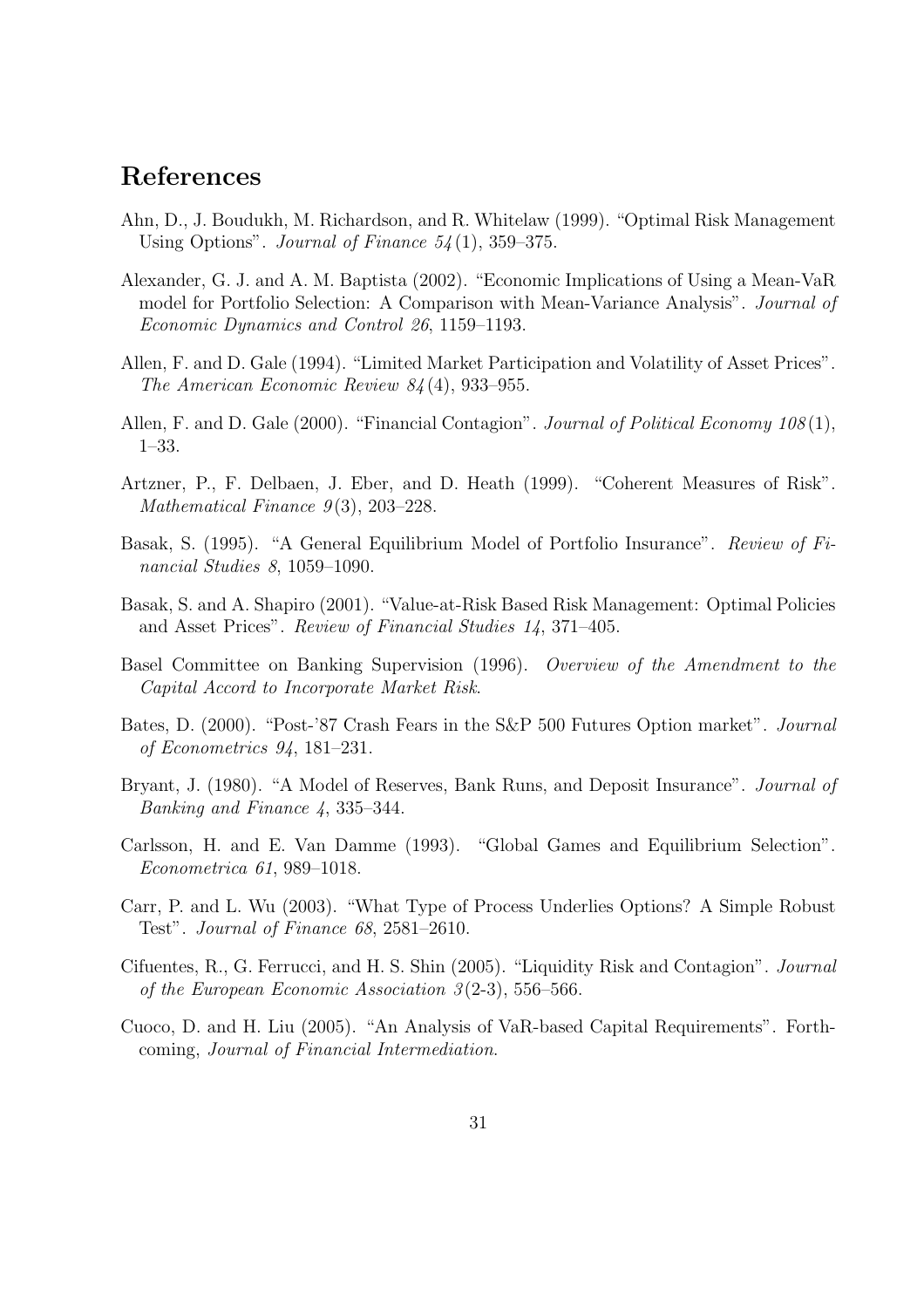- Danielsson, J., H. S. Shin, and J.-P. Zigrand (2004). "The Impact of Risk Regulation on Price Dynamics". Journal of Banking and Finance 28, 1069–1087.
- De Bandt, O. and P. Hartmann (2000). "Systemic Risk: a Survey". Discussion paper series, no. 2634, CEPR.
- Diamond, D. and P. Dybvig (1983). "Bank Runs, Deposit Insurance, and Liquidity". Journal of Political Economy 91, 401–419.
- Esary, J. D., F. Proschan, and D. W. Walkup (1967). "Association of Random Variables, with Applications". The Annals of Mathematical Statistics 38(5), 1466-1474.
- Feldstein, M. (1991). The Risk of Economic Crisis. NBER Conference Report. University of Chicago Press.
- Gennotte, G. and H. Leland (1990). "Market Liquidity, Hedging, and Crashes". American Economic Review 00, 999–1021.
- Gorton, G. and L. Huang (2003). "Banking panics and the origin of central banking". In D. Altig and B. Smith (Eds.), Evolution and Procedures in Central Banking. Cambridge University Press.
- Grossman, S. and Z. Zhou (1996). "Equilibrium Analysis of Portfolio Insurance". Journal of Finance 51 (4), 1379–1403.
- Holmstrom, B. and J. Tirole (1998). "Private and Public Supply of Liquidity". Journal of Political Economy  $106(1)$ , 1–40.
- Jorion, P. (2001). Value at Risk, Second Edition. McGraw Hill.
- Kindleberger, C. (1978). Manias, Panics, and Crashes. Macmillan.
- Kodres, L. and M. Pritsker (2002). "A Rational Expectations Model of Financial Contagion". Journal of Finance 57, 769–799.
- Kyle, A. and W. Xiong (2001). "Contagion as a Wealth Effect". Journal of Finance 56, 1401–1440.
- Lucas, R. E. J. (1978). "Asset Prices in an Exchange Economy". Econometrica 46, 1429– 1445.
- Marshall, D. (1998). "Understanding the Asian Crisis: Systemic Risk as Coordination Failure". Economic Perspectives. Federal Reserve Bank of Chicago 22 (3), 13–28.
- Mehra, R. and E. Prescott (1985). "The Equity Premium Puzzle". Journal of Monetary Economics XV, 145–161.